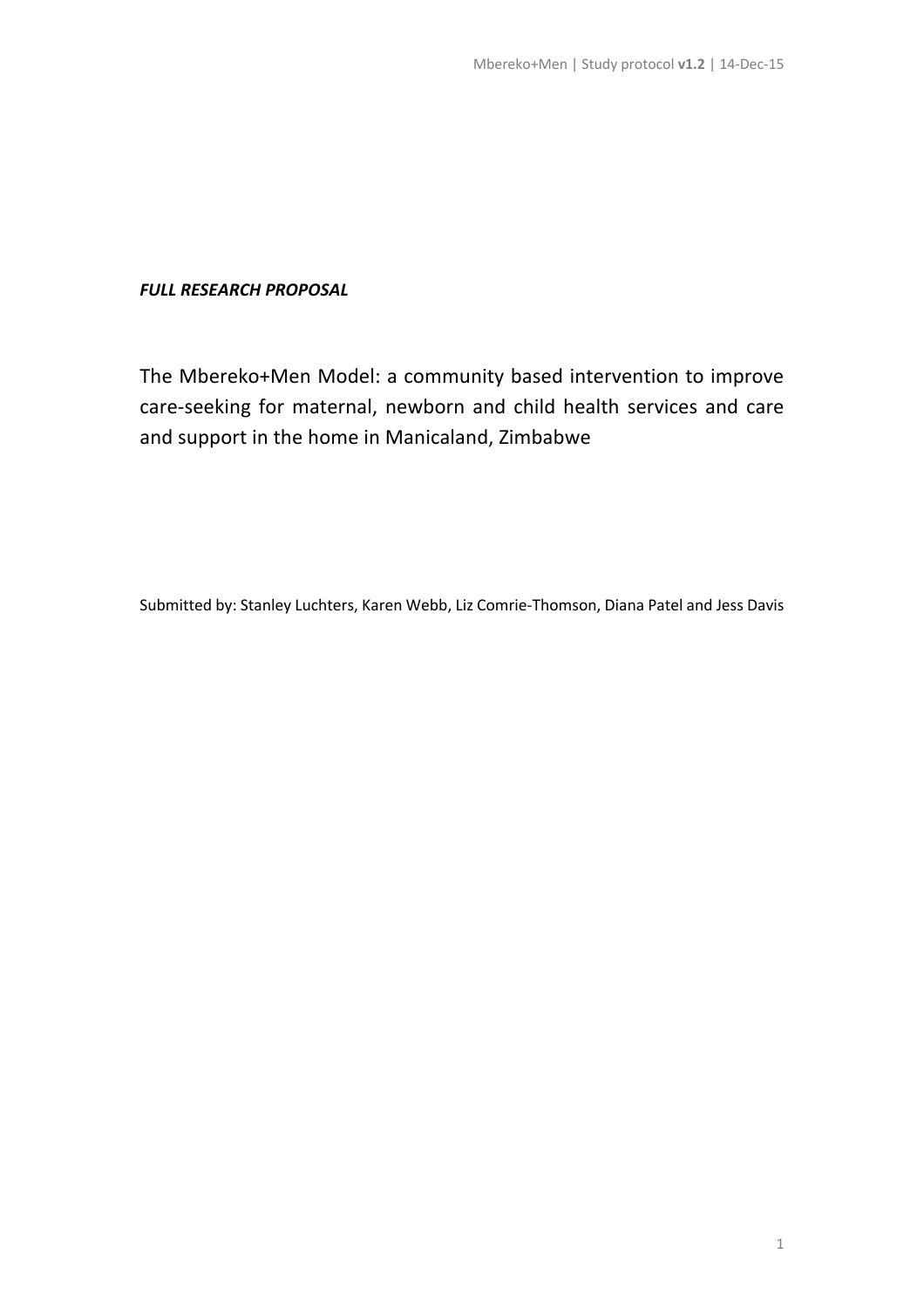# *RESEARCH OUTLINE*

| Rationale                  | Available data indicate that maternal, newborn and child health (MNCH) in Zimbabwe<br>is being compromised by low uptake of services along the continuum of care over the<br>critical 1,000-day period covering pregnancy and the first two years of life. Multiple<br>interrelated demand-side barriers constrain the capacity of rural Zimbabwean<br>women to seek health care. Previous research and program experience, from<br>Zimbabwe as well as other low- and middle-income country contexts, has identified<br>social support, women's economic empowerment, and men's positive engagement |
|----------------------------|------------------------------------------------------------------------------------------------------------------------------------------------------------------------------------------------------------------------------------------------------------------------------------------------------------------------------------------------------------------------------------------------------------------------------------------------------------------------------------------------------------------------------------------------------------------------------------------------------|
|                            | in family health as important enablers at the community level that can support                                                                                                                                                                                                                                                                                                                                                                                                                                                                                                                       |
|                            | women to access essential MNCH services. A community based intervention to<br>support care-seeking among rural Zimbabwean women has the potential to                                                                                                                                                                                                                                                                                                                                                                                                                                                 |
|                            | substantially improve health outcomes for women, infants and children.<br>Furthermore, an evidence-based intervention that was demonstrated to be effective                                                                                                                                                                                                                                                                                                                                                                                                                                          |
|                            | could be scaled to other areas in Zimbabwe and adapted for use in other country                                                                                                                                                                                                                                                                                                                                                                                                                                                                                                                      |
| Aim                        | contexts.<br>The study aims to assess the effectiveness, feasibility and acceptability of a novel,                                                                                                                                                                                                                                                                                                                                                                                                                                                                                                   |
|                            | gender-synchronised, community based intervention to improve care-seeking for a                                                                                                                                                                                                                                                                                                                                                                                                                                                                                                                      |
|                            | package of essential MNCH services and care and support in the home in an                                                                                                                                                                                                                                                                                                                                                                                                                                                                                                                            |
| <b>Objectives</b>          | underserved rural area of Zimbabwe.<br>The research objectives are:                                                                                                                                                                                                                                                                                                                                                                                                                                                                                                                                  |
|                            | To assess the effect of a novel, gender-synchronised, community based<br>1.                                                                                                                                                                                                                                                                                                                                                                                                                                                                                                                          |
|                            | intervention on uptake of MNCH services and care and support in the home;                                                                                                                                                                                                                                                                                                                                                                                                                                                                                                                            |
|                            | To assess the feasibility of implementation of an intervention that synchronises<br>2.<br>men's discussion forums with women's groups;                                                                                                                                                                                                                                                                                                                                                                                                                                                               |
|                            | To assess the acceptability of men's increased engagement in family health to<br>3.                                                                                                                                                                                                                                                                                                                                                                                                                                                                                                                  |
|                            | women and men; and                                                                                                                                                                                                                                                                                                                                                                                                                                                                                                                                                                                   |
|                            | To explore how men perceive male engagement in family health following an<br>4.<br>intervention designed to encourage men's involvement in family health.                                                                                                                                                                                                                                                                                                                                                                                                                                            |
| Design                     | We propose a two-arm cluster-randomised controlled trial, with four clusters per                                                                                                                                                                                                                                                                                                                                                                                                                                                                                                                     |
|                            | arm. The clustering unit will be the rural health clinic catchment area. The arms<br>comprise no intervention (normal standard care)<br>and full intervention<br>(Mbereko+Men Project).                                                                                                                                                                                                                                                                                                                                                                                                              |
|                            | The proposed study, which is designed to test the Mbereko+Men Model, will be fully                                                                                                                                                                                                                                                                                                                                                                                                                                                                                                                   |
|                            | integrated with implementation of the Mbereko+Men Project. We intend to nest a<br>cluster-randomised controlled trial within planned program activities.                                                                                                                                                                                                                                                                                                                                                                                                                                             |
|                            | Additional qualitative and quantitative routine data generated throughout the<br>project will also be analysed retrospectively.                                                                                                                                                                                                                                                                                                                                                                                                                                                                      |
| <b>Study</b><br>population | Primary study population: women resident in study sites for at least 12 months who<br>have given birth within 0-6 months.                                                                                                                                                                                                                                                                                                                                                                                                                                                                            |
|                            | Additional study populations: men resident in study sites for at least 12 months                                                                                                                                                                                                                                                                                                                                                                                                                                                                                                                     |
|                            | whose partners have given birth within 0-6 months or who have a child aged 0-6<br>months; male and female target beneficiaries who participate in Mbereko+Men                                                                                                                                                                                                                                                                                                                                                                                                                                        |
|                            | Project activities; and project implementers and key stakeholders (Village Health                                                                                                                                                                                                                                                                                                                                                                                                                                                                                                                    |
|                            | Workers, Health Care Committee members; facility-based health care workers, male                                                                                                                                                                                                                                                                                                                                                                                                                                                                                                                     |
| <b>Study</b>               | champions, village leaders and policymakers).<br>The duration of the proposed study is three years. The intended study                                                                                                                                                                                                                                                                                                                                                                                                                                                                               |
| duration                   | implementation period is January 2016 - December 2018.                                                                                                                                                                                                                                                                                                                                                                                                                                                                                                                                               |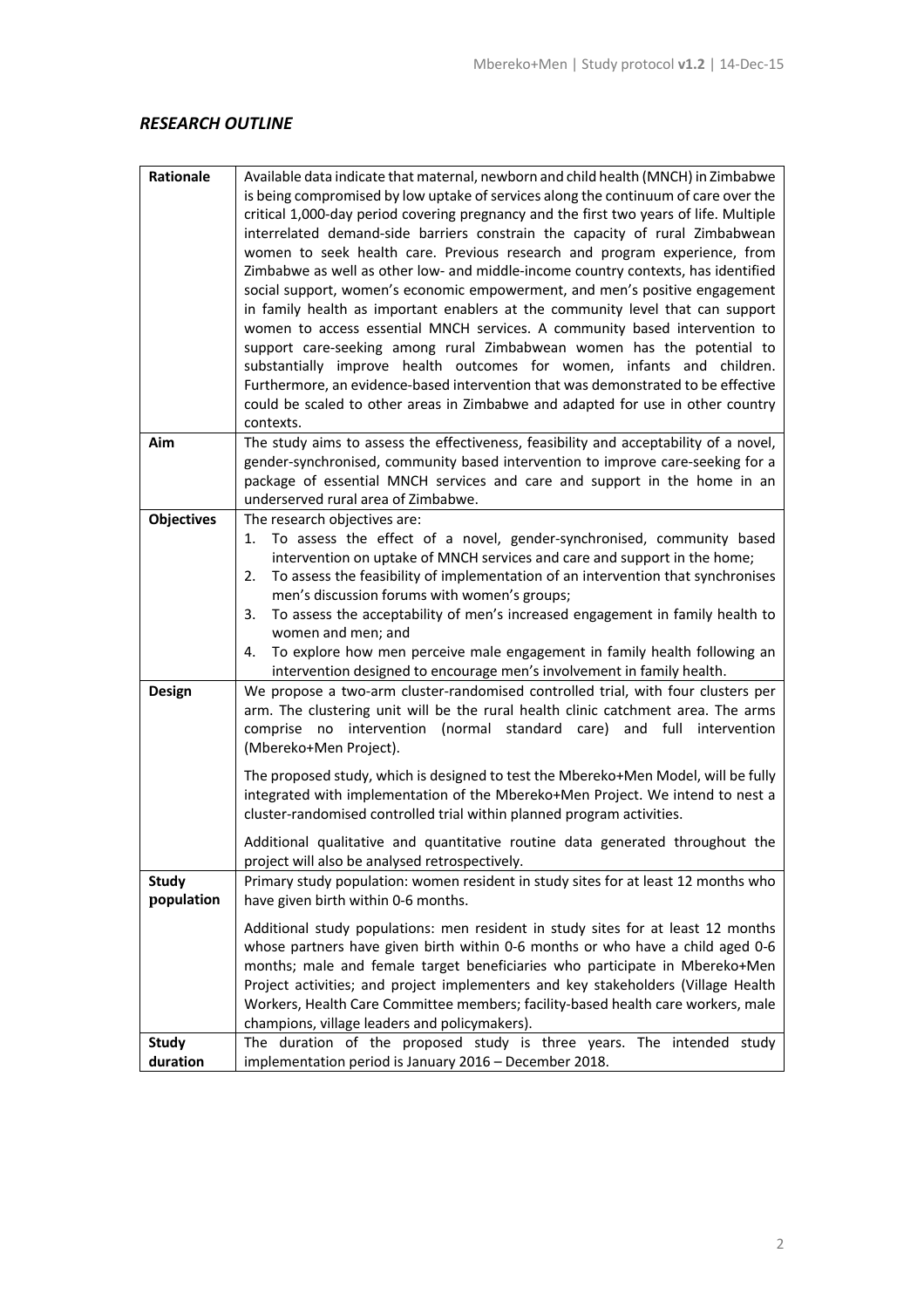# **TABLE OF CONTENTS**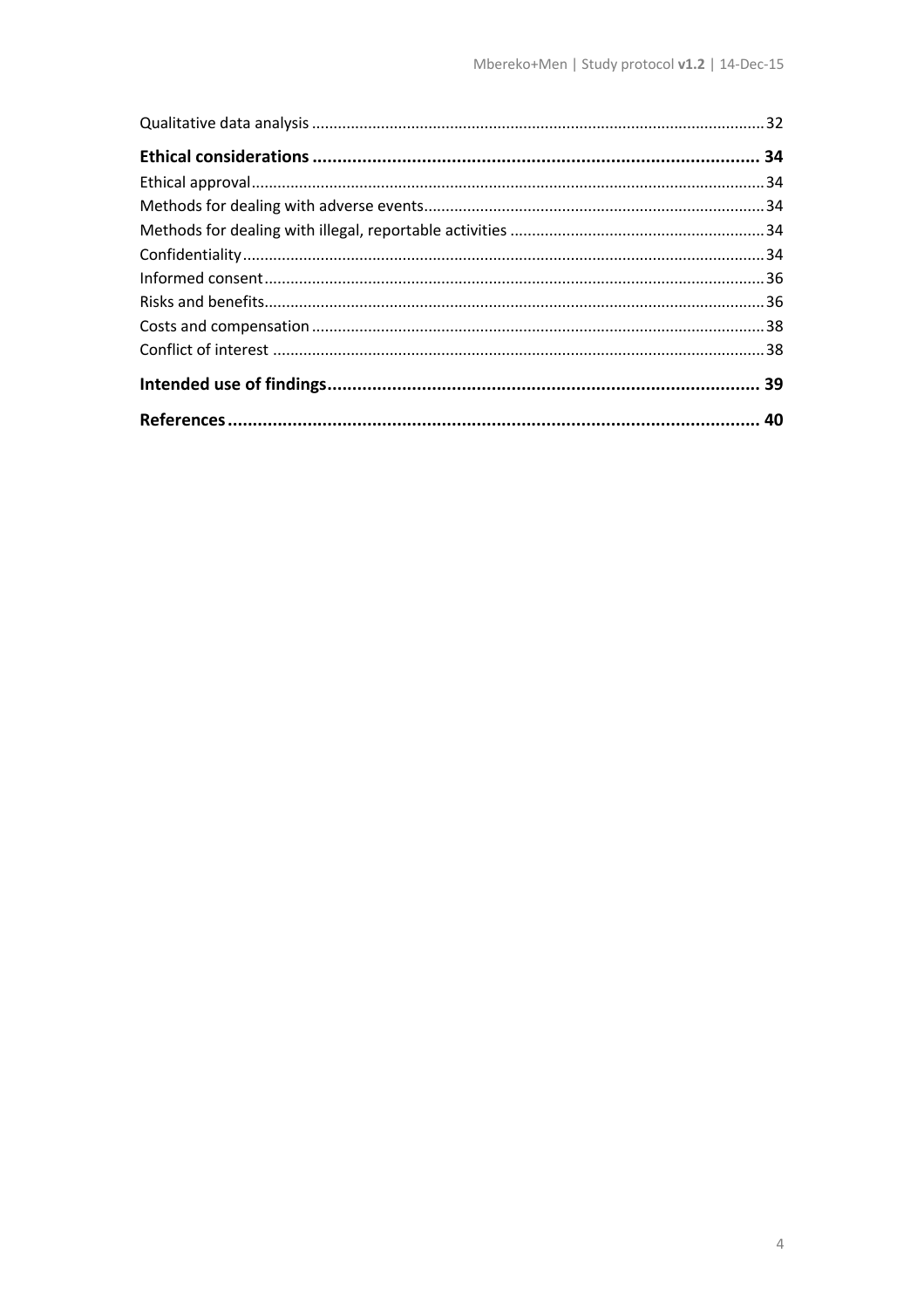### *RESEARCH TEAM*

### **INVESTIGATORS**

Stanley Luchters, Principal Investigator

Centre for International Health, The Macfarlane Burnet Institute for Medical Research and Public Health

………… … this …4th..… day of …January… 2016 *Signed Date Month*

Karen Webb, Zimbabwe Principal Investigator Organisation for Public Health Interventions and Development

………………………………………………………………… this …15th..… day of …January… 2016 *Signed Date Month*

Liz Comrie-Thomson, co-Investigator

Centre for International Health, The Macfarlane Burnet Institute for Medical Research and Public Health

 $\mathscr{L} \longrightarrow$  . The summan manufacture of this …4th..... day of …January… 2016

*Signed Date Month*

#### **TECHNICAL ADVISORS**

Diana Patel, Implementation Expert Organisation for Public Health Interventions and Development

 $10<sub>1</sub>$ 

………………………………………………………………… this …15th..… day of …January… 2016 *Signed Date Month*

Jess Davis, MNCH Expert Centre for International Health, The Macfarlane Burnet Institute for Medical Research and Public Health

avis

………………………………………………………………… this …4th..… day of …January… 2016 *Signed Date Month*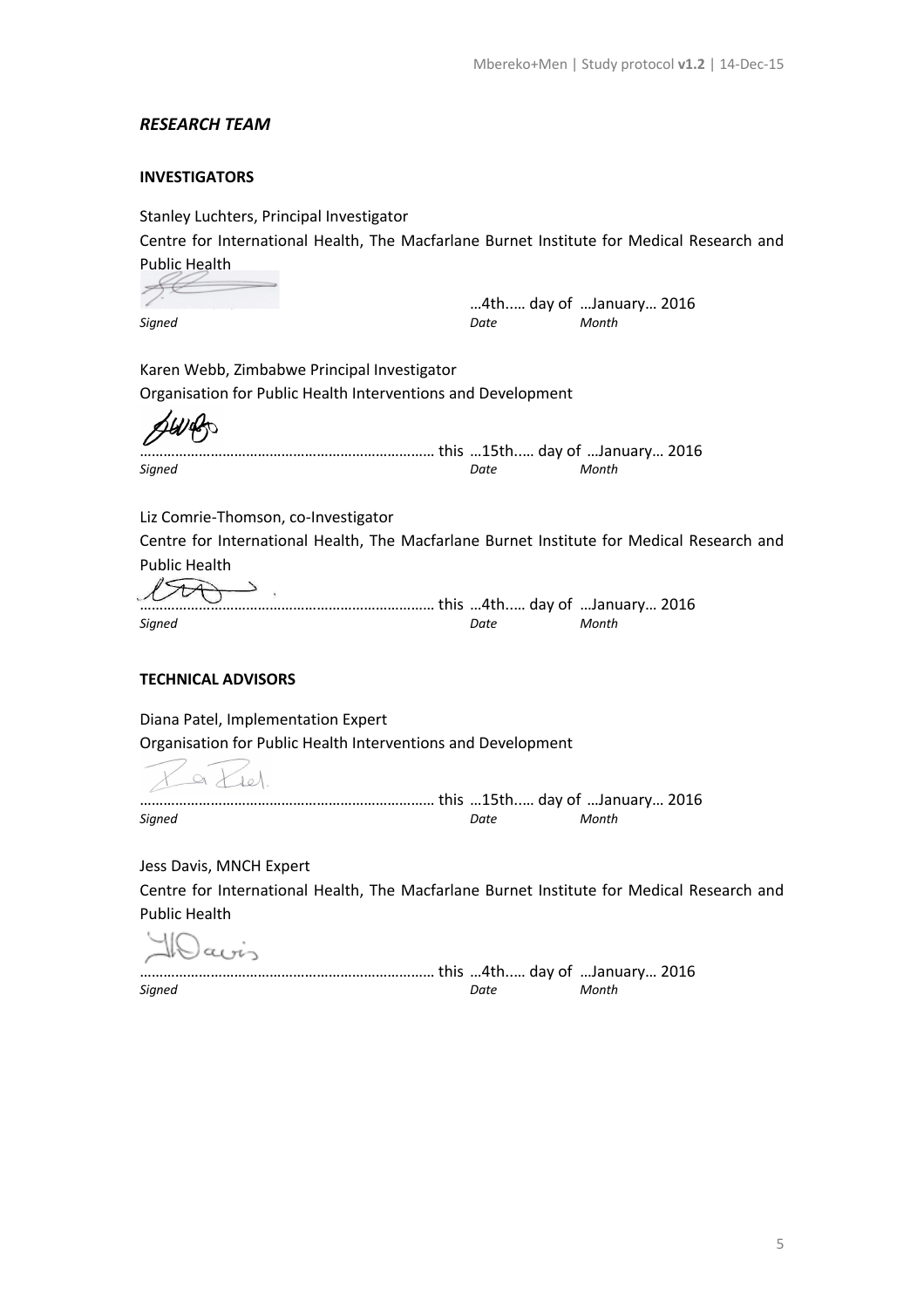# *CONTACT DETAILS*

| <b>Organisation for Public</b> | Karen Webb              | tel: +263 772 141 699           |  |
|--------------------------------|-------------------------|---------------------------------|--|
| Health Interventions and       |                         | e-mail: kwebb@ophid.co.zw       |  |
| Development (OPHID)            |                         |                                 |  |
|                                |                         |                                 |  |
| 20 Cork Road                   |                         |                                 |  |
| Belgravia, Harare              | Diana Patel             | tel: +263 772 412 795           |  |
| Zimbabwe                       |                         | e-mail: dpatel@ophid.co.zw      |  |
|                                |                         |                                 |  |
| tel: +263 4 706649             |                         |                                 |  |
| www.ophid.co.zw                |                         |                                 |  |
| The Macfarlane Burnet          | <b>Stanley Luchters</b> | tel: +61 3 8506 2378            |  |
| Institute for Medical          |                         | e-mail: sluchters@burnet.edu.au |  |
| <b>Research and Public</b>     |                         |                                 |  |
| Health (Burnet Institute)      |                         |                                 |  |
|                                | Liz Comrie-             | tel: +61 3 9282 2238            |  |
| 85 Commercial Road             | Thomson                 | e-mail:                         |  |
| Melbourne, Victoria            |                         | lcomriethomson@burnet.edu.au    |  |
| 3004                           | Jess Davis              | tel: +61 3 9282 2124            |  |
| Australia                      |                         | e-mail: jdavis@burnet.edu.au    |  |
|                                |                         |                                 |  |
| tel: +61 3 9282 2111           |                         |                                 |  |
| www.burnet.edu.au              |                         |                                 |  |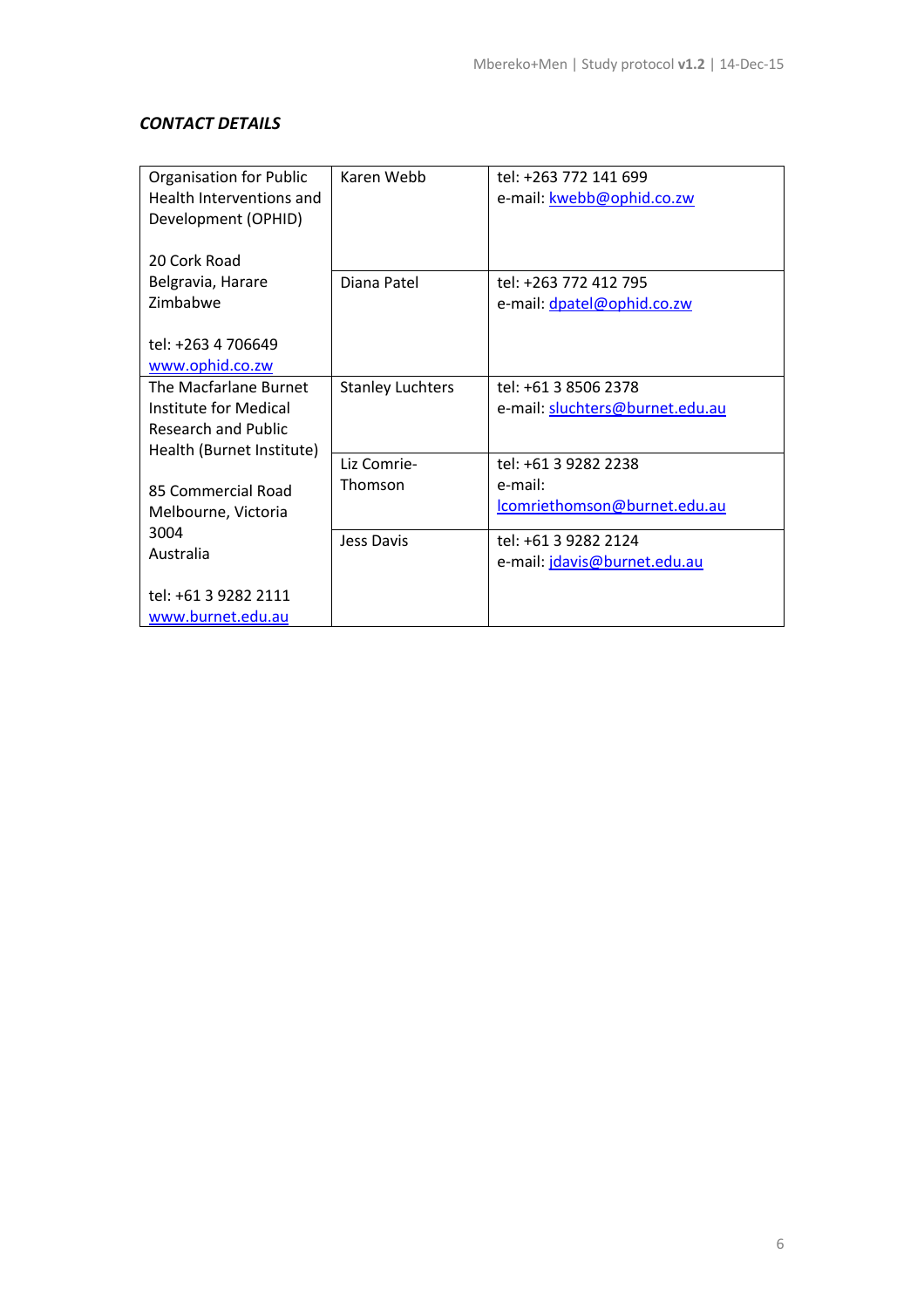| <b>Abbreviation</b> | <b>Term</b>                                                  |
|---------------------|--------------------------------------------------------------|
| <b>ANC</b>          | Antenatal care                                               |
| <b>CMD</b>          | Common mental disorders                                      |
| <b>DHS</b>          | Demographic and Health Survey                                |
| <b>EPDS</b>         | <b>Edinburgh Postnatal Depression Scale</b>                  |
| <b>HCC</b>          | <b>Health Centre Committee</b>                               |
| <b>HCW</b>          | Health care worker                                           |
| HIV                 | Human immunodeficiency virus                                 |
| <b>MICS</b>         | Multiple Indicator Cluster Survey                            |
| <b>MNCH</b>         | Maternal, newborn and child health                           |
| <b>MOHCC</b>        | Ministry of Health and Child Care, Zimbabwe                  |
| <b>OPHID</b>        | Organisation for Public Health Interventions and Development |
| <b>PPTCT</b>        | Prevention of parent-to-child transmission of HIV            |
| <b>RHC</b>          | Rural health clinic                                          |
| <b>VHW</b>          | Village health worker                                        |

# *GLOSSARY OF ABBREVIATIONS AND TERMS*

| Term    | <b>Definition</b>                                                                                              |
|---------|----------------------------------------------------------------------------------------------------------------|
| Mbereko | Local dialect Shona for the cloth wrap that holds to baby next to the<br>mother in the first two years of life |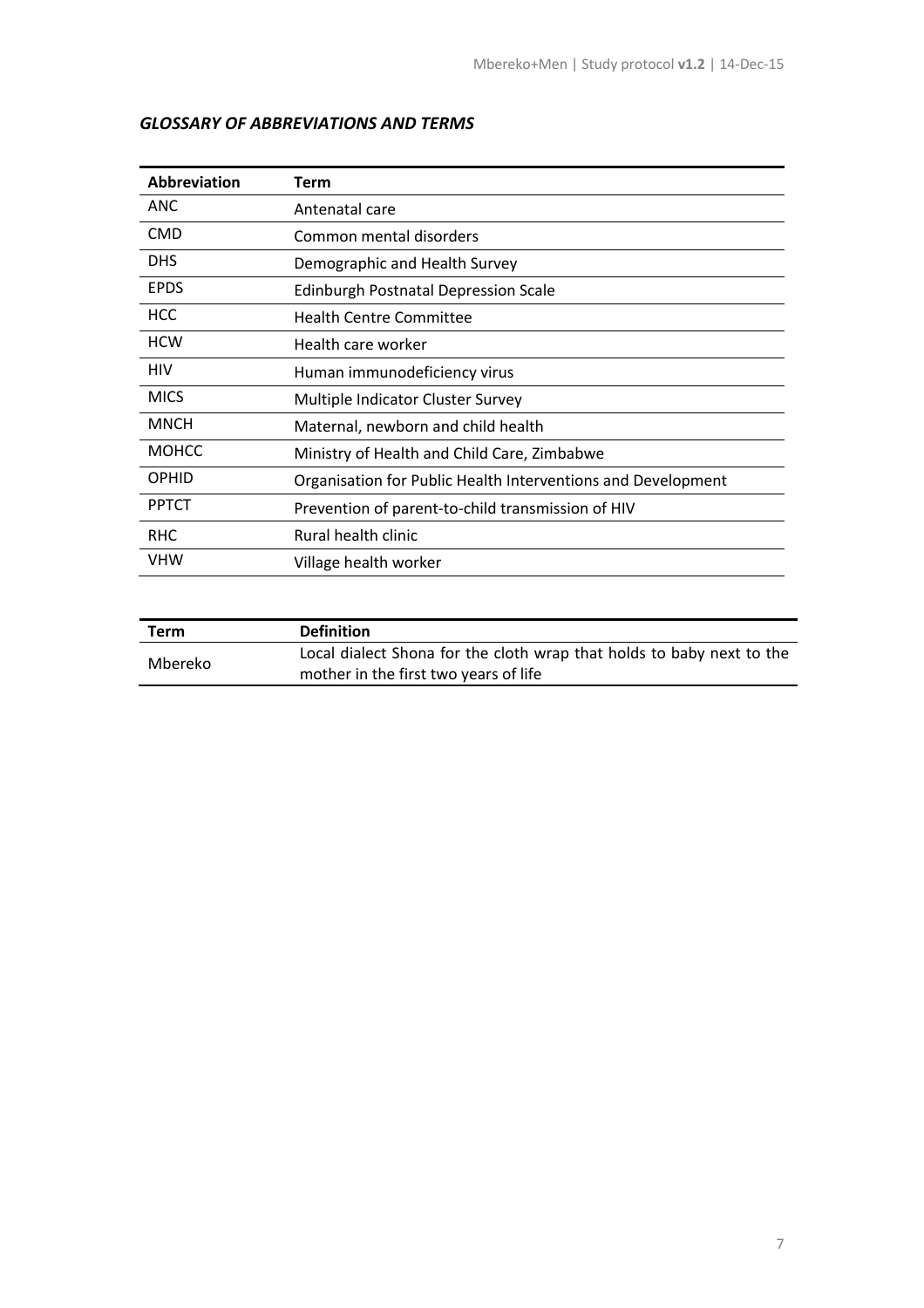## *BACKGROUND AND SIGNIFICANCE*

Available data indicate that maternal, newborn and child health (MNCH) in Zimbabwe is being compromised by low uptake of services along the continuum of care over the critical 1,000 day period covering pregnancy and the first two years of life. Multiple interrelated demandside barriers constrain the capacity of rural Zimbabwean women to seek health care. Previous research and program experience, from Zimbabwe as well as other low- and middle-income country contexts, has identified social support, women's economic empowerment, and men's positive engagement in family health as important enablers at the community level that can support women to access essential MNCH services. A community based intervention to support care-seeking among rural Zimbabwean women has the potential to substantially improve health outcomes for women, infants and children. Furthermore, an evidence-based intervention that was demonstrated to be effective could be scaled to other areas in Zimbabwe and adapted for use in other country contexts.

### **MATERNAL AND INFANT MORTALITY IS UNACCEPTABLY HIGH IN ZIMBABWE**

The most recent Zimbabwe Multiple Indicator Cluster Survey (MICS) survey  $(2014)^1$  indicates that 18% of women are delivering their babies outside of the healthcare system, and that Zimbabwe still has an unacceptably high maternal mortality ratio of 581 per 100,000 live births with 26% of deaths attributable to HIV. Additionally, Zimbabwe has an under five mortality ratio of 75 per 1,000 live births<sup>2</sup> with one in five deaths in children aged under-five attributable to HIV, with additional deaths caused by pneumonia, diarrhoea and tuberculosis which may be associated with HIV. Undernutrition is also a leading contributor to child deaths.

Maternal and infant mortality are particularly high in the proposed study site, Mutasa District in Manicaland Province. Manicaland Province is the second most populated province in Zimbabwe with a population of 1,752,698. The majority (83%) of the population lives in rural settings where distance and resource constraints compromise access to health services. $3$ Mutasa District has the highest infant mortality rate in Manicaland, at 87 deaths per 1,000 live births,<sup>4</sup> substantially higher than the national average of 55 deaths per 1,000 live births.<sup>4</sup>

### **LOW UPTAKE OF ESSENTIAL MNCH SERVICES**

In Zimbabwe, more than two-thirds of all childhood deaths occur within the critical 1,000 days between the time a woman learns she is pregnant and her child's second birthday.<sup>2</sup> With high HIV-related maternal and infant mortality, poor nutrition outcomes and large number of deaths due to preventable infections and delay in care seeking, it is widely acknowledged that increasing uptake along an integrated continuum of essential maternal, newborn and child health (MNCH) services can significantly improve maternal and child survival.<sup>5</sup>

Zimbabwean rural mother-baby pairs have low uptake of the continuum of essential health services known to improve MNCH, including: four or more ANC appointments, couples HIV testing in ANC and PPTCT, facility-based delivery, prompt postnatal care for mothers and infants, exclusive breastfeeding and post-partum family planning, among others.<sup>2</sup> Rather than complete disengagement from care, many mother-baby pairs access services 'cafeteria style',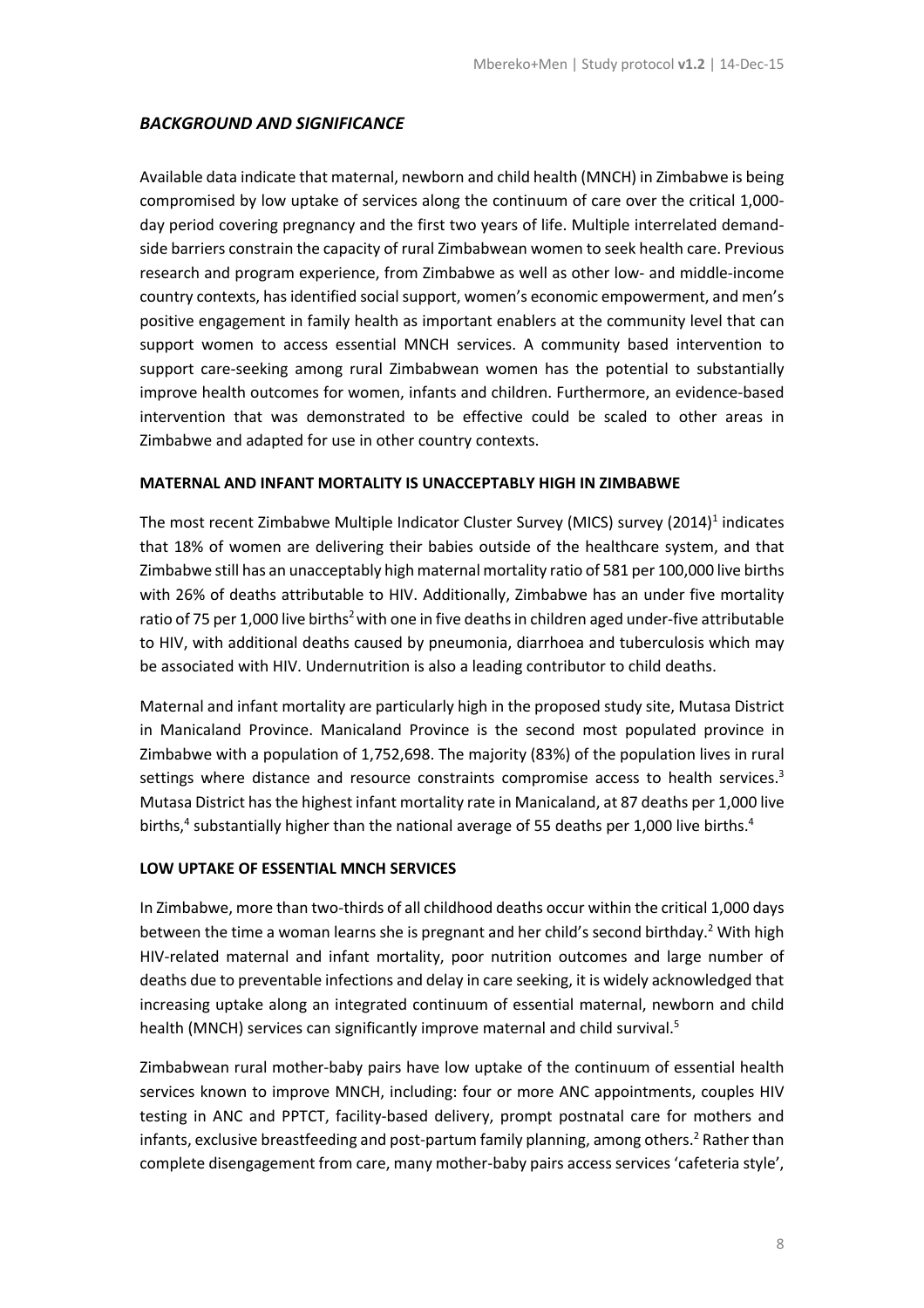making use of some services (such as ANC), while missing many essential services altogether (such as facility delivery).<sup>6</sup> Improving maternal and child health requires consistent uptake of essential health services over the first 1,000 days.

### **THE ROLE OF DEMAND-SIDE BARRIERS TO ACCESSING MNCH SERVICES**

Multiple barriers constrain demand for health care among Zimbabwean rural mother-baby pairs. Existing evidence indicates that rural women, women with higher parity, women with limited education and women facing resource constraints have lower uptake of essential MNCH services in Zimbabwe.<sup>2</sup>

**Lack of social support for rural women of childbearing age:** Social support has been identified as important for improved health outcomes among women and children.<sup>7</sup> In settings with high HIV prevalence, social support has been demonstrated as a protective factor for depression among women.8 The Organisation for Public Health Interventions and Development (OPHID) has previously demonstrated the important role of social support groups for increasing access to family health services by HIV-affected children in rural Zimbabwe.<sup>9</sup>

**Resource constraints act as barriers to service uptake:** Resources required to access and pay for health services, transport required to reach health facilities, and opportunity costs (e.g. lost productivity at household level) associated with accessing care have been identified as major barriers to uptake of maternal health services among poor women.<sup>10</sup>

**Lack of awareness of key services and planning to overcome barriers to uptake over the first 1,000 days:** Previous work completed by OPHID has demonstrated that failure to set goals for service uptake and limited advanced planning impede service uptake, and that limited social recognition for achieving sustained MNCH service uptake in rural communities contributes to low demand for sustained uptake along the continuum of care.<sup>11</sup>

**Gender inequality and lack of female decision-making:** Among married women aged 15-49, women in Manicaland Province are the least likely compared with women from other provinces in Zimbabwe to report making specific decisions regarding their own health care (67.5%), major purchases (79.5%) or visits to relatives (79.9%) either by themselves or jointly with their husband; with only 54.3% of women participating in all three decisions.<sup>2</sup> Gender inequality, lack of women's empowerment, and attitudes and experience of gender-based violence among women are shown to decrease MNCH service uptake and outcomes over the first 1,000 days. In Zimbabwe, women who believe that wife beating is not justified for any reason are more likely than other women to use any method of contraception, receive antenatal care, delivery care from a skilled provider and postnatal check-ups within the first two days following delivery than women who agree it is justified. Children of women who participate in one to two household decisions have an under-5 mortality rate (110 deaths per 1,000 live births) that is higher than those of children of mothers who participate in three decisions (64 deaths per 1,000 live births). $2$ 

**Lack of male involvement:** Male involvement in family health is associated with improved maternal health outcomes in developing countries<sup>12</sup> and particularly important for improving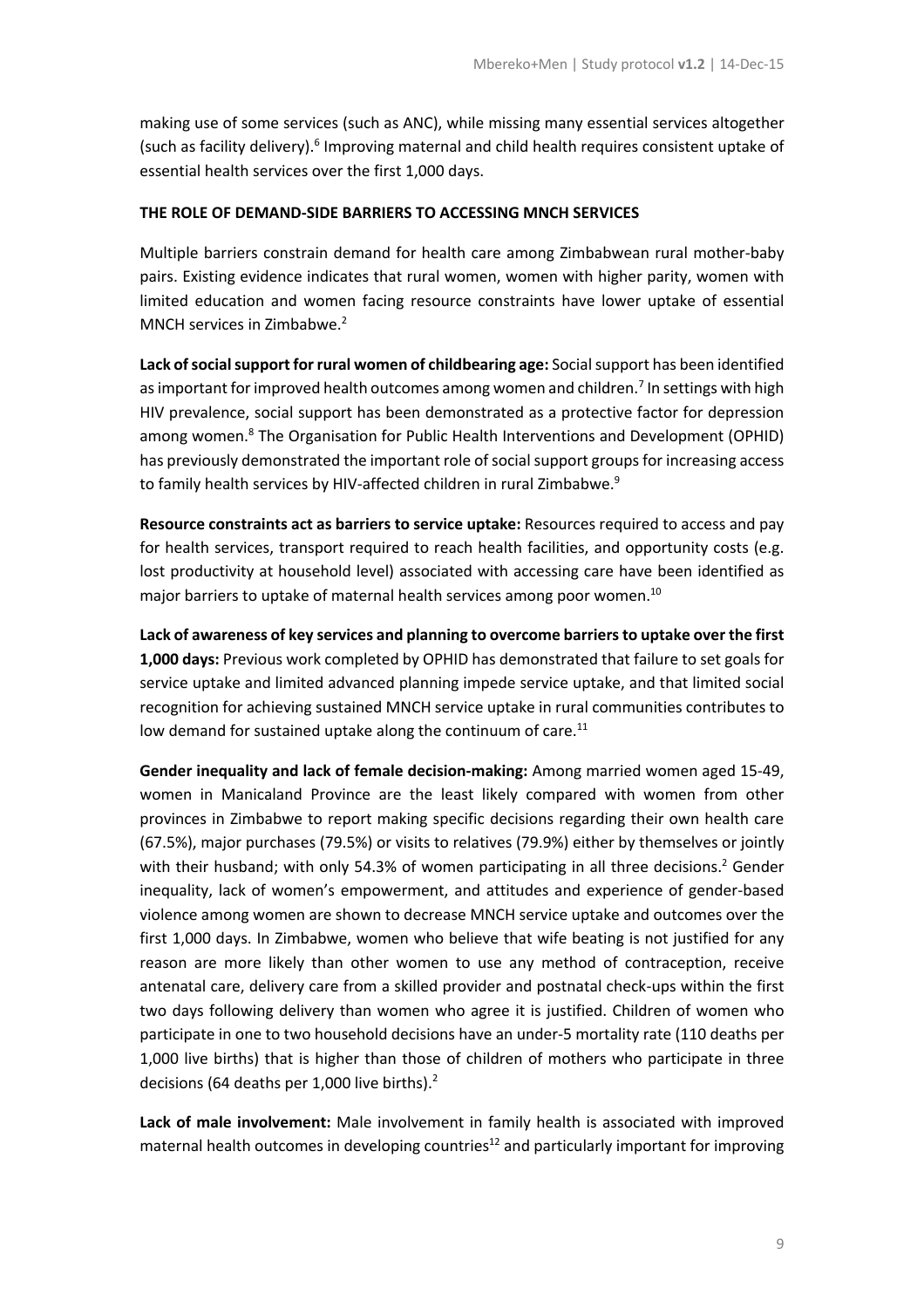coverage and infant outcomes in PPTCT programs.13 Despite this, male participation in Zimbabwe's PPTCT program remains below target.<sup>14</sup>

#### **STRATEGIES TO ADDRESS DEMAND-SIDE BARRIERS**

The established barriers to uptake of MNCH services in Zimbabwe indicate that measures to support women at both individual and social level, and to link women to community level actors and resources to support their decisions and actions on health, are required to improve uptake of essential MNCH services over the first 1,000 days. A recent systematic review highlighted the value of integrating maternal and newborn care in community settings through a series of interventions, which can be packaged effectively for delivery through a range of community health workers and health promotion groups.<sup>15</sup>

**Provision of quality health services**: Ensuring rural health care workers have the required skills and competencies to provide quality MNCH services is critical to ensuring that supply can match any increases in demand for services, in order to achieve improved maternal and child health.<sup>16</sup> Accordingly, assessing existing capacities, identifying skills gaps and providing necessary training and on-site mentorship are critical first steps prior to generating demand for services as a strategy for reducing maternal and infant morbidity and mortality.

**Women's empowerment groups**: The ability of women to access information, make decisions, and act effectively in their own interest, or in the interest of those who depend on them, are essential aspects of the empowerment of women. If women, who in the study setting are generally the primary caretakers of children, are empowered, then the health and survival of their infants will be enhanced as will their own health and survival. The information, social support, group problem solving and skills development achieved through participation in women's groups in low income settings have been demonstrated to have a powerful effect upon maternal and child health in low income settings. In areas with high coverage of groups (where over 30% of pregnant women participated in women's groups) this was associated with a 55% fall in maternal mortality and a 33% reduction in neonatal mortality.<sup>17</sup> Accordingly, the World Health Organization has made formal recommendations about the use of women's groups using the participatory learning and action cycle in efforts to reduce maternal and child morbidity and mortality.18

**Income generation and access to financial services:** Increasing women's access to financial resources within their decision-making powers has been linked to increased service uptake and improved maternal and child health.

**Planning and goal-setting:** Through previous collaboration, OPHID and Burnet Institute have demonstrated that engaging rural women in a process of identifying and problem solving barriers to MNCH service uptake using the Action Birth Card, resulted in a significant increase in underutilised maternal health services compared to previous pregnancies without the use of the goal-setting tool.<sup>19</sup> Such findings build on existing evidence that engaging recipients in an active process of making specific plans, writing them down, and problem-solving obstacles to service uptake improves health service utilisation.<sup>20</sup>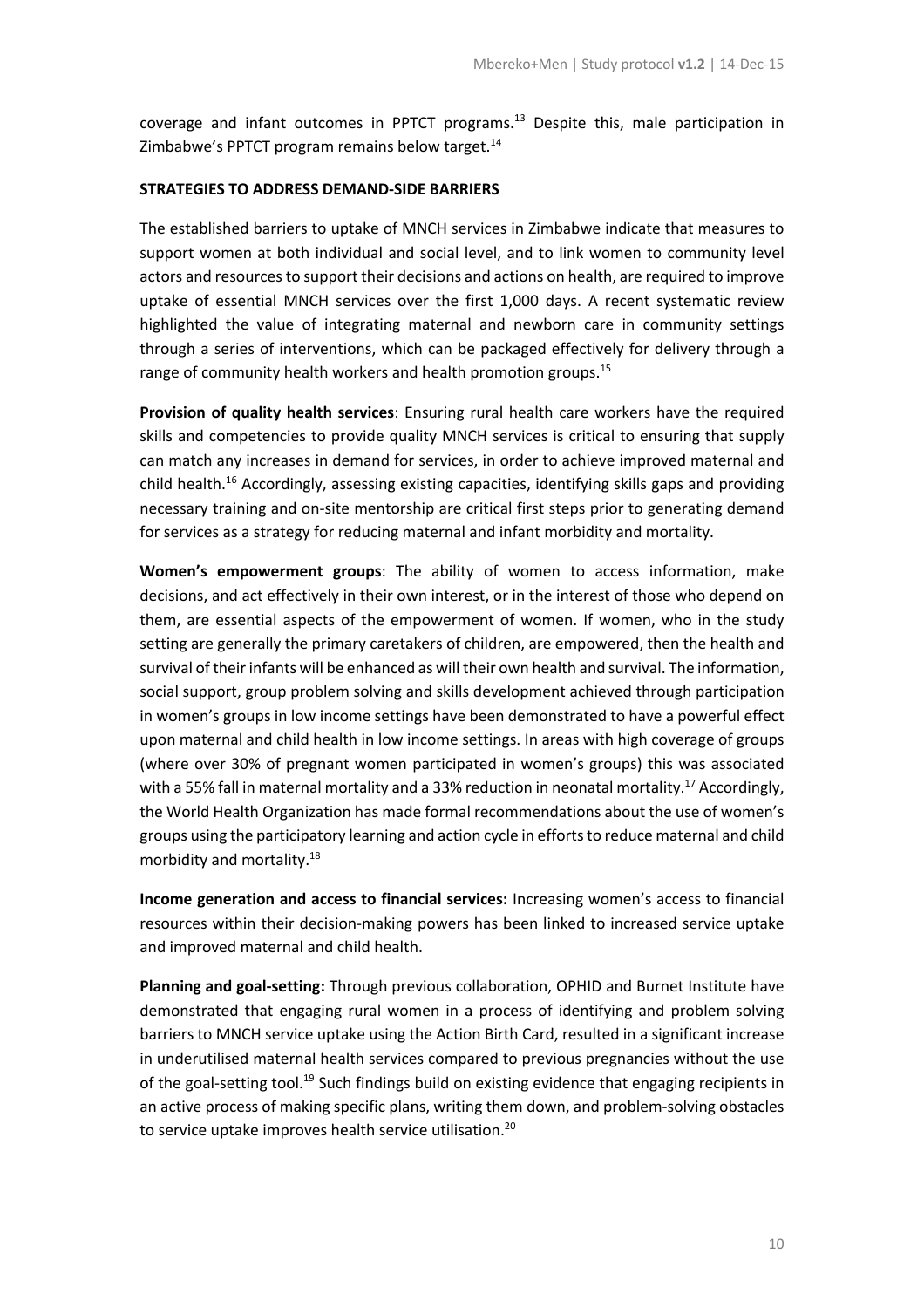**Male engagement in family health**: Male involvement in planning for health service uptake has been linked to increased utilisation of multiple maternal and child health services including facility based delivery, PMTCT services and child health services.<sup>12, 21</sup> Through previous collaboration, OPHID and Burnet Institute found that women in rural Zimbabwe identified their husbands/male partners as the people in their social network who were most helpful for overcoming barriers to service uptake.

### **EXPECTED CONTRIBUTION OF THIS STUDY**

Community based approaches to address barriers and support enablers to increase uptake of essential MNCH services are urgently required, not only in Zimbabwe but also in other lowand middle-income country settings. The proposed study aims to test a scalable model that works at the community level to address barriers and support enablers to improve careseeking for essential MNCH services and care and support in the home for mother-baby pairs. If proven effective, this model could be replicated to improve MNCH care-seeking, and health outcomes for women and children, in rural areas in Manicaland Province and beyond.

### **ALIGNMENT WITH EXISTING GOVERNMENT STRATEGIES**

OPHID programs are embedded within existing Zimbabwe Ministry of Health and Child Care (MOHCC) structures and designed in collaboration with National, Provincial and District health authorities. This unique position ensures that activities implemented by OPHID are in line with MOHCC priorities, and ensures rapid translation of project outcomes and lessons learned into on-going MOHCC policy and planning, increasing potential for scale.

Specifically, the proposed study responds to national public health priorities as outlined in the following strategic documents:

- *Maternal and Neonatal Health Road Map (2007-2015)*, which calls for a three-quarter reduction in the maternal mortality ratio and a two-thirds reduction in under-5 mortality;
- *Zimbabwe Agenda for Sustainable Socio-Economic Transformation (2013-2018)*, which focuses on poverty reduction;
- *Zimbabwe HIV Care and Treatment Strategic Plan 2013-2017*, Objective 4, 'To strengthen community based initiatives and systems in the provision of ART with Meaningful participation of PLHIV'; and
- *Strategic Plan for the Elimination for New HIV infections in Children and Keeping Mothers and Families Alive (2011-2015)*, Objective 6, 'To strengthen the involvement and participation of communities and their leaders in PMTCT and paediatric HIV care and treatment'.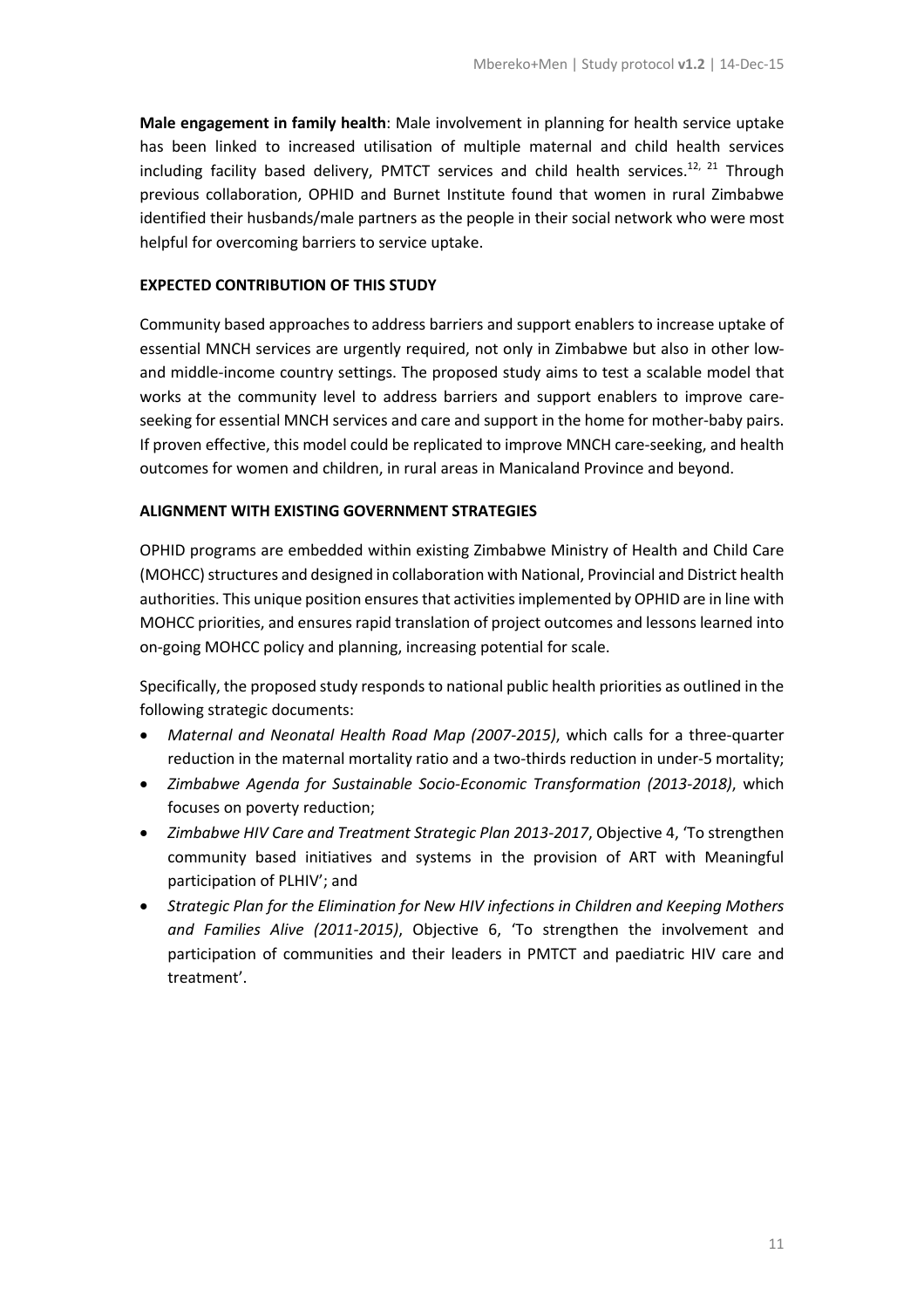# *STUDY AIM AND OBJECTIVES*

## **AIM**

The study aims to assess the effectiveness, feasibility and acceptability of a novel, gendersynchronised, community based intervention to improve care-seeking for a package of essential MNCH services, and care and support provided in the home to mother-baby pairs, in an underserved rural area of Zimbabwe.

# **OBJECTIVES**

- 1. To assess the effect of the Mbereko+Men Model on uptake of MNCH services and care and support in the home;
- 2. To assess the feasibility of implementation of an intervention that synchronises men's discussion forums with women's groups;
- 3. To assess the acceptability of men's increased engagement in family health to women and men; and
- 4. To explore how men perceive male engagement in family health following an intervention designed to encourage men's involvement in family health.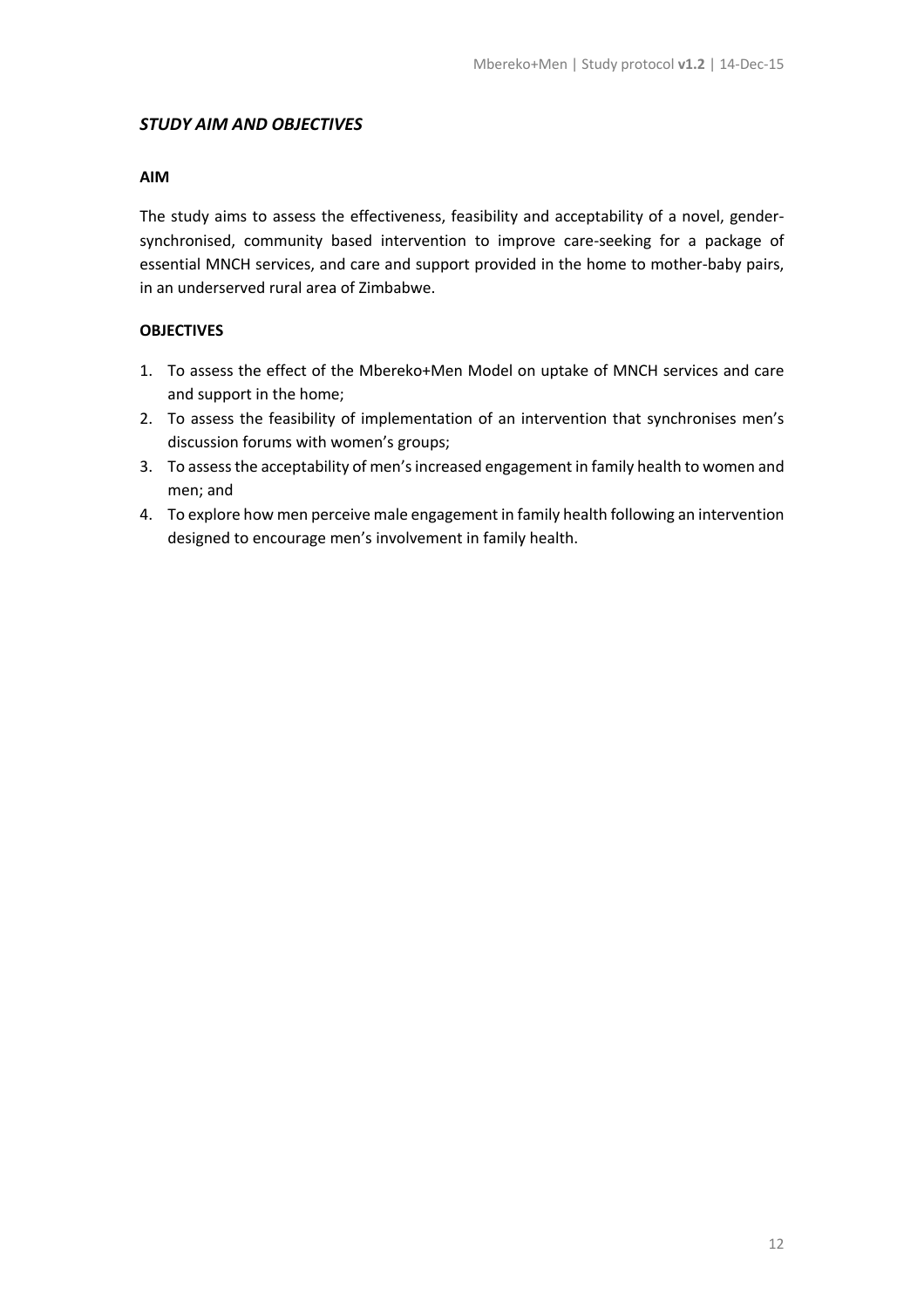### *INTERVENTION DESCRIPTION*

### **INTERVENTION ACTIVITIES**

The Mbereko+Men Project will improve health outcomes among mother-baby pairs in Mutasa District, Manicaland Province by empowering mothers and creating an enabling environment to support women to seek and adhere to high quality essential MNCH services at eight rural health clinics (RHCs).

To achieve this, the project will:

- 1. Improve community-facility linkages and provision of quality, integrated essential MNCH services at eight RHCs by strengthening community engagement with RHCs through monthly Health Centre Committee (HCC) meetings that bring together community leaders and health facility staff to review clinic performance and community health outcomes.
- 2. Empower women to make positive decisions for family health by supporting the formation of an expected 160 Mbereko groups in eight RHC catchment areas over three years. These groups will provide women with training in income generation and internal savings and lending, facilitate problem identification and problem-solving at group and individual level to address barriers to uptake of 10 essential MNCH services using the Action Birth Card, and provide information about how to promote family health within the home (e.g. quality maternal nutrition, infection control, care-seeking for child illness).
- 3. Increase men's capacity to support family health and women's decision-making by holding monthly male engagement community dialogue forums in eight RHC catchment areas.

Project activities will be implemented in four RHC catchment areas in the first and second year, and will be scaled up to the remaining four RHC catchment areas in the second year of the project. Lessons learned from implementing the project in the first four RHC catchment areas will inform how the project is implemented in the remaining RHC catchment areas in the second year. New initiatives to engage men in women's and children's health require intensive support and close monitoring, which will be provided through this phased approach to project implementation.<sup>22</sup>

Community mobilisation through facilitated participatory learning and action cycles with women's groups is recommended by the World Health Organisation to improve maternal and newborn health, particularly in rural settings with low access to health services.<sup>22</sup> Mbereko groups are informed by a specific participatory learning and action cycle that is known to be effective.<sup>23</sup> and were implemented successfully by OPHID in Chimanimani and Buhera Districts, Manicaland Province, in 2012-2015.

This project will also extend the Action Birth Card goal-setting and planning tool for increasing uptake of essential MNCH services to include key postnatal services to two years of age.<sup>19</sup> The Action Birth Card was used successfully in Mashonaland Central in 2012-2015 to support increased uptake of underutilised maternal health services from the antenatal period to the early postnatal period.

OPHID has gathered experience in demand generation for health services through a number of community-based models, with the Mbereko groups proving to be the most successful one.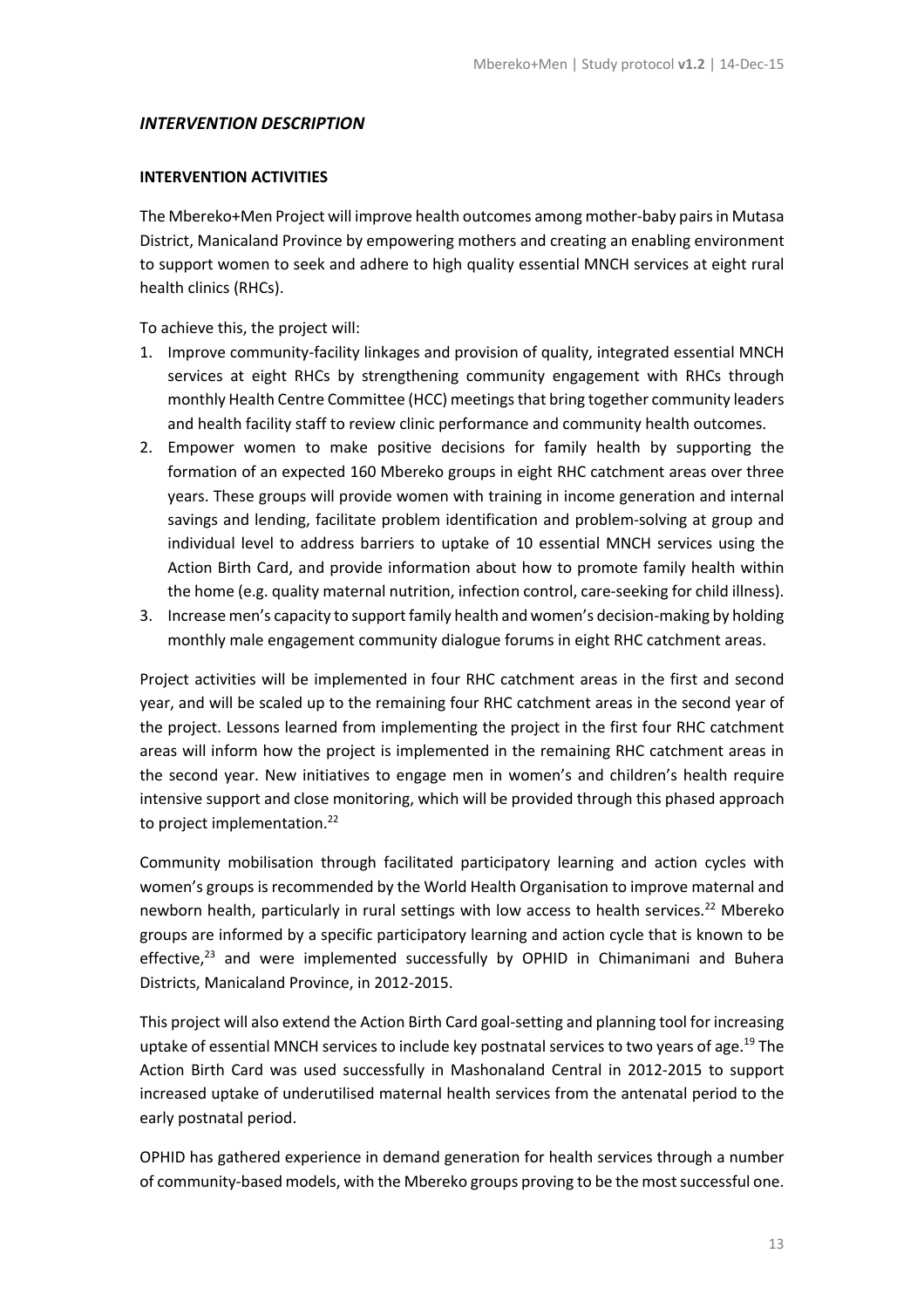Comparable women's groups, based on the same concept, have been documented as a low cost intervention to successfully reduce maternal and neonatal mortality by up to 40%.<sup>23</sup>

Engaging with men as allies to address barriers to women's health service utilisation is recommended by the World Health Organization<sup>22</sup> and has a basis in programming experience and evaluations from Zimbabwe<sup>24, 25</sup> and elsewhere.<sup>26-29</sup> Working with women's and men's discussion groups has previously been successful in increasing health service utilisation.<sup>30</sup> Due to very high mobility among men in rural Manicaland, it is practical and efficient to engage men at community level through public meetings rather than attempting to work only with male partners of women in Mbereko groups.

# **INTERVENTION OBJECTIVES AND ANTICIPATED OUTCOMES**

The project is designed to achieve four strategic objectives:

- 1. RHCs in project areas provide quality, integrated essential MNCH services to women and children and are responsive to community health needs.
- 2. Women who participate in Mbereko groups, and their newborn or infant children, increase uptake of an essential package of MNCH services during the 1,000-day window covering pregnancy and the first two years of life. This essential package of services includes prevention of parent to child transmission of HIV (PPTCT), antenatal care, facility birth, postnatal care for mother and newborn, nutrition counselling and support, child immunisations and family planning.
- 3. Women who participate in Mbereko groups are empowered with health information, improved access to financial services, access to credit and savings and psychosocial support, and are able to make informed decisions about family health.
- 4. Men in communities that host men's discussion forums are empowered to support family health, and to question gender norms and roles that reinforce inequitable gender relations and constrain women's decision-making autonomy.

Successfully achieving these strategic objectives is expected to result in the following health and development outcomes:

- Increased uptake of essential package of MNCH services, including facility birth;
- Improved health outcomes for women, newborns and children, including maternal mental health;
- Improved care and support in the home for women, newborns and infants;
- Increased women's economic empowerment;
- Increased couple communication and improved couple relationships; and
- Reduced maternal workload and increased maternal nutrition and rest during pregnancy.

## **SUSTAINABILITY CONSIDERATIONS**

The project's approach to building community capacity for the support and monitoring of community demand, uptake and adherence to PPTCT, HIV and MNCH services is intended to ensure ownership and sustainability of activities. Income generation and internal savings and lending help to ensure Mbereko groups are financially self-sufficient. Group leadership using existing community health cadres (VHWs) is intended to ensure continuation of groups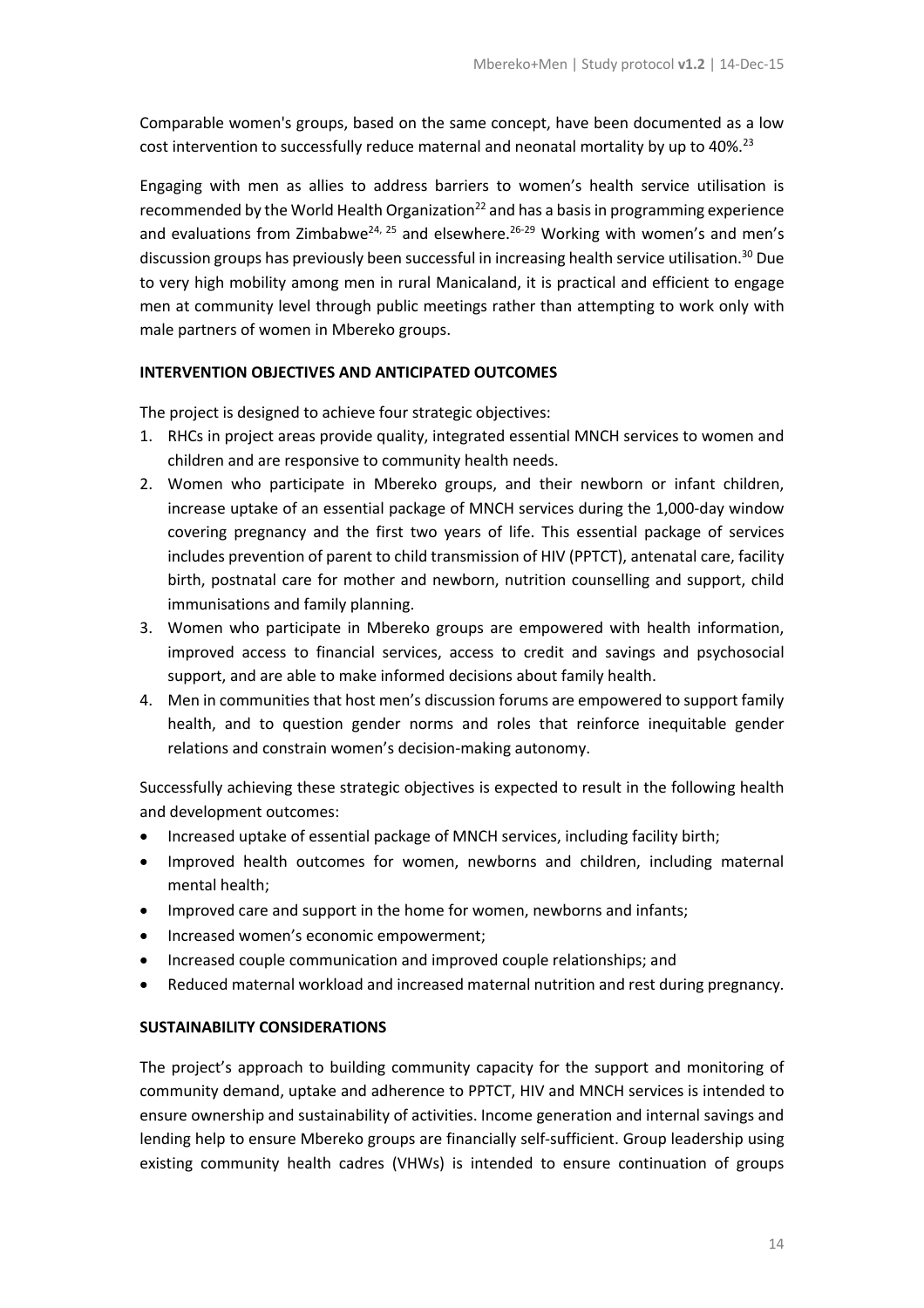following the end of project cycle. Finally, the Participatory Learning and Action cycle model for Mbereko group activities ends with groups developing their own sustainability plans.

# **CONDUCTING RESEARCH THROUGH INTERVENTION IMPLEMENTATION**

Nested within the Mbereko+Men Project will be a research study to test the Mbereko+Men Model.

The delivery of the Mbereko+Men Project will be phased, to provide an opportunity for careful testing of how to implement the model as well as an opportunity to assess its effects. The research study will align with phased implementation of the project to conduct a two-arm cluster-randomised controlled trial. After testing and assessment of the Mbereko+Men Model, the intervention will be implemented in the control arm. The four RHC catchment areas where the project is implemented starting in the first year will comprise the intervention arm. The four RHC catchment areas where the project is implemented starting in the second year will comprise the control arm.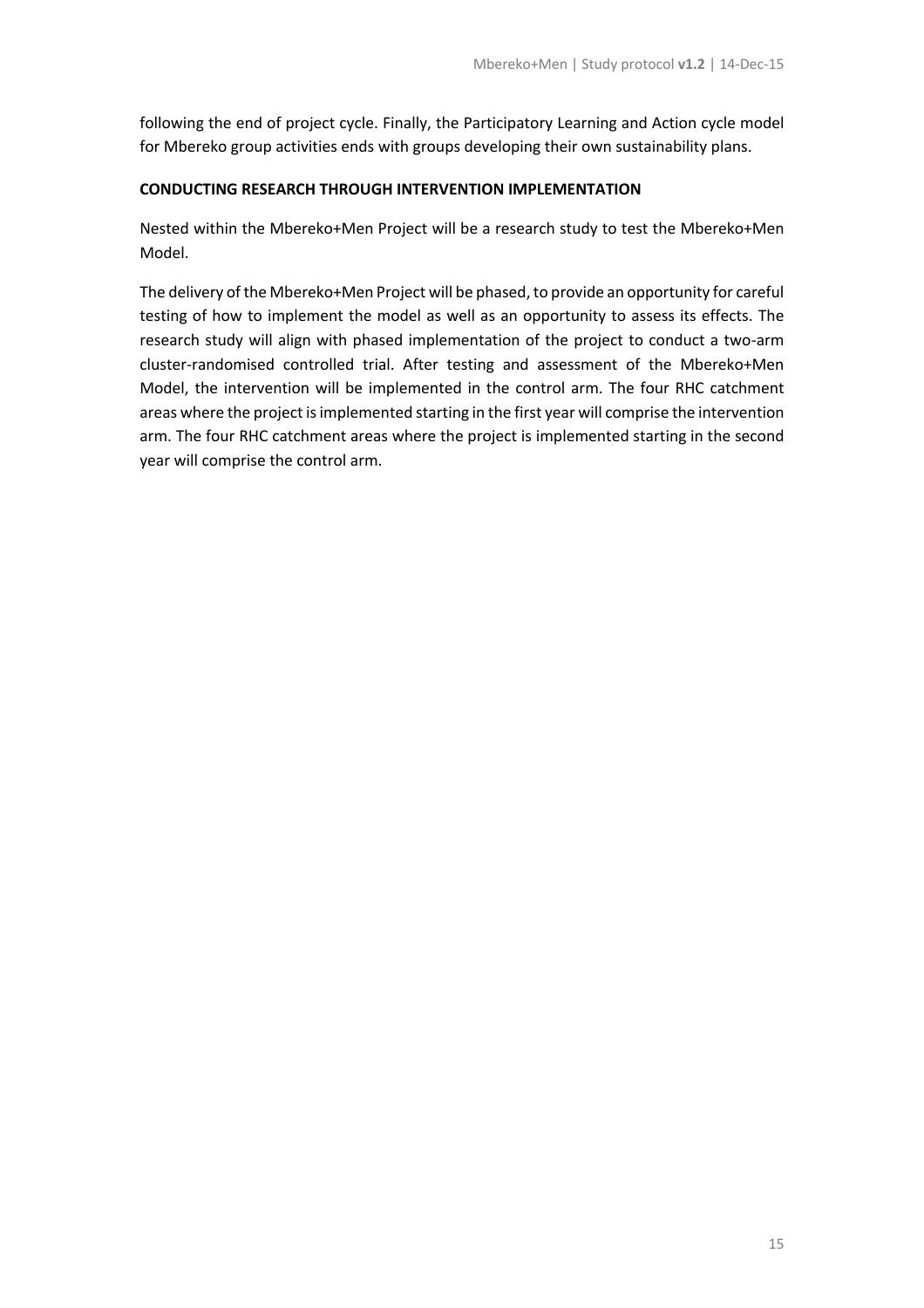## *PARTNERSHIP ARRANGEMENTS*

### **IMPLEMENTATION ARRANGMENTS**

In-country partner OPHID will be responsible for local implementation of the Mbereko+Men Project, with Burnet Institute providing technical and programmatic oversight. Working embedded within MOHCC structures, the project will be implemented with full participation of District and site level MOHCC stakeholders.

OPHID will be responsible for project implementation including sensitisation and/or training of all MOHCC stakeholders including Health Care Workers (HCWs), Health Centre Committee (HCC) Members, Village Health Workers (VHWs) and community leaders, on-going monitoring and evaluation, providing health sites with supportive supervision and facilitation of Mbereko group meetings and men's discussion forums.

### **ROLES AND RESPONSIBILITIES**

|                              | <b>MOHCC</b> | OPHID | <b>Burnet Institute</b> |
|------------------------------|--------------|-------|-------------------------|
| Study design                 |              |       |                         |
| Designing of tools           |              |       |                         |
| Funding                      |              |       |                         |
| Pretesting of tools          |              |       |                         |
| Study implementation and     |              |       |                         |
| coordination                 |              |       |                         |
| Data capturing, analysis and |              |       |                         |
| reporting                    |              |       |                         |
| Dissemination of results     |              |       |                         |

Table 1 Roles and responsibilities of partner organisations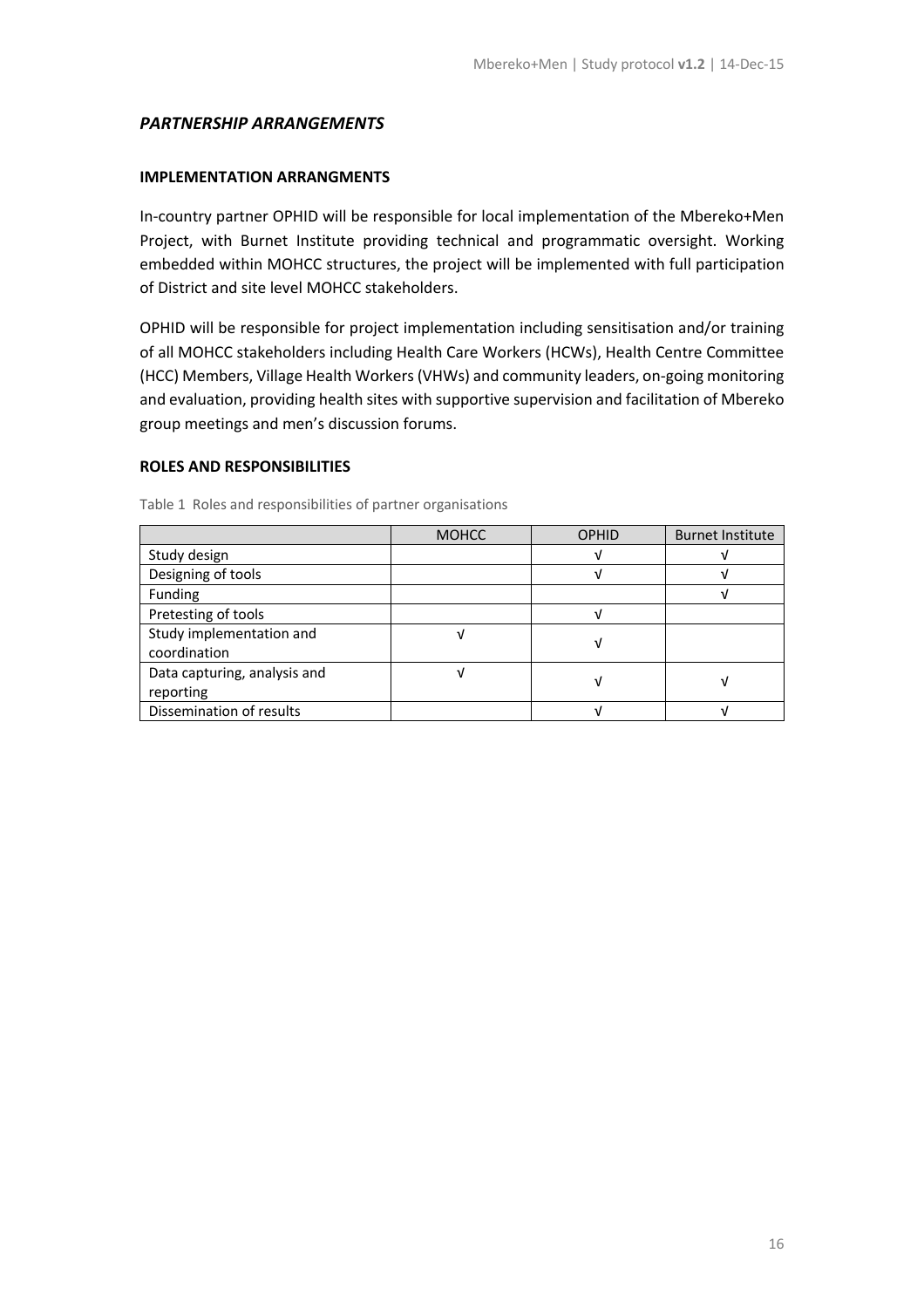# *RESEARCH DESIGN*

## **STUDY DESIGN**

We propose a two-arm cluster randomised controlled trial, with four clusters in each arm. The arms comprise no intervention (normal standard care) and intervention (Mbereko+Men Model).

Four of the selected RHC catchment areas will be randomly allocated to the intervention arm, where the project will be implemented starting in the first year, and the remaining four catchment areas will be allocated to the control arm, where the project will be implemented starting in the second year.

Within this model, all eight RHC catchment areas will receive the intervention by the end of the study, and whether an RHC catchment area receives the intervention in the first or the second year is determined at random. This approach is also expected to facilitate the practical and logistical implementation of the intervention, since the intervention will not be introduced simultaneously in all study sites.

We also propose to conduct retrospective analyses of qualitative and quantitative routine data generated through project implementation in all sites.

## **RESEARCH METHODS**

## **Community-based surveys**

We propose to conduct a community-based survey using a quantitative survey instrument at baseline (prior to project implementation) and midline (following 18 months' project implementation).

They are intended to collect information from women and men in all study sites about: sociodemographic characteristics; male engagement in family health; women's empowerment; care-seeking for essential MNCH services; care and support in the home; and MNCH outcomes, including maternal mental health.

## **Mbereko members' registers**

Through routine project activities, VHWs will maintain a register of MNCH service utilisation among members of Mbereko groups. There will be one register per Mbereko group. This data will be collected by OPHID project staff and analysed retrospectively.

These registers are primarily intended to support project activities, but will also capture information from women directly participating in the intervention about care-seeking for essential MNCH services.

## **Men's charters for family health**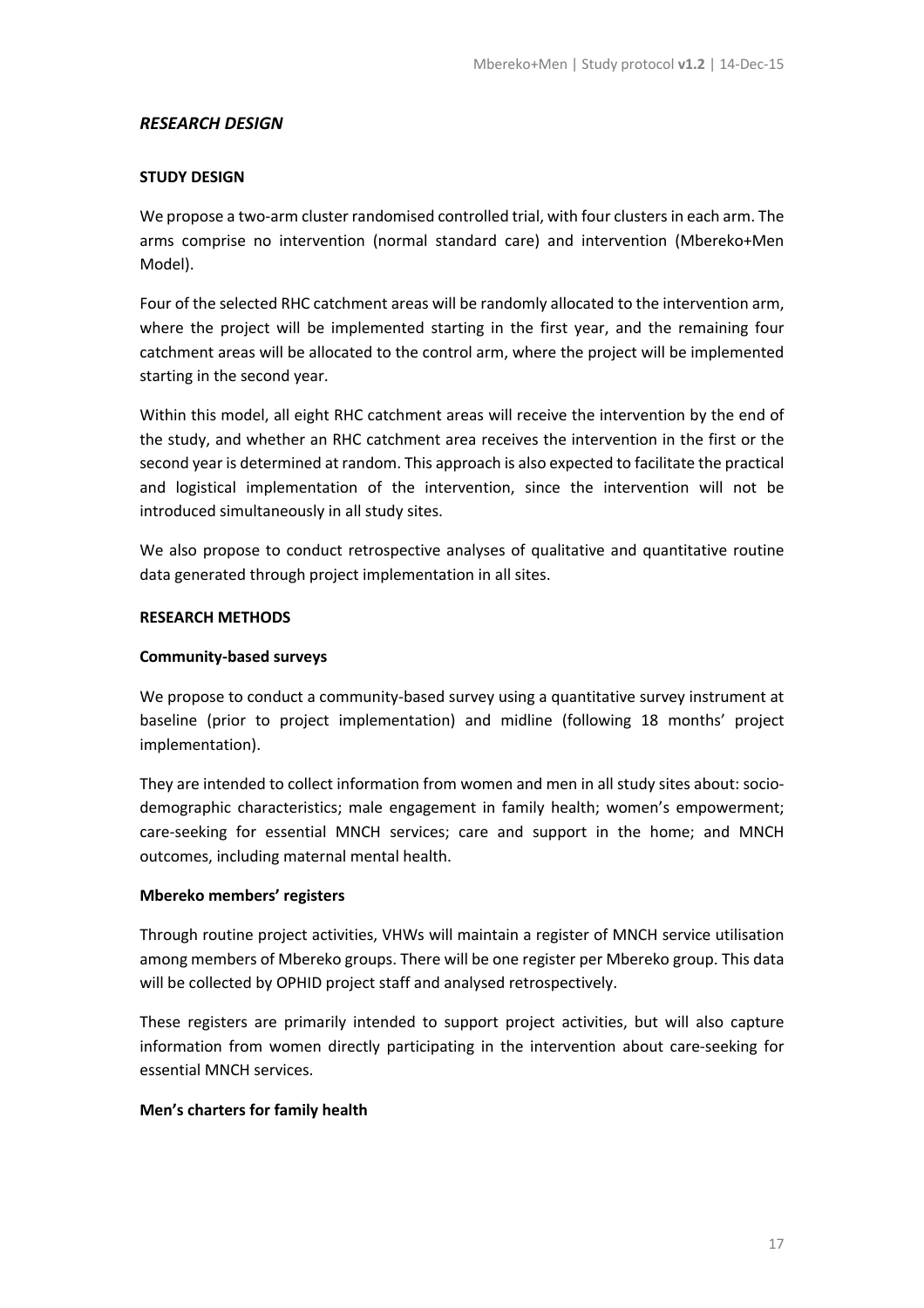Through routine project activities, men's discussion forums will develop charters for family health. There will be one charter per discussion forum. This data will be collated by OPHID project staff and subsequently analysed.

These charters are primarily intended to support project activities, but will also capture information from men directly participating in the intervention about men's perceptions of how they can engage with family health.

## **Additional routine data collection**

Subject to resource availability and emerging information needs, during project implementation some additional data may be collected through focus group discussions (FGDs) and key informant interviews held with project implementers and key stakeholders.

If conducted, these research activities will be intended to capture information about the feasibility and acceptability of project implementation from people who are either directly involved in project implementation or who have a direct stake in the project.

## **STUDY POPULATION**

## **Community-based surveys**

The primary study population is women who meet the following inclusion criteria:

- Has given birth within the previous 0-6 months;
- Resident in study site for a minimum of 12 months;
- Aged 16 years and older; and
- Able to give informed consent.

Additionally, male participants who meet the inclusion criteria listed below will be eligible to respond to the community-based baseline and midline surveys:

- Has a child aged 0-6 months, or female partner has given birth within the previous 0-6 months;
- Resident in study site for a minimum of 12 months;
- Aged 16 years and older;
- Able to give informed consent; and
- Female partner or mother of his child has provided consent for the man to be surveyed.

Married and unmarried women and men will be eligible to participate. Women and men who are no longer in an ongoing relationship with the father or mother of their child will be eligible to participate.

## **Mbereko members' registers**

Since this data is collected through routine project activities, the study population will be all women who join Mbereko groups and attend group meetings. These women will meet the following inclusion criteria to be eligible to participate in Mbereko groups:

- Currently resident in study site; and
- In the 1,000-day window covering pregnancy and the first two years of their child's life.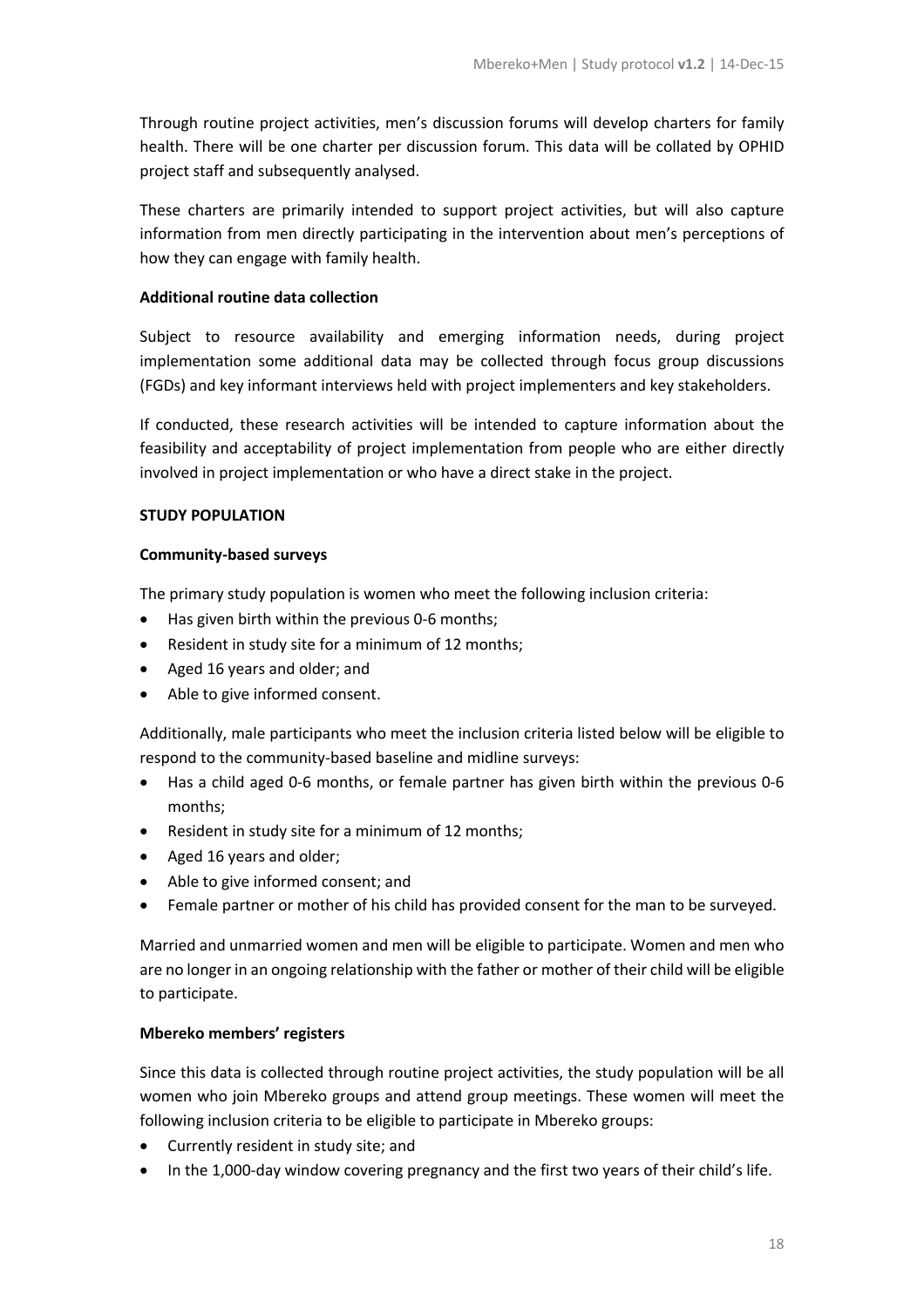Exclusion criteria will include people who are not able or willing to give informed consent for their data to be included in the study. Women who do not provide consent for their data to be used in the study will still be eligible to participate in Mbereko groups.

## **Men's charters for family health**

Since this data is collected through routine project activities, the study population will be all men who participate in developing men's charters for family health. All male community members will be invited to attend, and no exclusion criteria will be applied.

### **Additional routine data collection**

Subject to resource availability and emerging information needs, participants will be purposively recruited to capture information about the feasibility and acceptability of project implementation, in order to refine project activities and inform scale-up of the project to all sites in the second year. These participants will be 16 years or older and include the following groups of project implementers and key stakeholders:

- VHWs who have not previously been involved with Mbereko groups;
- HCC members;
- Facility-based HCWs;
- VHWs responsible for Mbereko groups;
- Male champions who have been involved in facilitating men's discussion forums;
- Village leaders; and
- Policymakers.

Exclusion criteria will include people who are not able or willing to give informed consent.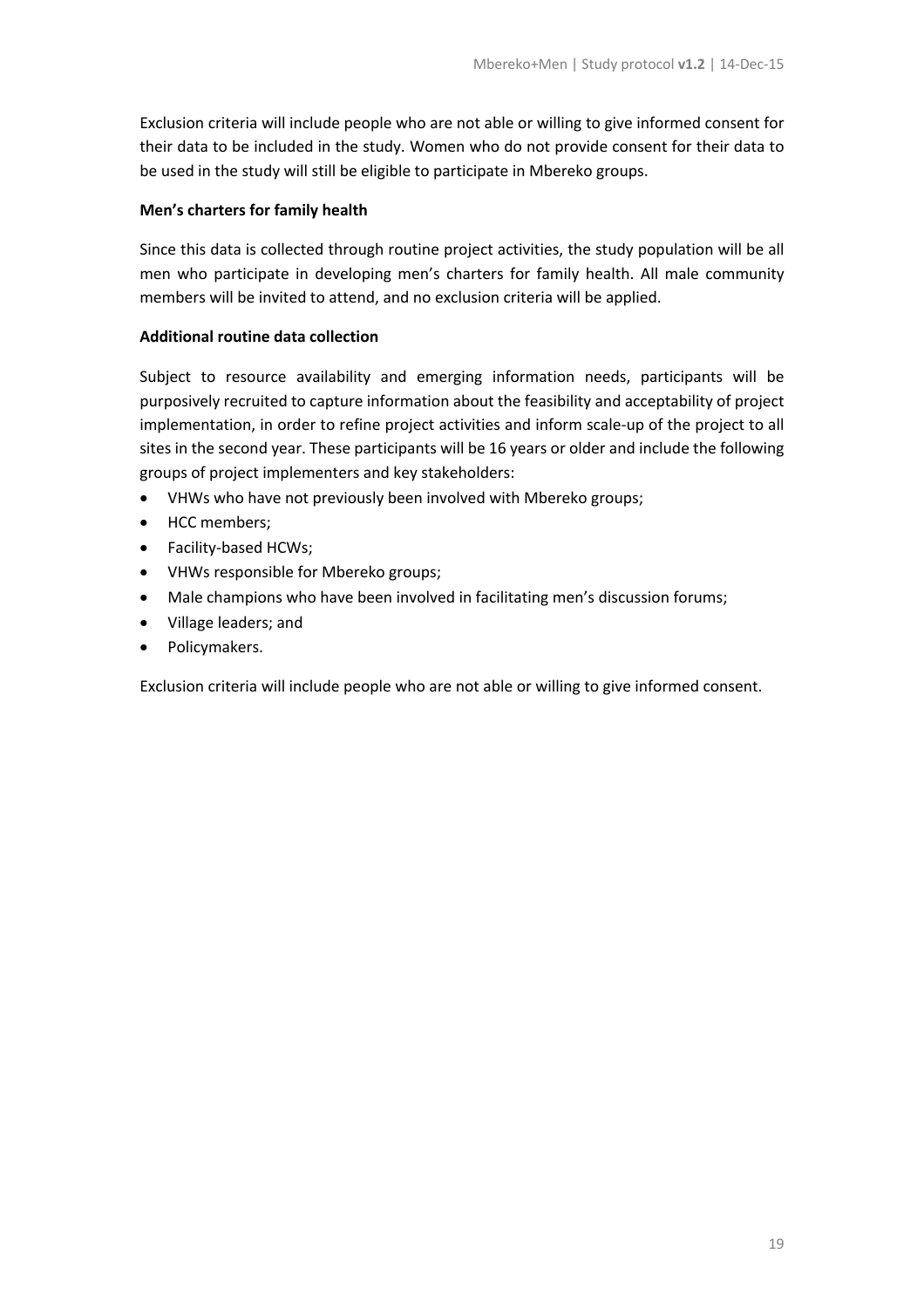#### **STUDY SETTING**

We propose to conduct the study in eight RHC catchment areas within Mutasa District, Manicaland Province, Zimbabwe (Figure 1).

Manicaland Province, the second most populated province in Zimbabwe, has a population of 1,752,698, with the majority (83%) living in rural settings where distance and resource constraints compromise access to health services.3 MNCH outcomes in Manicaland are generally poorer than the national average, as described below.

The 2014 MICS indicates that while ANC rates from a skilled provider are high (91.1%), Manicaland Province has the lowest rate of ANC uptake in Zimbabwe. Women in Manicaland Province are also less likely to deliver with a skilled birth attendant (72.2%) and more likely to give birth before 18 years of age (34% aged 20- 24%) than national average. $1$ 



Figure 1 Map of proposed study setting

The province has a large membership to Apostolic faith groups, known to have early, often polygamous marriages, and reduced access to maternal health services.<sup>31</sup> More women in Manicaland deliver with traditional birth attendants than in any other province and fewer women in Manicaland deliver with a skilled attendant, 72.2% vs. 80% nationally.

The infant mortality rate has been estimated at 69 deaths per 1,000 births. $3$  The 2010/11 Zimbabwe DHS demonstrated that infants in Manicaland are the least likely to be breastfed within one hour of birth (52.5%) and only 34.8% aged 0-5 months are exclusively breastfed. Almost one-third of children in Manicaland do not have their births registered, a critical element of child health and survival, with the highest mortality countries demonstrated to have the lowest birth registration.<sup>32</sup> Timely health-care seeking for infections is poor, with treatment sought for only half of children aged 0-11 months with diarrhoea in the last two weeks. The compounding effects of poor maternal and infant health in Manicaland, compared to other provinces in Zimbabwe, can be attributed to Manicaland having the highest rate of under-5 stunting (34%) in Zimbabwe.

Manicaland has the largest proportion of individuals living with HIV, and the lowest coverage of maternal antiretroviral therapy at 58%. 14% of male partners receive an HIV test during pregnancy, which is well below the national target of 20%.<sup>14</sup>

Mutasa District, the setting for the proposed study, has the highest infant mortality rate in the province, at 87 deaths per 1,000 live births<sup>4</sup>, substantially higher than the national average of 55 deaths per 1,000 live births.4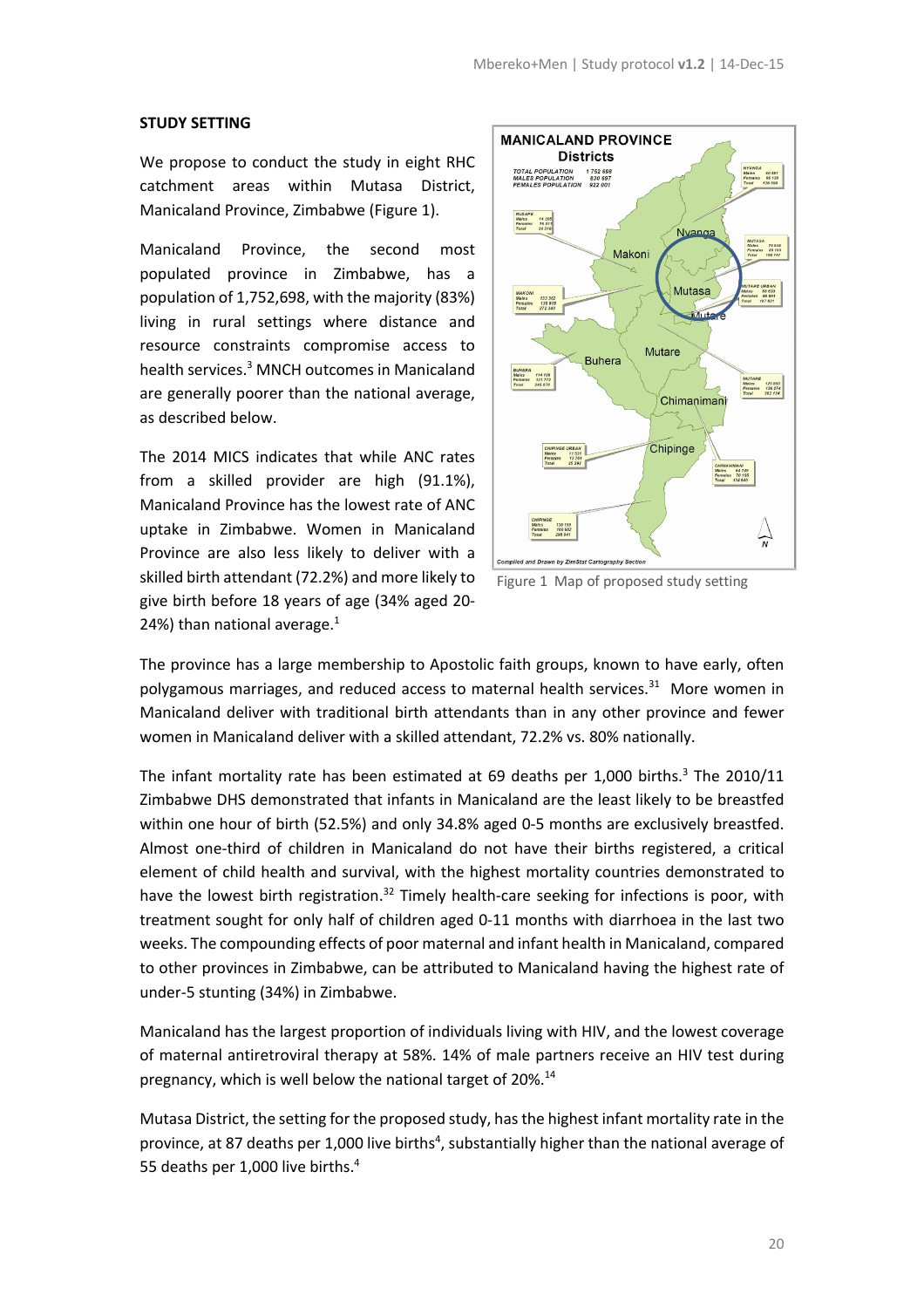Mbereko+Men | Study protocol **v1.2** | 14-Dec-15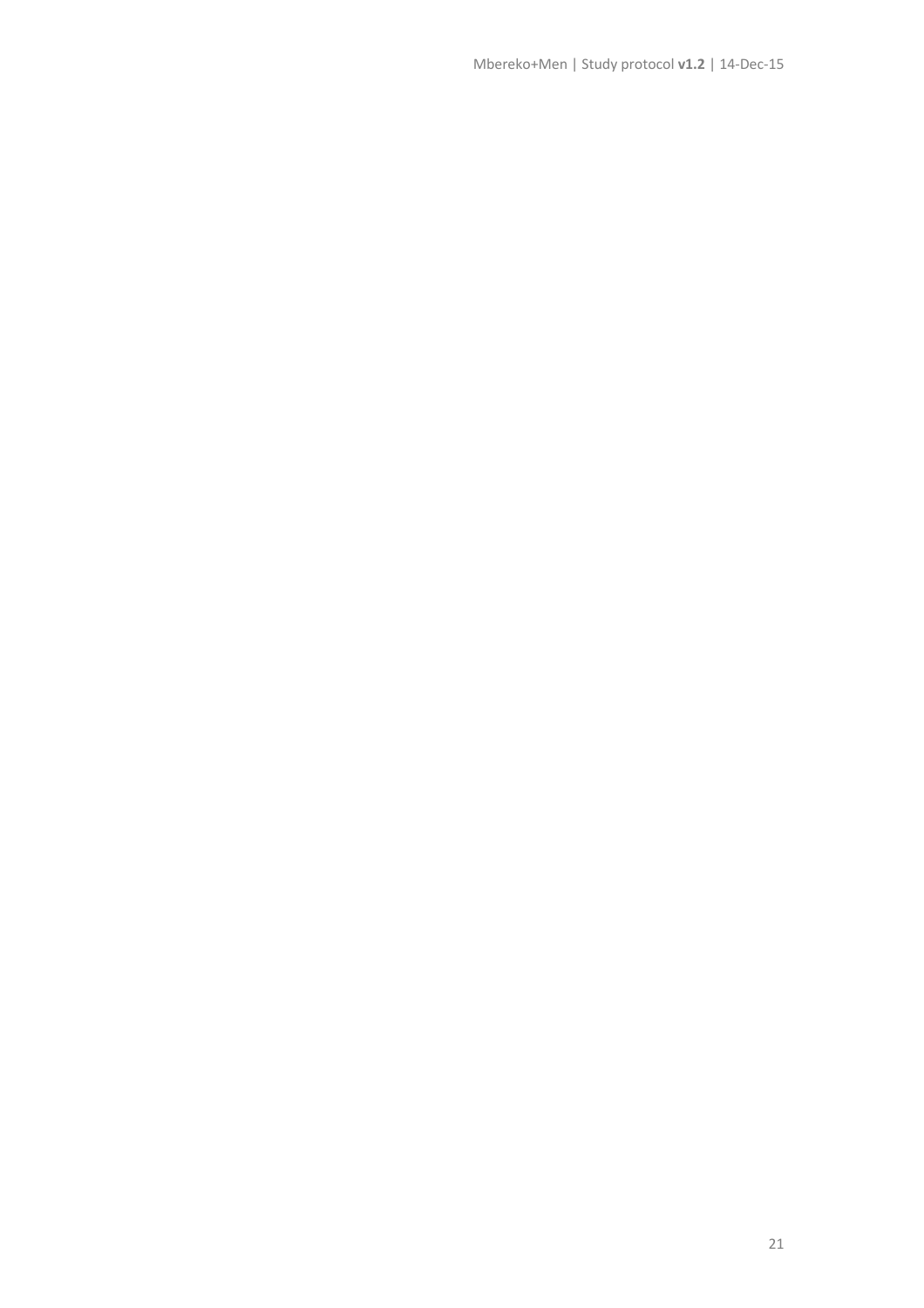### *STUDY PROCEDURES*

#### **SITE SELECTION AND SAMPLING**

The study will be conducted in eight RHC catchment areas within Mutasa District, Manicaland Province, Zimbabwe.

For the cluster randomised controlled trial, eight clusters, each comprising a single RHC catchment area from the study population of all RHC catchment areas in Mutasa District, will be randomly selected in a blinded manner. The eight clusters will be randomly assigned to have the Mbereko+Men Project introduced after the baseline data collection (intervention arm; four clusters) or after 18 months' project implementation (control arm; four clusters).

The HCC, VHWs and community leaders in each of the eight RHC catchment areas selected will be consulted through OPHID program staff, and the purpose and process of the Mbereko+Men Project as well as the proposed study will be explained.

We will attempt to recruit all eligible women in each cluster, working with VHWs, HCC members and community leaders to sensitise the community prior to data collection and develop a sampling frame of all women who have recently given birth in order to facilitate recruitment. Based on available data for Mutasa District for the number of facility-based and home births, the number of women enrolled in ANC, and the number of infants vaccinated, the anticipated sample size for each cluster is 55 women, and 220 women for each study arm.

We will attempt to recruit all eligible men in each cluster. We will work with VHWs, HCC members and community leaders to sensitise the community prior to data collection and will use the sampling frame of women as the sampling frame for men. By using the sampling frame of eligible women, male partners of eligible women or fathers of the children of eligible women will be selected.

#### **TOOL DEVELOPMENT**

Data collection tools have been developed in draft form and will be comprehensively pretested prior to use, to ensure that they are locally comprehensible and appropriate. Several rounds of pre-testing may occur prior to data collection. The following draft data collection tools are included as appendices:

- Baseline questionnaire;
- Mbereko members' register;
- Men's charter discussion guide; and
- Midline questionnaire.

The process for further development of the data collection tools via pre-testing is described below. It is also anticipated that additional items may be added to the midline questionnaire in order to capture information that emerges as relevant during project implementation. After pre-testing, translation, and any revision, all data collection tools will be resubmitted for ethical review prior to use.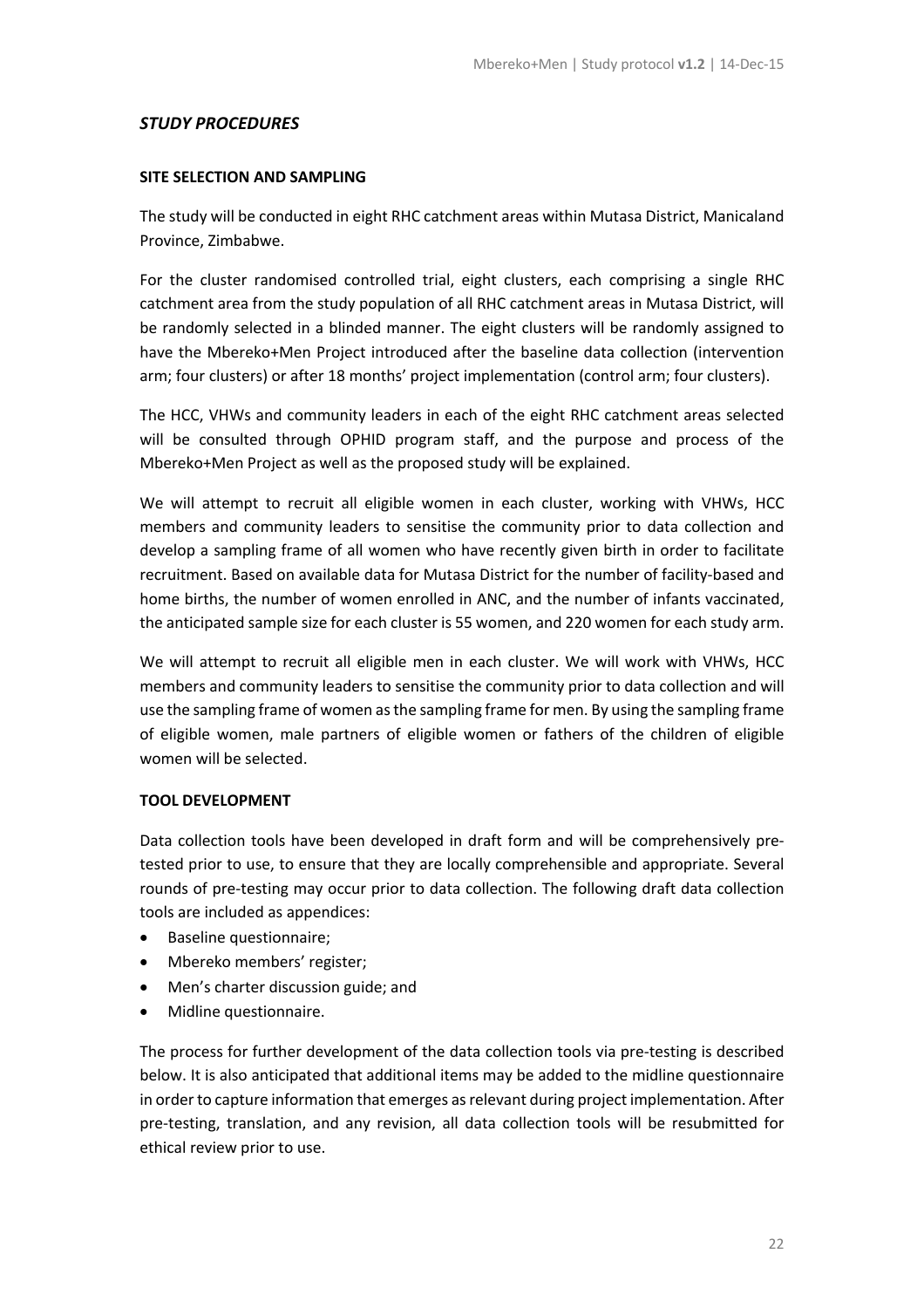The working language for the development of data collection tools is English. Before pretesting, data collection tools will be translated and back translated into and out of the local language used by the study population (Shona). This process will be used to guide the forms of language and expressions used, to ensure that words and expressions are widely understood in the study sites. Additionally, members of the research team responsible for data collection will be well trained and will understand the broader purpose of questions or phrases included in data collection tools.

Due to the high cost of travel to eligible study sites, pre-testing of data collection tools may be conducted either away from the study sites during the training of data collectors, or in the same district as the study sites (Mutasa District) shortly preceding actual data collection. The timing and location of pre-testing will be at the discretion of the in-country research lead.

Pre-testing will be used to explore a range of issues associated with the content of the data collection tools, including the identification of topics that will require particular sensitivity. Respondents will be asked to respond to the data collection tools, but also requested to provide comments on the clarity and acceptability of questions used and the way in which questions are asked. At the end of pre-testing, the data collection team will meet with the incountry research lead to review the data collection tools and resolve any problems arising. These results will be incorporated into the revised data collection tools.

## **TRAINING OF DATA COLLECTION TEAM**

Training of data collectors will be conducted by senior OPHID staff members under the supervision of the in-country principal investigator. The content to be covered in training will be agreed between the principal investigator and the in-country principal investigator. At minimum, all data collectors will be trained in:

- Discussing sensitive topics, including mental health and gender roles, in a locally and culturally appropriate way;
- Gender- and age-sensitive practices for collecting data;
- Data safety and management, including the specific procedures to be used in this study;
- Maintaining ethical principles in conducting research; and
- Referral procedures for illegal, reportable activities and acute health conditions, as appropriate to available referral options at each study site.

OPHID staff members will also provide training and on-going feedback and coaching to VHWs in filling out the Mbereko members' register, as part of the intervention.

Enumerators for the community-based surveys will be trained prior to data collection. In addition, OPHID project staff will provide feedback and coaching to enumerators in the field during data collection. Enumerators will be directed to ensure that surveys are not administered in ways that are potentially harmful for pregnant women. Specifically, this means that enumerators will be directed to:

- Not expect participants to stand for long periods of time;
- Administer surveys in locations where participants can sit comfortably;
- Encourage participants to sit, stand and/or move as they wish during data collection;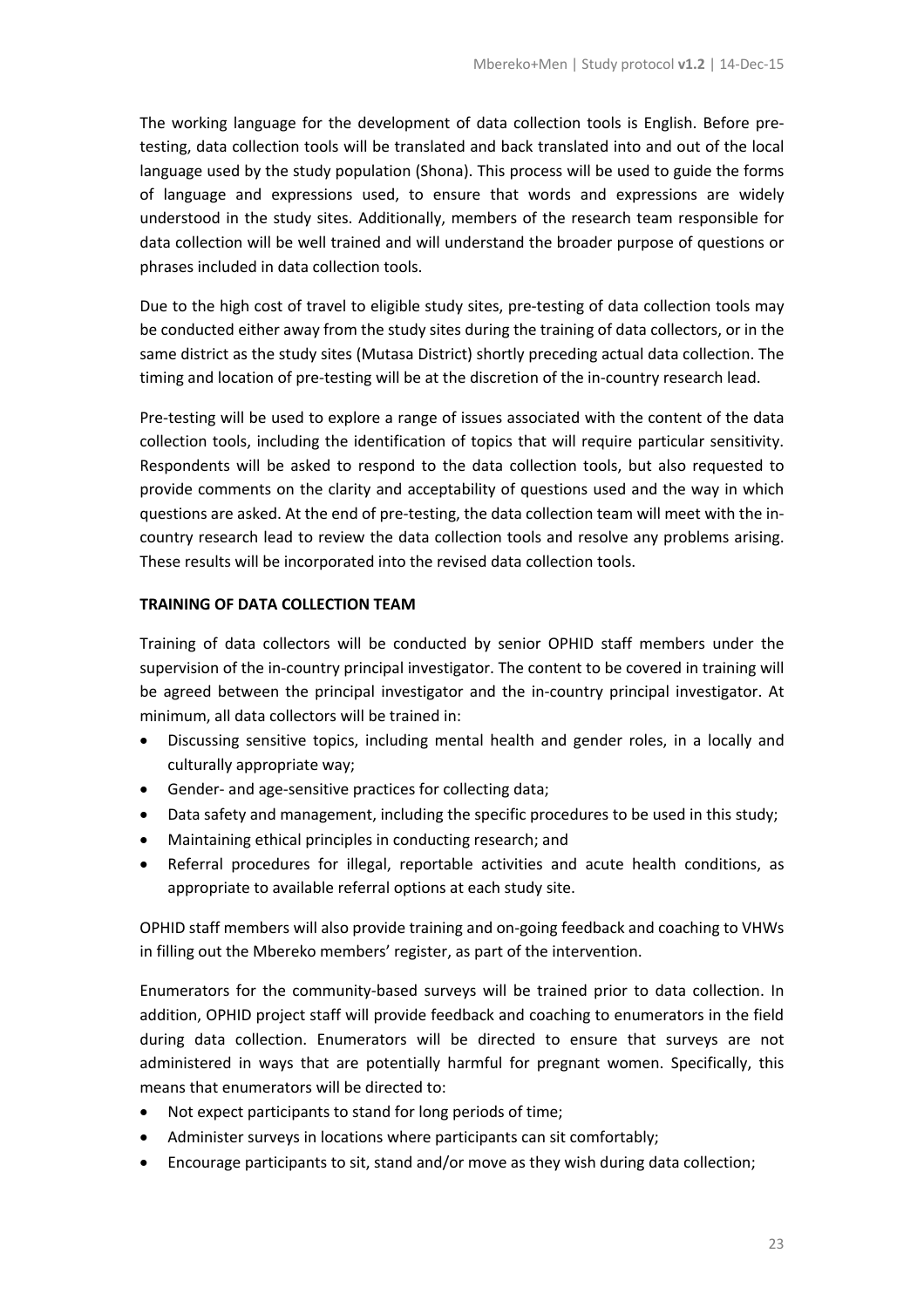- Complete data collection in a timely manner;
- Ensure that participants are provided with light refreshments and water if needed; and
- Remind participants that they can pause or stop at any time.

OPHID project staff will conduct data collection for men's charters for family health, and for any FGDs and key informant interviews.

## **DATA COLLECTION**

### **Community-based surveys**

Community-based surveys will be conducted at baseline and midline in all study sites. The same procedures will be followed for the baseline and midline surveys in order to ensure that data are comparable.

Prior to the survey, OPHID project staff will work within existing lines of communication set up during project planning and implementation to advise VHWs, HCC members and community leaders of upcoming surveys, and will request that these people sensitise the community at each RHC catchment area. OPHID project staff will also work with VHWs and community leaders to develop a list of women who have given birth in the previous 0-6 months, which provides the sampling frame for selection of women and men.

All eligible women and men will be invited to participate in these surveys. Recruitment will be conducted in a location that is convenient and comfortable for potential participants, and will be integrated with project activities where feasible. Women and men may be requested to gather at a predefined location agreed between OPHID project staff and VHWs or community leaders, and may also be recruited through household visits by OPHID project staff. The precise location of recruitment will be determined by OPHID project staff in consultation with VHWs and community leaders. Women and men will be assessed for eligibility and recruited if they are eligible. Procedures used to recruit male participants for the community-based surveys will not allow data from their female partners to be re-identified, and vice versa. During recruitment, a member of the research team will read out the participant information sheet and clarify any questions about the study. The research team member will check understanding of the study and the information provided. Informed consent for the study will be obtained from eligible participants who agree to participate. Written consent will be sought from all participants, however those participants who give consent but are disinclined to sign the consent form or are illiterate will be given the option to have the data collector certify that verbal consent was granted.

Following recruitment and the granting of informed consent, survey enumerators will verbally administer a brief structured survey and record participants' responses in pen or pencil on the survey form. Surveys will be administered by individuals of the same sex as the participant. The survey will be administered verbally in a private location and participants' responses will be confidential. This survey will collect quantitative data on: socio-demographic characteristics; male engagement in family health; women's empowerment; care-seeking for essential MNCH services; care and support in the home; and MNCH outcomes, including maternal mental health. Each participant will be given a randomly generated unique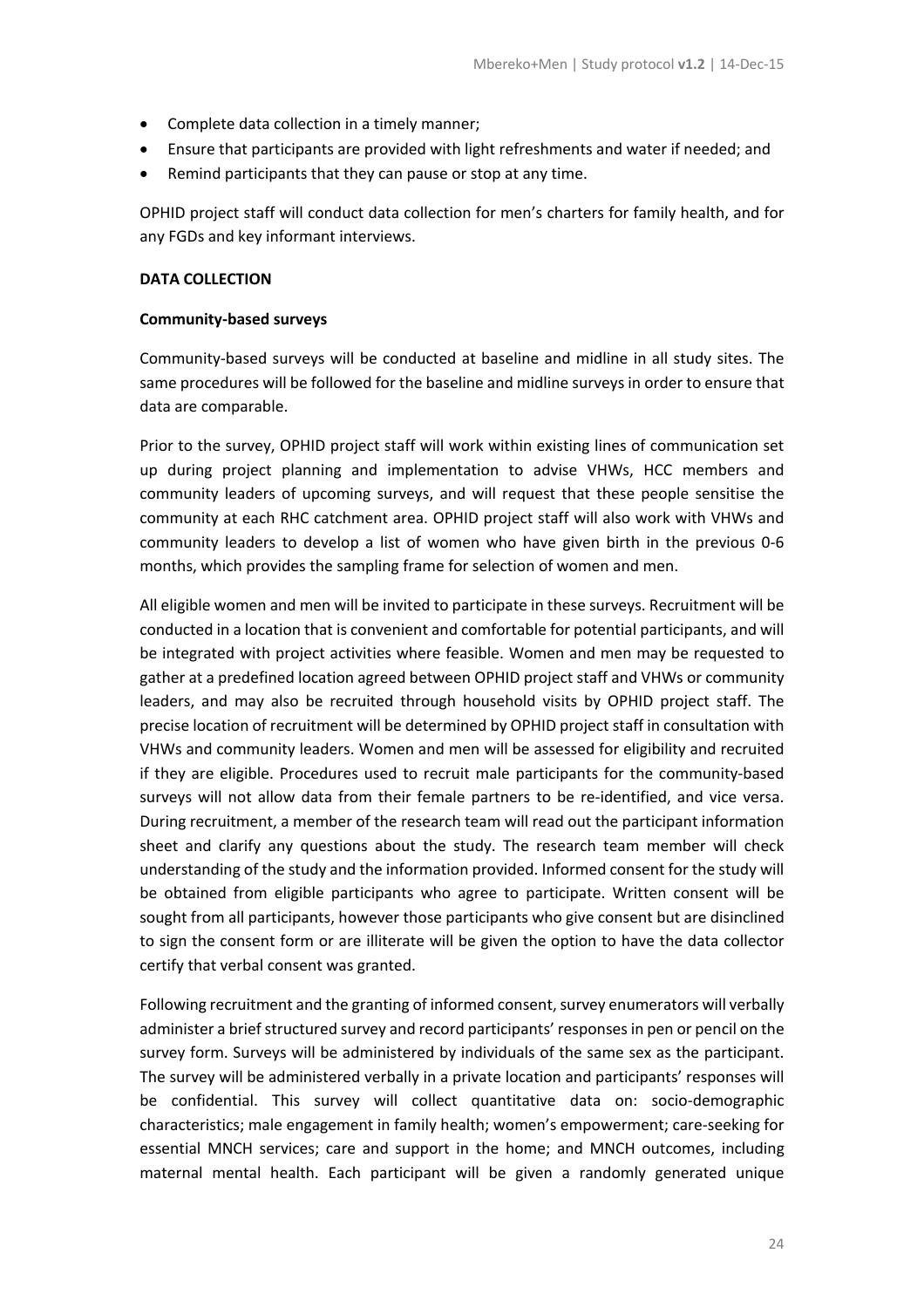identifier. This code will only be known to senior members of the research team and all other personal identifying information will be de-linked from the survey. Men's surveys will include a record of the unique identifier for their female partner or the mother of their child in order to allow matching of responses.

We anticipate that completion of the survey will take approximately 20 minutes. All involvement will be voluntary. Participants may be provided with light refreshments. For ethical reasons, other forms of remuneration will not be provided.

Surveys will be administered by an enumerator of the same sex as the participant. Once a survey has been administered, the completed questionnaire will be physically held for the rest of the day by the enumerator who administered the survey, stored in such a way that participants' responses are not visible (such as in a closed bag or closed folder). This means that on the day of data collection, men's and women's completed questionnaires will not be held in the same location, and all completed questionnaires will be under the direct supervision of enumerators. At the end of each day of data collection, completed questionnaires will be stored under lock and key, for example in lockable folders within a locked vehicle. Men's and women's completed questionnaires will be stored separately, for example in separate lockable folders. The supervisor of the data collection team will hold the key(s). Data will be stored under lock and key until it leaves the field.

#### **Mbereko members' registers**

Routine monitoring data on health service utilisation by Mbereko group members will be collected by trained VHWs during monthly Mbereko group meetings. Each VHW responsible for an Mbereko group will maintain a members' register, which will be updated at each monthly meeting to record which essential MNCH services women have accessed since the previous meeting. When recording a woman's service uptake, the VHW will cross check with the woman's ANC card where this is available. As part of routine project activities, OPHID project staff will review members' registers to check the quality of data collection and provide feedback, coaching and support to VHWs.

Eligible women will be asked to provide their informed consent, at the point of enrolment in the Mbereko group, for their de-identified service utilisation data to be extracted and analysed. If a woman provides consent then she will be asked by the VHW to sign on the Mbereko members' register to indicate that she has provided consent. If a woman does not provide consent then she will not sign the register, and in the absence of a signature her data will not be extracted by OPHID project staff. During routine project activities, no distinction will be made within Mbereko groups between study participants and those women who have chosen not to participate in the study.

Women attending Mbereko groups will receive a unique 'member ID' that is not linked with any study ID given to Mbereko group members who also participate in the community-based survey. The Mbereko member register will list women's 'member IDs' together with their names and other identifying information. This register is a tool that is used to assist in implementing the intervention and contains only information that is publicly discussed within each Mbereko group. When data is extracted from this tool by a data collector, women's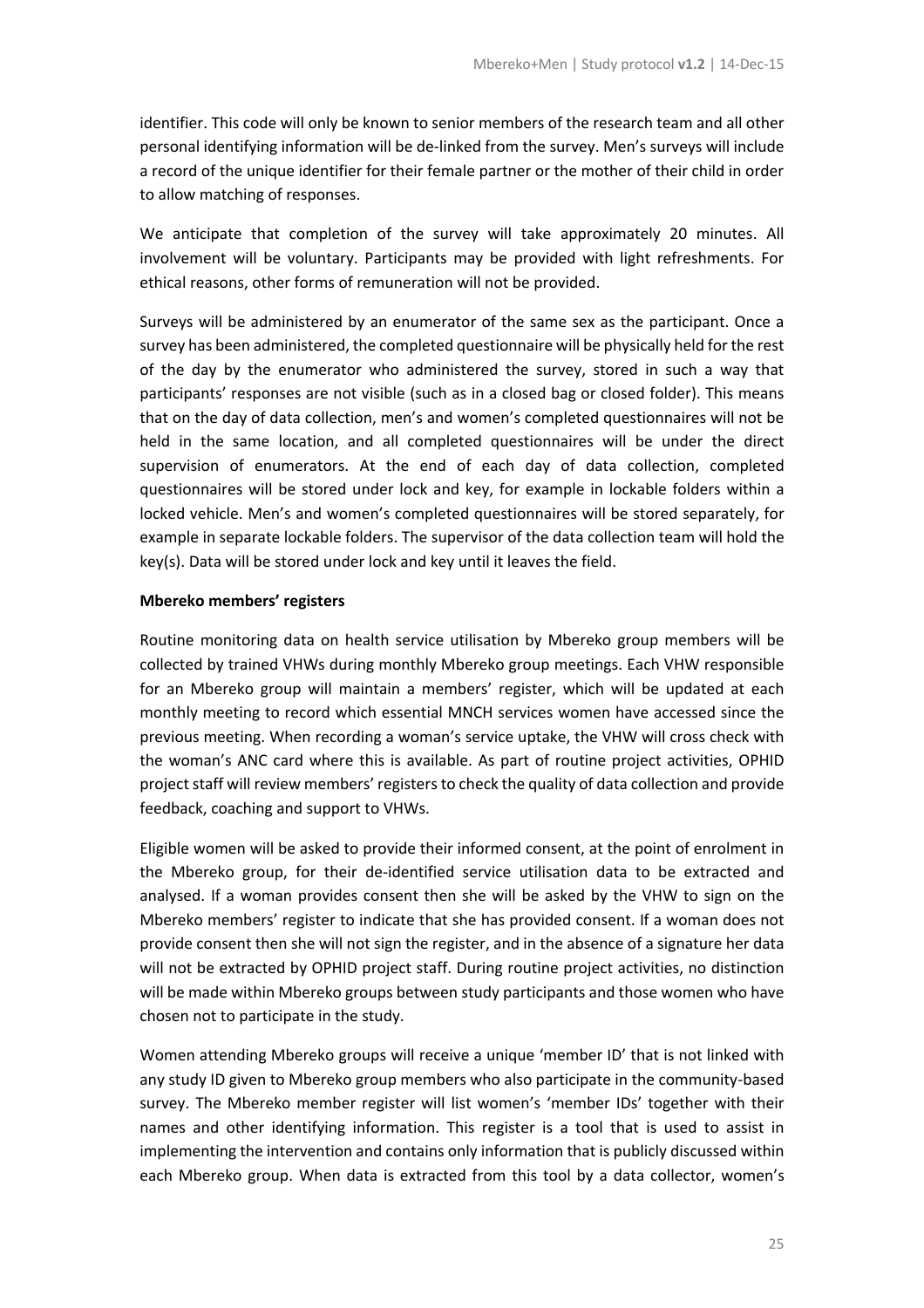'member IDs' will be extracted but their names and other identifying information will not be extracted. Extracted data will be physically held by the data collector and stored in such a way that data is not visible (such as in a closed bag or closed folder) until it is stored under lock and key (for example in lockable folders within a locked vehicle). Extracted data will be stored under lock and key until it leaves the field.

### **Men's charters for family health**

Men's discussion forums will be held monthly during project implementation. In the sixth monthly discussion forum in each study site, the group will work together to develop a men's charter for family health. A male OPHID project staff member will be present at all men's discussion forums, and will facilitate (or co-facilitate with a discussion forum member) discussion to develop an agreed set of principles that describe how men in the community commit to supporting family health in the future. These principles will be recorded by community members in a physical document, which becomes the men's charter for family health.

During facilitated discussion, the OPHID project staff member will request community consent from a nominated community representative to record the men's charter. Prior to data collection, all members of the discussion group will have the opportunity to raise concerns about collection of this data and to discuss these with the group leaders privately. If a community does not provide consent then the men's charter for that community will not be recorded. If a community does provide consent for the men's charter to be recorded, then the OPHID project staff member will request signed consent from the nominated community representative to take one or more digital photographs to record the men's charter.

## **Additional routine data collection**

During routine project activities, OPHID project staff will meet with MOHCC stakeholders and community members who are engaged in project implementation or who have a stake in project activities. Subject to resource availability and emerging information needs, these meetings may be used as opportunities to conduct FGDs or key informant interviews.

Any FGDs conducted will be implemented according to the following data collection procedures. Participants will be identified by OPHID project staff in consultation with VHWs, HCC members and community leaders. Recruitment procedures will be tailored to the group of project implementers or key stakeholders being targeted and may include recruitment at HCC meetings, RHCs, or village meetings. During recruitment, an OPHID project staff member will read out the participant information sheet and clarify any questions about the study. The research team member will check understanding of the study and the information provided. Informed consent for the study will be obtained from eligible participants who agree to participate. Informed consent to take notes and record the FGD will also be obtained from all participants. Written consent will be sought from all participants, however those participants who give consent but are disinclined to sign the consent form or are illiterate will be given the option to have the facilitator certify that verbal consent was granted. It will be clearly explained to each potential participant in the FGDs that agreement to be recorded during the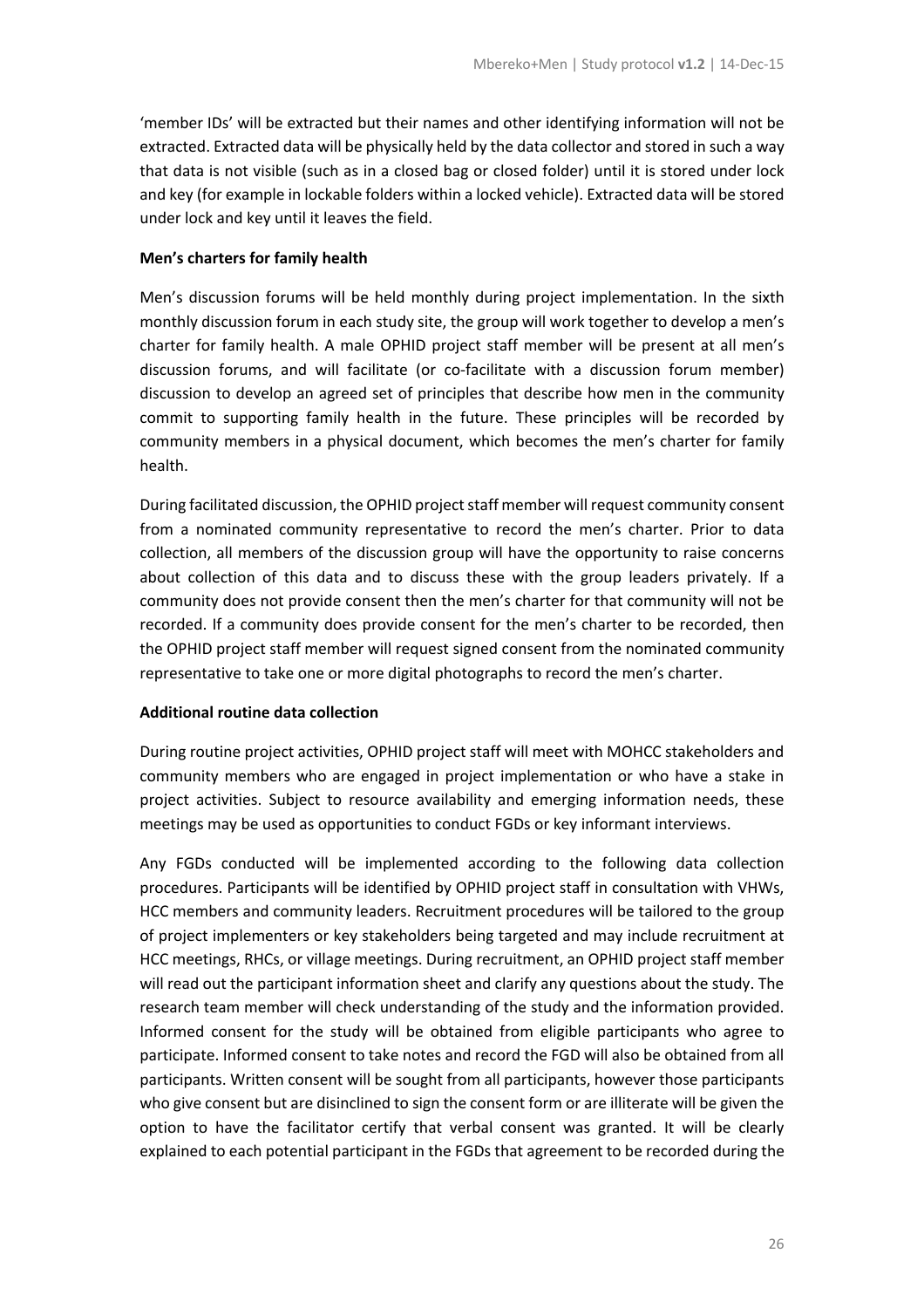group discussion is a requirement for participation and that they can refuse to participate if they do not want to be recorded.

Each FGD will comprise between 7 and 12 participants who are members of the same group of project implementers or key stakeholders, as defined above (e.g. VHWs, male champions, etc.) Each participant will be given a randomly generated unique identifier. At the commencement of the FGD, once audio-recording has begun, each participant will list his/her unique identifier, together with a pseudonym of his/her choice. Participants will be asked to refer to each other by these pseudonyms during the FGD. We anticipate that FGDs will take approximately 90 minutes. All involvement will be voluntary. Participants may be provided with light refreshments. Where participants have travelled to participate in the FGD, they may be reimbursed for transport and related expenses. For ethical reasons, other forms of remuneration will not be provided.

Any key informant interviews conducted will be implemented according to the following data collection procedures. Participants will be identified by OPHID project staff in consultation with VHWs, HCC members and community leaders. Recruitment procedures will be tailored to the key informant being targeted and may include direct phone or email contact, or outreach via VHWs, HCC members and community leaders. Interviews may be conducted in person, or remotely via telephone or Skype if an in-person interview is not possible. For telephone or Skype interviews research team members will: approach the person involved and explain the study; email them the participant information sheet and informed consent; go through the participant information sheet on the phone clarifying any questions that emerge; and ask the person to fax, or scan and email a signed copy of the informed consent form. Once this document has been received, the interview will be conducted remotely. During recruitment, a member of the research team will read out the participant information sheet and clarify any questions about the study. The research team member will check understanding of the study and the information provided. Informed consent for the study will be obtained from eligible participants who agree to participate. Informed consent to take notes and record the key informant interview will also be obtained from all participants. Written consent will be sought from all participants, however those participants who give consent but are disinclined to sign the consent form will be given the option to have the interviewer certify that verbal consent was granted. Participants can decline to have the interview recorded, or ask that the recording be paused or stopped, at any time and without providing a reason. Each participant will be given a randomly generated unique identifier. At the commencement of the key informant interview, once audio-recording has begun, each participant will list his/her unique identifier.

We anticipate that each key informant interview will take up to one hour. All involvement will be voluntary. Participants may be provided with light refreshments, or reimbursement for lunch. For ethical reasons, other remuneration will not be provided. The location of key informant interviews will be determined separately for each interview by the research team with reference to potential sensitivities and risks relevant to each participant, and may include participants' workplaces and community centres.

### **STUDY ENDPOINTS AND STATISTICAL CONSIDERATIONS**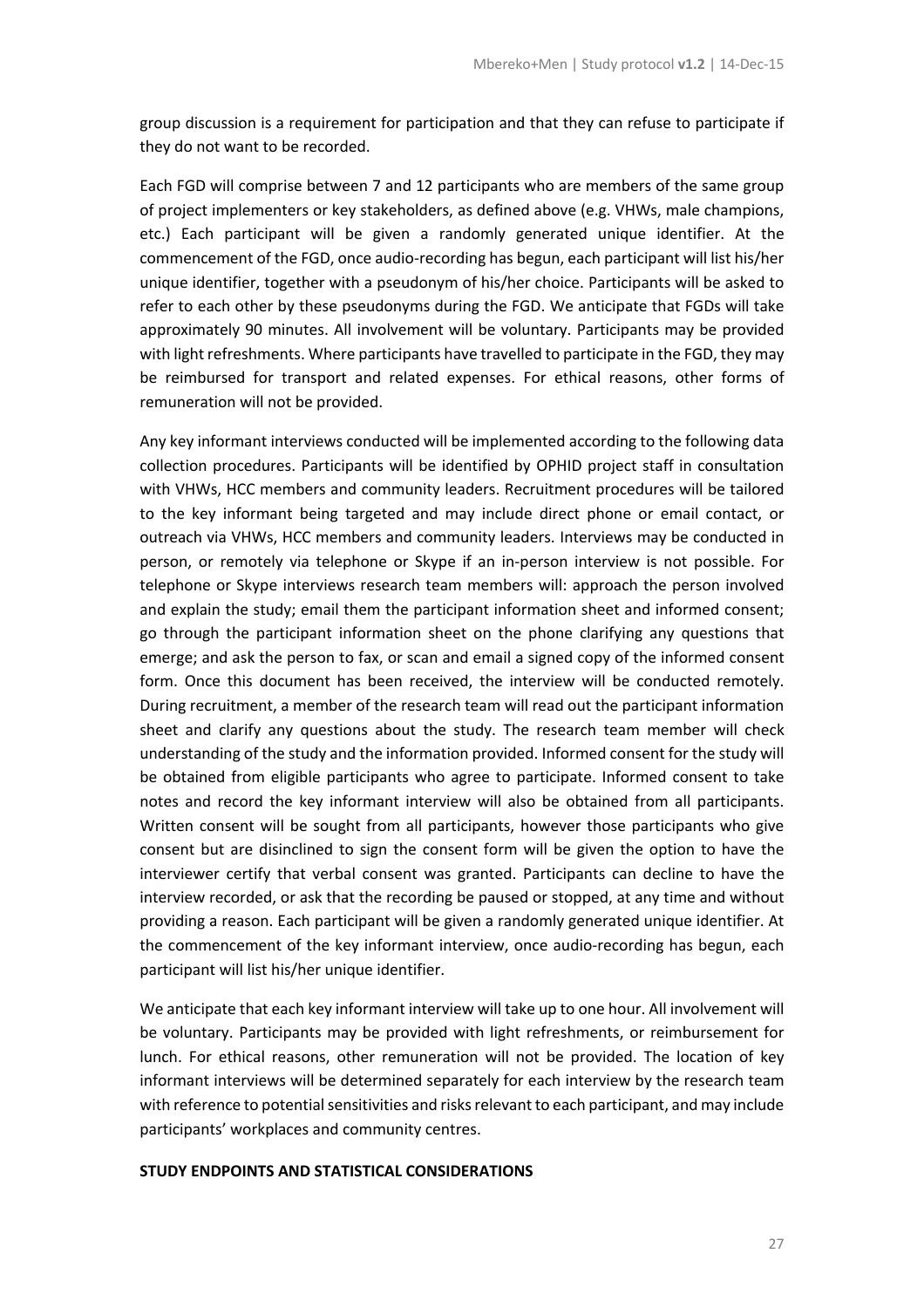The primary endpoint for the proposed study is difference in mean score on the Edinburgh Postnatal Depression Scale (EPDS) (validated Shona-language version) between intervention and control arms among enrolled women after 18 months of intervention implementation. Participants will be in their first 6 months after childbirth. This endpoint corresponds to the primary research objective of the proposed study: to assess the effect of the Mbereko+Men Model on uptake of MNCH services and care and support in the home.

Based on a study population of women who have given birth within 0-6 months prior to data collection (n=55 per cluster, 220 per arm), the study is powered to detect a difference in mean EPDS score of 3.5 points between the two study arms. A difference of 3.5 points is likely to be 44% of 1 standard deviation for this population.<sup>35</sup>

EPDS is a reasonable measure for the study population. EPDS can measure perinatal common mental disorders (CMD), defined as CMD during pregnancy or in the year after giving birth.<sup>33</sup> EPDS detects but does not distinguish between symptoms of depression and anxiety, so can be considered a marker for CMD. $33$  Prevalence of EPDS >11 has been measured as stable within a cohort between 6-8 weeks and 6 months postpartum, which suggests that it is meaningful to measure EPDS among women who have given birth within 0-6 months prior to data collection.<sup>34</sup> A Shona-language version of the EPDS has been validated among HIVpositive and HIV-negative women aged 18 years and over in urban Zimbabwe.<sup>35, 36</sup> Mean EPDS score for a cohort of 210 women in urban Zimbabwe with a child aged 6-7 weeks (women aged 18 years and over, including both HIV-positive and HIV-negative women, recruited when attending 6-week postnatal check-up) was 10.41 (SD, 7.9).<sup>35</sup> The prevalence of perinatal CMD among women in urban Zimbabwe has previously been measured at 33% (women at 6-7 weeks postpartum assessed with DSM-IV).<sup>37</sup>

It is reasonable to expect that the intervention will have a moderate-to-large effect on maternal mental health. A large cluster randomised controlled trial in India (36 clusters, total 19,030 births) tested the effect of women's participatory learning and action groups on birth outcomes and maternal depression, and found significant differences in the third year: significant increase in no or mild depression (95% intervention, 90% control, AOR 2.33 (1.25– 4.38) and significant decrease in moderate depression (5% intervention, 10% control, AOR 0.43 (0.23–0.80)).<sup>38</sup> Additionally, a small cohort study (27 women) of a six-week group counselling intervention for postpartum women with moderate depression found a change from mean EPDS score of 17.3 (SD, 3.7) at baseline (6-7 weeks postpartum) to 8.22 (SD, 3.6) after the six-week intervention.<sup>37</sup> One aspect of this intervention was to improve the quality of intimate partners' support to women (as in the proposed study),<sup>37</sup> although this component was not separately assessed.

Secondary endpoints include:

- Difference in proportion of women scoring 11 or more on the EPDS between intervention and control arms, measured among enrolled women after 18 months of intervention implementation;
- Difference in proportion of women not involved in any of three key measures of household decision-making between intervention and control arms, measured separately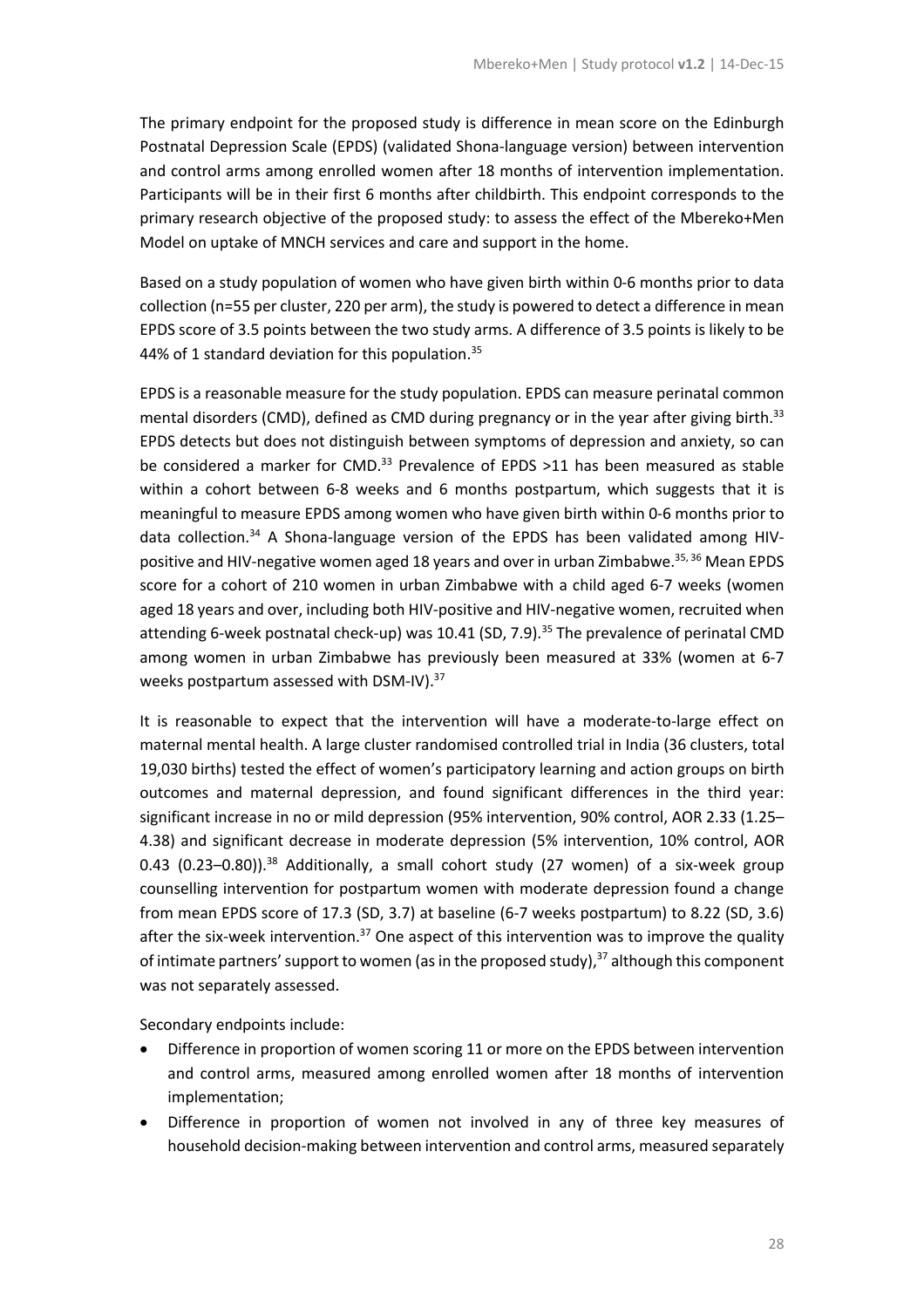among enrolled men and enrolled women after 18 months of intervention implementation;

- Difference in mean Gender Equitable Men (GEM) score between intervention and control arms, measured among enrolled men after 18 months of intervention implementation;
- Difference in proportion of men who provide pre-defined support to mother-baby pairs, measured separately among enrolled men and enrolled women after 18 months of intervention implementation; and
- Difference in proportion of women accessing pre-defined essential MNCH services, measured among Mbereko group participants at baseline and after 18 months of intervention implementation.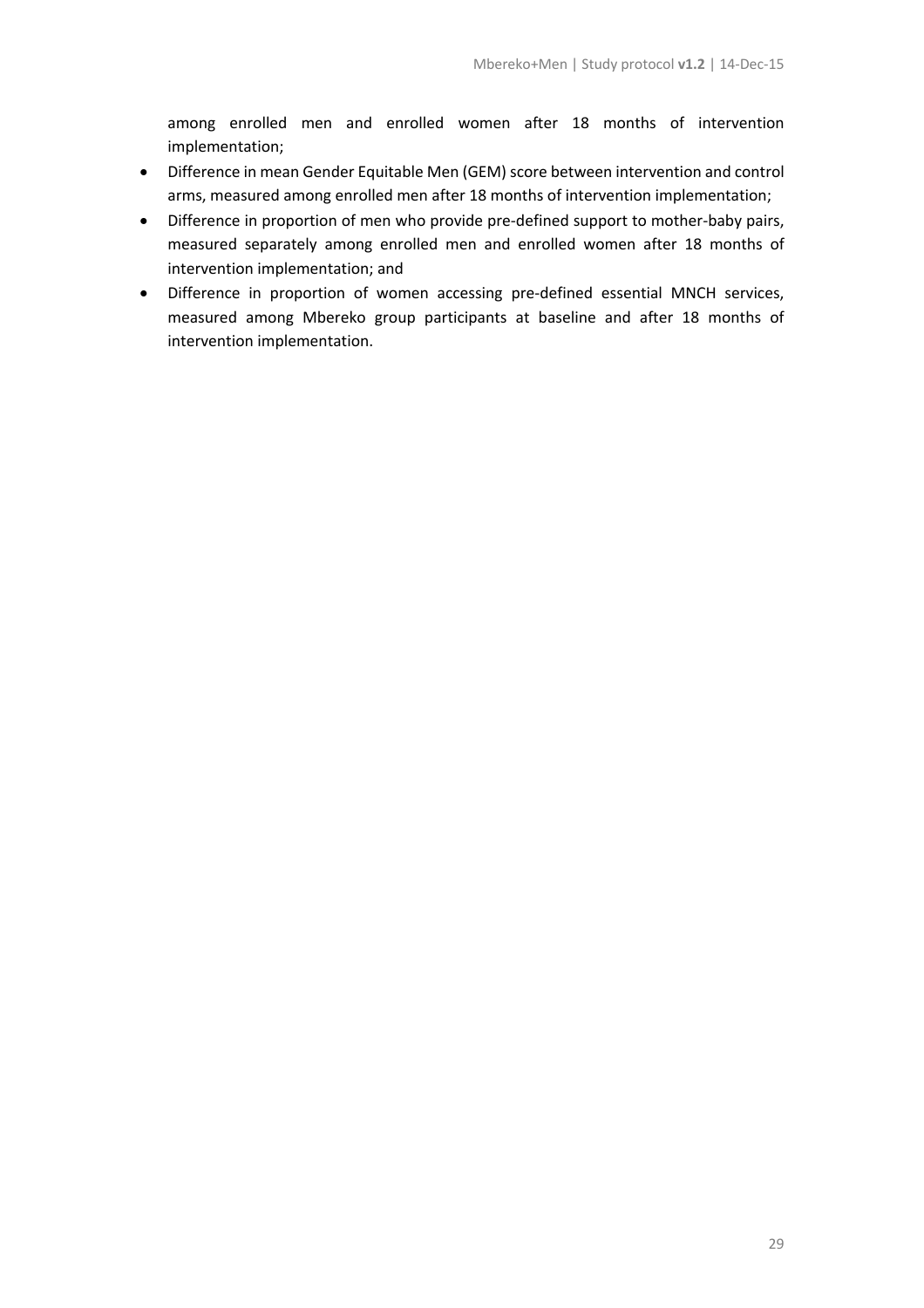# *DATA MANAGEMENT AND ANALYSIS*

## **DATA MANAGEMENT PROCEDURES**

## **Consent forms**

Signed informed consent forms will be kept separately from completed surveys, extracted register data, men's charters and digital photographs of men's charters. Signed consent forms will be stored securely at all times in locked document storage facilities such as lockable folders or filing cabinets. Only authorised research team members will have access to the signed consent forms.

Signed Mbereko registers will be retained by the responsible VHW, as described below.

# **Community-based surveys**

Completed baseline and midline surveys will be kept secure at all times in locked document storage facilities such as lockable folders or filing cabinets. Only authorised research team members will have access to the completed surveys. No personal identifiers will be recorded on the surveys. Data captured by the surveys will be entered electronically into a database, with entries defined by the unique identifier previously assigned to each participant rather than by any personal information. The electronic database will be password-protected and stored securely on Dropbox, or another secure file-sharing platform. Only authorised research team members will have access to the file-sharing folder containing survey data. For verification purposes, scanned copies of the questionnaires may also be stored in the same file-sharing folder. Scanned copies of the questionnaires will be defined by the unique identifier previously assigned to each participant rather than by any personal information, and no identifying information will be included in the scanned copies of the questionnaires.

## **Mbereko members' register data**

OPHID project staff will review each member's register with the VHW responsible for maintaining the register during routine project activities, initially once per month and later decreasing in frequency to once every three-to-six months. Immediately following this review, OPHID project staff will extract data from the register and enter it into an electronic database. Personal identifying information will not be extracted from the members' register. Each members' register will be retained by the responsible VHW and will not be stored together with the electronic database.

The electronic database will be password-protected and stored securely on Dropbox, or another secure file-sharing platform. Only authorised team members will have access to the file-sharing folder containing extracted register data.

# **Men's charters for family health**

An OPHID project staff member will be present when each men's charter for family health is developed during routine project activities. Shortly after each charter has been developed, the OPHID staff member will take one or more digital photographs of the charter that clearly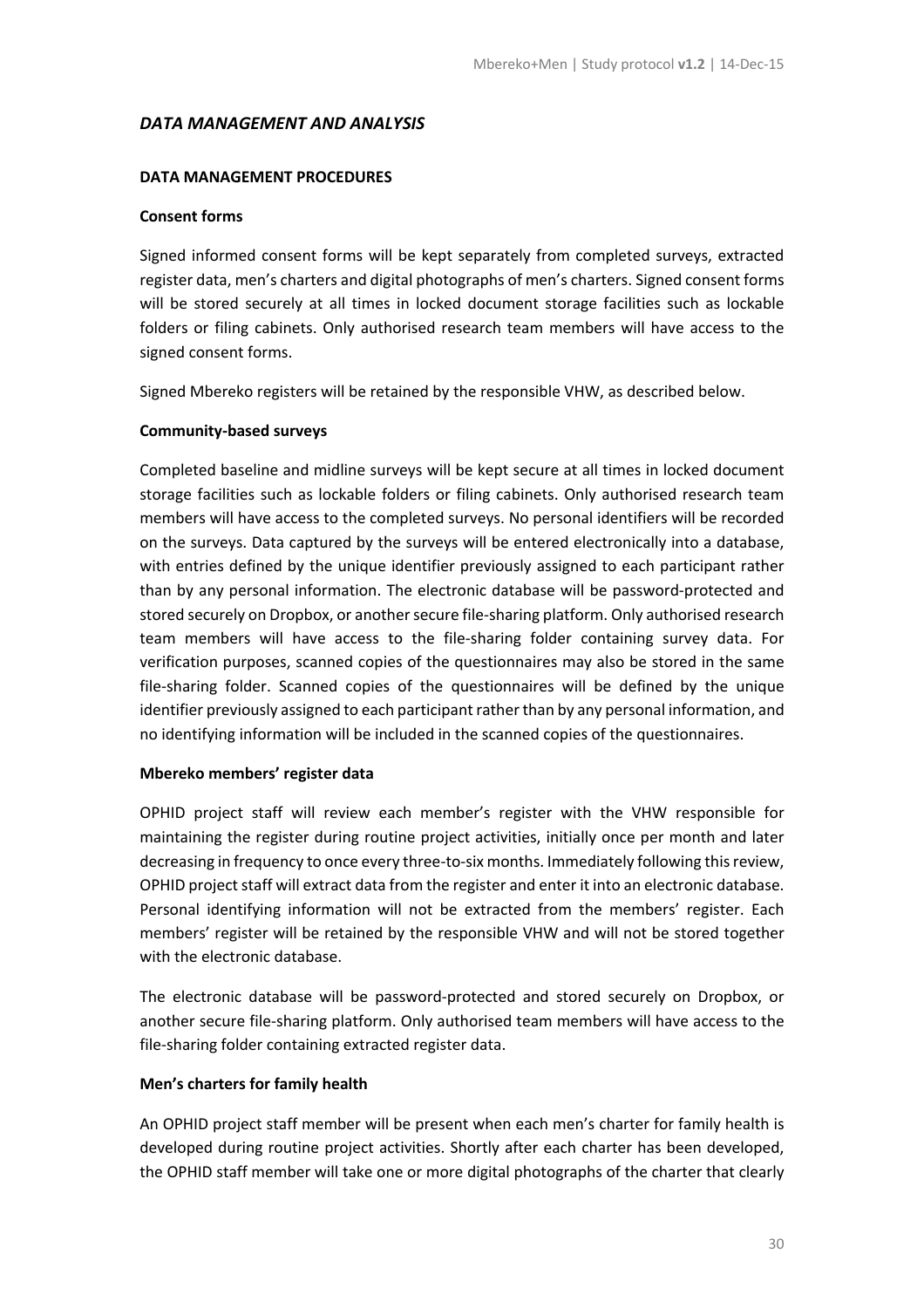capture all text and images included in the charter. These photographs will be stored securely on Dropbox or another secure file-sharing platform. The original charter will be retained by the men's discussion forum at community level.

It is unlikely that any charter will contain personally identifiable data. If no personally identifiable data is present on a charter, then photographs of that charter may be made publicly available and shared with relevant local stakeholders following the granting of community consent.

#### **Additional routine data**

As described above, additional data collection through routine project activities is subject to resource availability and emerging information needs. If FGDs and/or key informant interviews are conducted, the resulting data will be managed according to the processes outlined below.

Any FGDs and/or key informant interviews conducted will be audio-recorded with a digital voice recorder. All digital audio files and any notes taken during FGDs and interviews will be stored securely in password protected electronic files on a study investigator's hard drive. For verification purposes, these electronic files may also be stored on Dropbox or another secure file-sharing platform. Paper copies of field notes will be stored securely at all times in locked document storage facilities such as lockable folders or filing cabinets and will only be accessible to authorised members of the research team. Audio files and notes will be defined by the unique identifier previously assigned to each participant rather than by any information that could identify the participants. Only authorised research team members will have access to the folder containing the recordings and notes. Once audio files have been stored electronically on a study investigator's hard drive and backed up, and their quality has been confirmed, the original files on the voice recorder will be erased. Until these files have been erased, the voice recorder will be stored securely in locked storage facilities such as lockable folders or filing cabinets.

#### **QUANTITATIVE DATA ANALYSIS**

A detailed statistical analysis plan will be developed to guide analysis to be conducted for baseline and midline survey data. A statistician with substantial expertise in data-analysis using STATA, including advanced skills in the analysis of datasets using cluster sampling designs, will contribute to and have oversight of the final data analysis plans. Statistical analyses will be appropriately adjusted for the cluster sampling design and small number of clusters. Analysis will be conducted using STATA 12.1 or similar software and developed using verifiable syntax records (do-files).

Analysis of baseline data will assess the associations between socio-demographic characteristics, indicators of women's empowerment, indicators of male engagement in family health and MNCH outcomes. Univariate exploratory and descriptive analyses will be undertaken to estimate prevalence and distributions of key factors both overall and by study arm. This will produce a basic description of the key variables of interest. Cross tabulations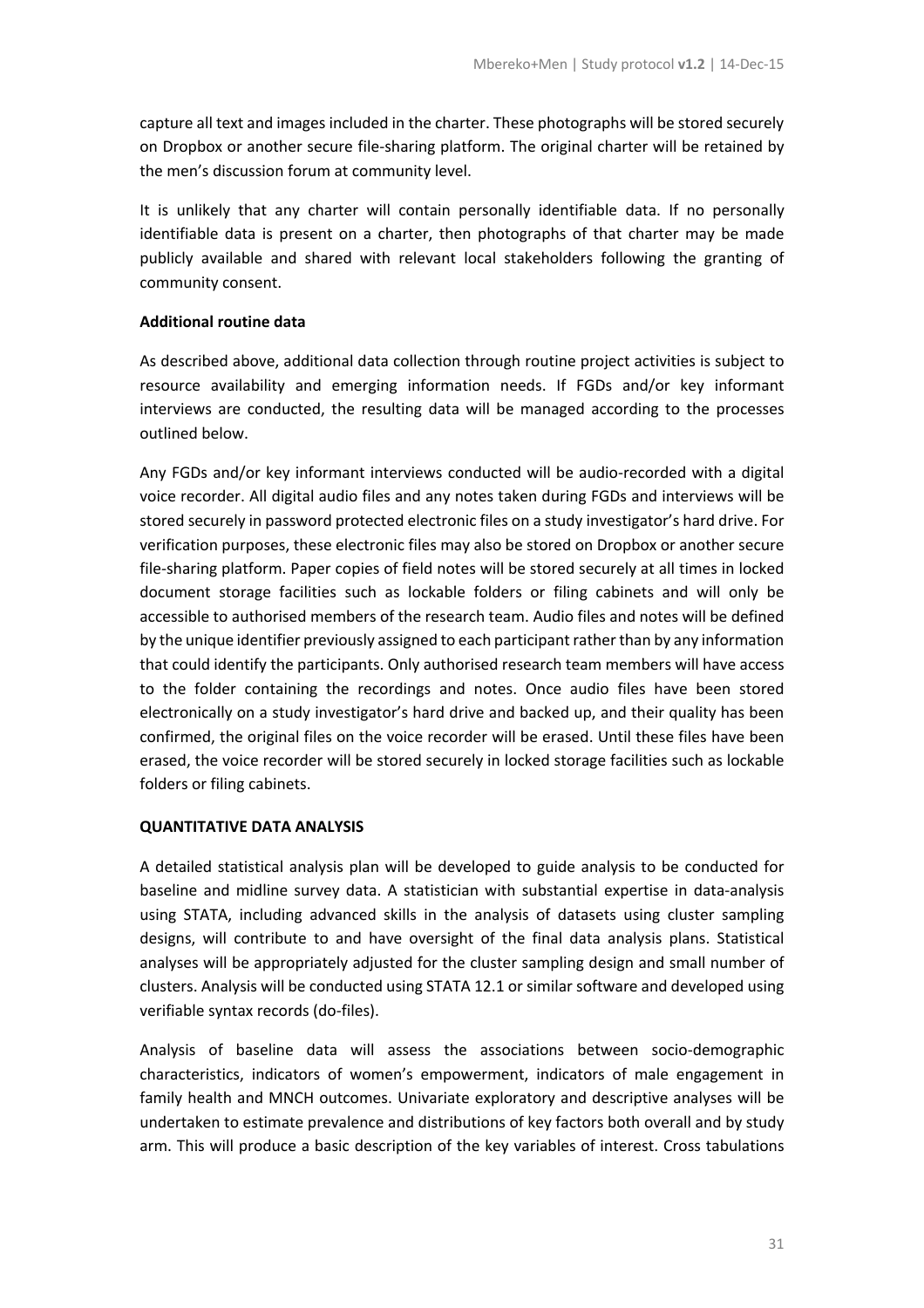(bivariate analysis) will be used to explore whether there are significant associations among variables of interest.

Analysis of midline data will compare indicators of women's empowerment, indicators of male engagement in family health and MNCH outcomes across study arms, controlled for potential confounders. Baseline data will be used to inform statistical adjustment for potential confounders. This analysis will be used to assess the effect of the Mbereko+Men Model on care-seeking for MNCH services and care and support in the home.

Additionally, retrospective analysis of routine project data (Mbereko members' registers) will be conducted to assess changes in service utilisation among Mbereko group members over the three-year project implementation period. This will form part of the endline assessment for the Mbereko+Men Project. Endline data will be compared with baseline data to assess the effect of project activities on target beneficiaries during the three-year project implementation period.

#### **QUALITATIVE DATA ANALYSIS**

We will conduct inductive thematic analyses of men's charters at two time points. First, analysis will be conducted of all charters developed in the intervention arm during the first year of project implementation. Subsequently, analysis will be conducted of all charters developed in the control arm following scale-up of the intervention to all study sites after 18 months' project implementation. At each time point, senior members of the research team will review the charters to develop a provisional coding framework. The coding framework will be informed by predefined lines of enquiry relating to gender norms and roles, and existing literature that describes key domains of interest for men's engagement in family health. Critically, however, the coding framework will not be limited to these predefined lines of enquiry. Once the coding framework has been developed, manual coding will be used to identify themes and sub-themes and to code the charters; care will be taken to identify any additionally emerging codes and to identify any counter-findings for themes and sub-themes. Two senior members of the research team will conduct this exercise independently and compare results. Discrepancies will be resolved by discussion. Additional codes identified through this process will be added to the coding framework. Key points for each theme and sub-theme will be summarised, and illustrated with primary data, e.g. text-based quotes and diagrams. This process will be conducted separately for each of the two time points. The coding framework developed for the analysis of charters developed in the control arm will be informed by but not restricted to the coding framework previously developed for the analysis of charters developed in the intervention arm. Once analysis has been completed for charters in all study sites, the two coding frameworks will be compared and may be unified into a single coding framework; care will be taken to identify any differences between charters developed in the intervention arm and charters developed in the control arm. Results will be compared with the global literature on interventions that work with men to address issues relating to MNCH in order to begin isolating what new information this study contributes.

Additionally, subject to resource availability and emerging information needs we may conduct qualitative analysis of routine project data (FGDs and key informant interviews with project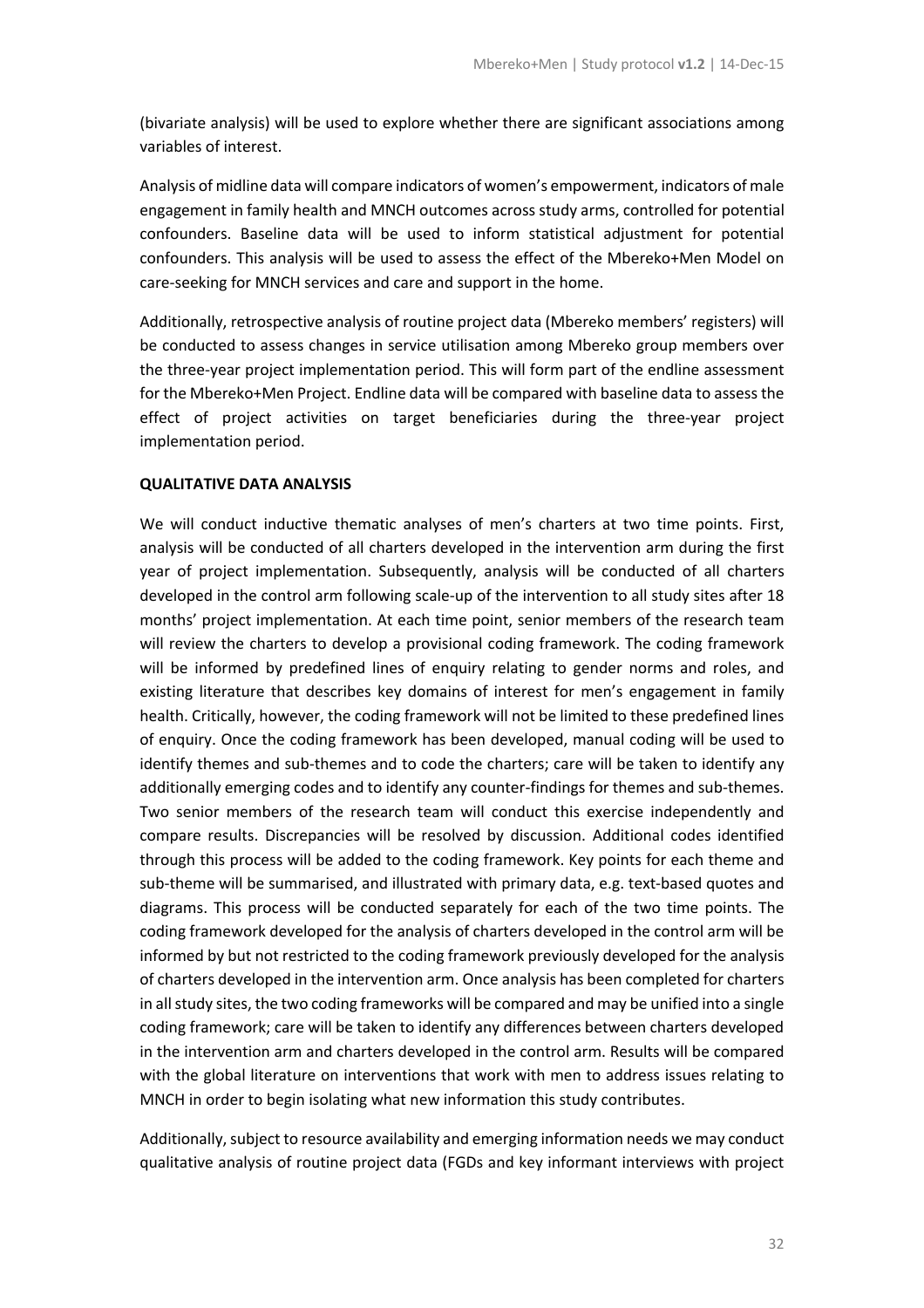implementers and key stakeholders). The approach to qualitative analysis of routine project data is described below. Following each FGD or key informant interview, facilitators and notetakers will complete field notes to record and reflect on key themes arising from the FGD or interview. All notes will be provided to the in-country principal investigator at the end of each week of field data collection for review. Debriefing sessions among OPHID staff will also address FGD content and these discussions will be documented. Thematic analysis of field notes and documents from debriefings will be conducted against a pre-defined framework of themes and sub-themes. Care will be taken to identify counter-findings for themes and subthemes, where these exist. Care will also be taken to ensure that both men's and women's views are reported in qualitative findings.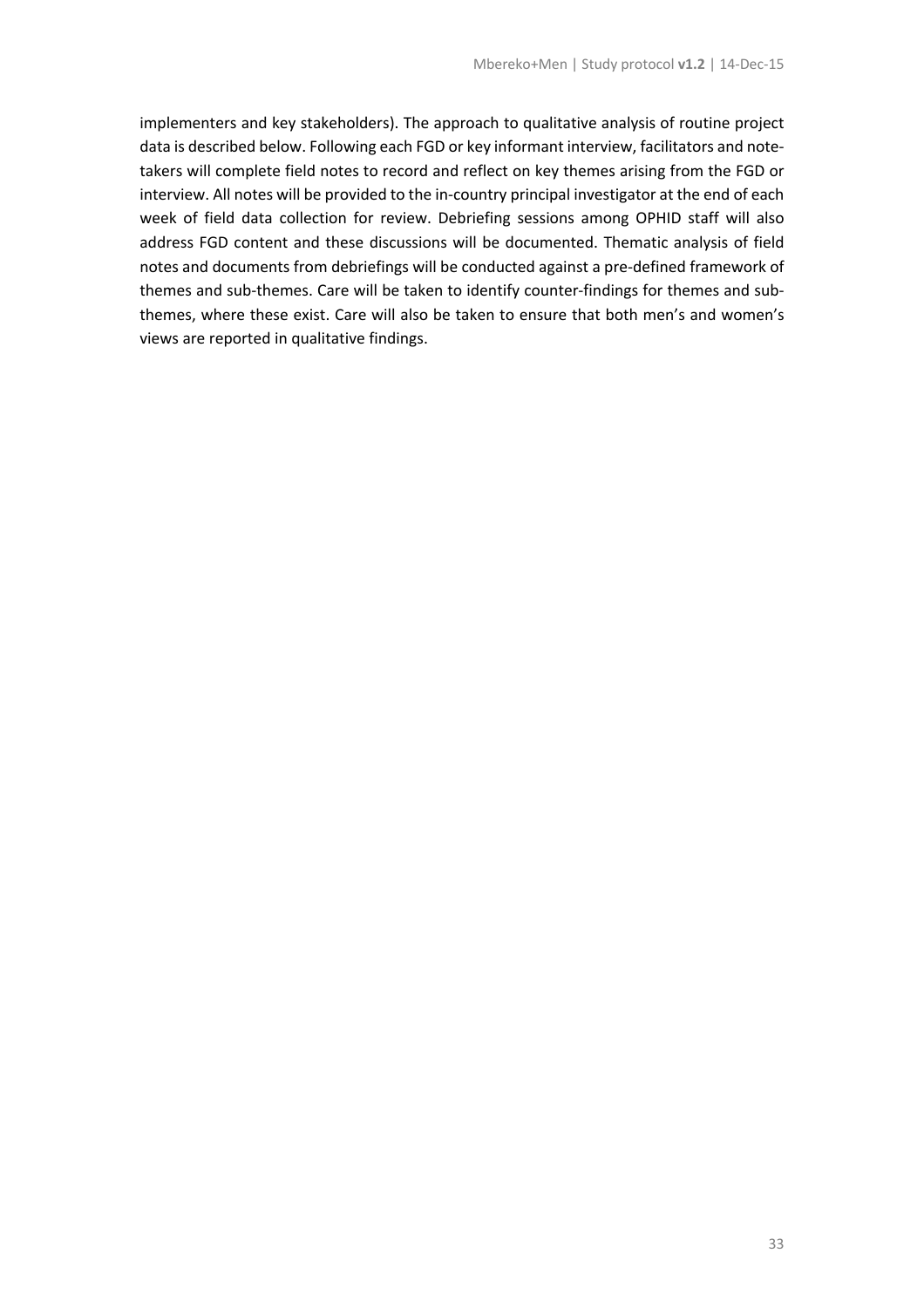# *ETHICAL CONSIDERATIONS*

## **ETHICAL APPROVAL**

Before participants are recruited into data collection, ethical approval will be sought from the appropriate ethical committee(s) in both Zimbabwe and Australia.

In Zimbabwe, OPHID will submit a study protocol to the Medical Research Council of Zimbabwe and all foreign researchers will be registered with the Research Council of Zimbabwe prior to commencing study activities. This study protocol will include both Shonaand English-language versions of data collection tools, informed consent forms, and participant information sheets.

In Australia, Burnet Institute will submit a study protocol to The Alfred Hospital Human Ethics Committee with English-language data collection tools, informed consent forms, and participant information sheets.

In addition, regulatory approvals from local authorities will be sought where necessary.

As detailed above, all data collection tools will be pre-tested, translated into Shona and backtranslated into English, and it is expected that they will be revised as a result of this process. Following pre-testing, translation and back-translation, revised English-language tools will be resubmitted for ethical review prior to use in the field.

## **METHODS FOR DEALING WITH ADVERSE EVENTS**

No adverse events are anticipated, as no drugs or biologic agents are used.

## **METHODS FOR DEALING WITH ILLEGAL, REPORTABLE ACTIVITIES**

Any illegal, reportable activities (e.g. child abuse) encountered through implementation of this study will be reported to the appropriate authorities (e.g. Zimbabwe Republic Police, Ministry of Social Welfare) in accordance with existing OPHID and Burnet Institute child protection policies and local health institution protocols for management of such events.

# **CONFIDENTIALITY**

Measures will be taken to ensure the privacy, respect and dignity of all participants. Identities of study participants will remain anonymous. All members of the research team will receive intensive training in research ethics, including confidentiality. A statement agreeing to maintain confidentiality will be included as part of the participant consent forms and will be explained to participants verbally prior to requesting their informed consent. Furthermore, before any FGDs that are conducted, facilitators will remind all participants of the participants' own obligation to maintain confidentiality and not disclose information discussed during the FGD to others. During any FGDs conducted, participants will be asked to avoid referring to each other by name. Data collection will be conducted in a private location and no identifying details will be recorded on data collection forms, digital recordings or field notes.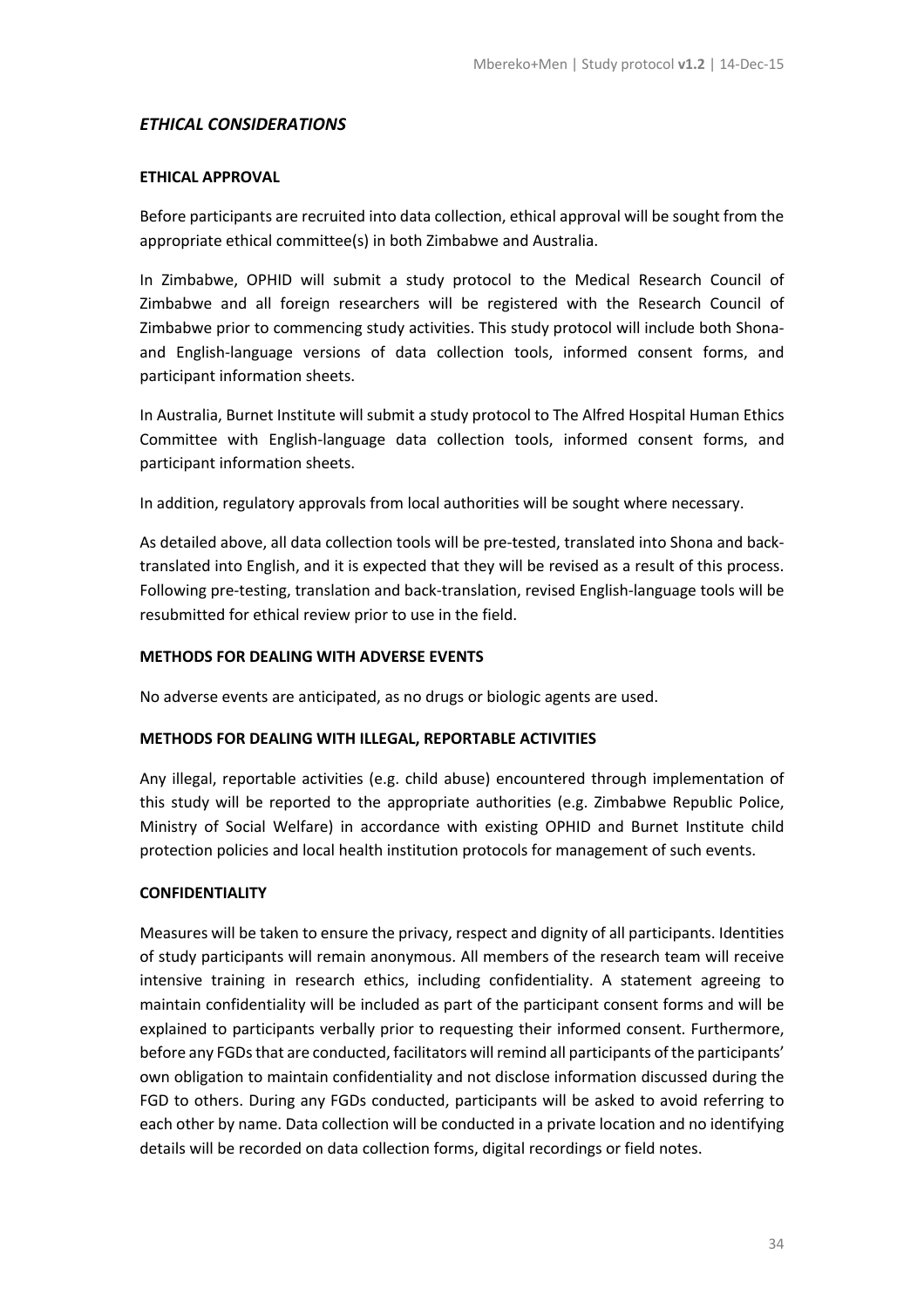The collection of personal identifying information (i.e. real names) will be restricted to the signing of informed consent forms and not used at any other point. Informed consent forms will be delinked from all data collected and will be stored separately.

Data collected in the course of routine project implementation (e.g. Mbereko members' register) may include some personal identifying information, such as real names and ANC card number. Data to be analysed will be extracted from project documents by OPHID staff members, and stored separately from project documents in a de-identified dataset.

All documents and recordings will be stored securely in lockable document storage facilities, such as locked folders or locked filing cabinets, and password protected documents accessible only to authorised members of the research team. Any electronic audio files collected through FGDs or key informant interviews will be deleted from the recording device immediately after files have been stored electronically on a study investigator's hard drive and backed up, and their quality has been confirmed.

When information is published or shared, it will not be possible to identify participants because their names and other identifying information will not be used. Care will be taken to ensure that individual participants cannot be identified.

Any breach of confidentiality will be reported to the principal investigator or the in-country principal investigator, and all major breaches will be reported to the Medical Research Council of Zimbabwe, the Research Council of Zimbabwe and the Alfred Hospital Human Ethics Committee.

The study population is largely comprised of current or future target beneficiaries of OPHID programs, which are specifically designed to provide public health and development programs to marginalised and under-served populations in poor and/or rural settings. There is therefore a pre-existing dependent relationship between participants and OPHID. The research team will manage the ethical issues arising from this dependent relationship by ensuring that the confidentiality of participants is protected. It will also be clearly explained during participant recruitment that consent or refusal to participate in data collection will not affect current or future interaction with OPHID and that all information provided during data collection is confidential.

All primary data collected through research will be destroyed within five years, or within seven years if unpublished. Individual names will not be used in any written reports or publications that result from this research. Only authorised members of the research team will have access to the research data.

When destroying primary data, the following procedures will be followed:

- For information stored electronically, the research team will use only file-sharing platform(s) that offer an option for permanent disposal, and will follow the required steps to ensure permanent disposal so that information is irretrievable;
- Information stored in paper copy will be shredded; and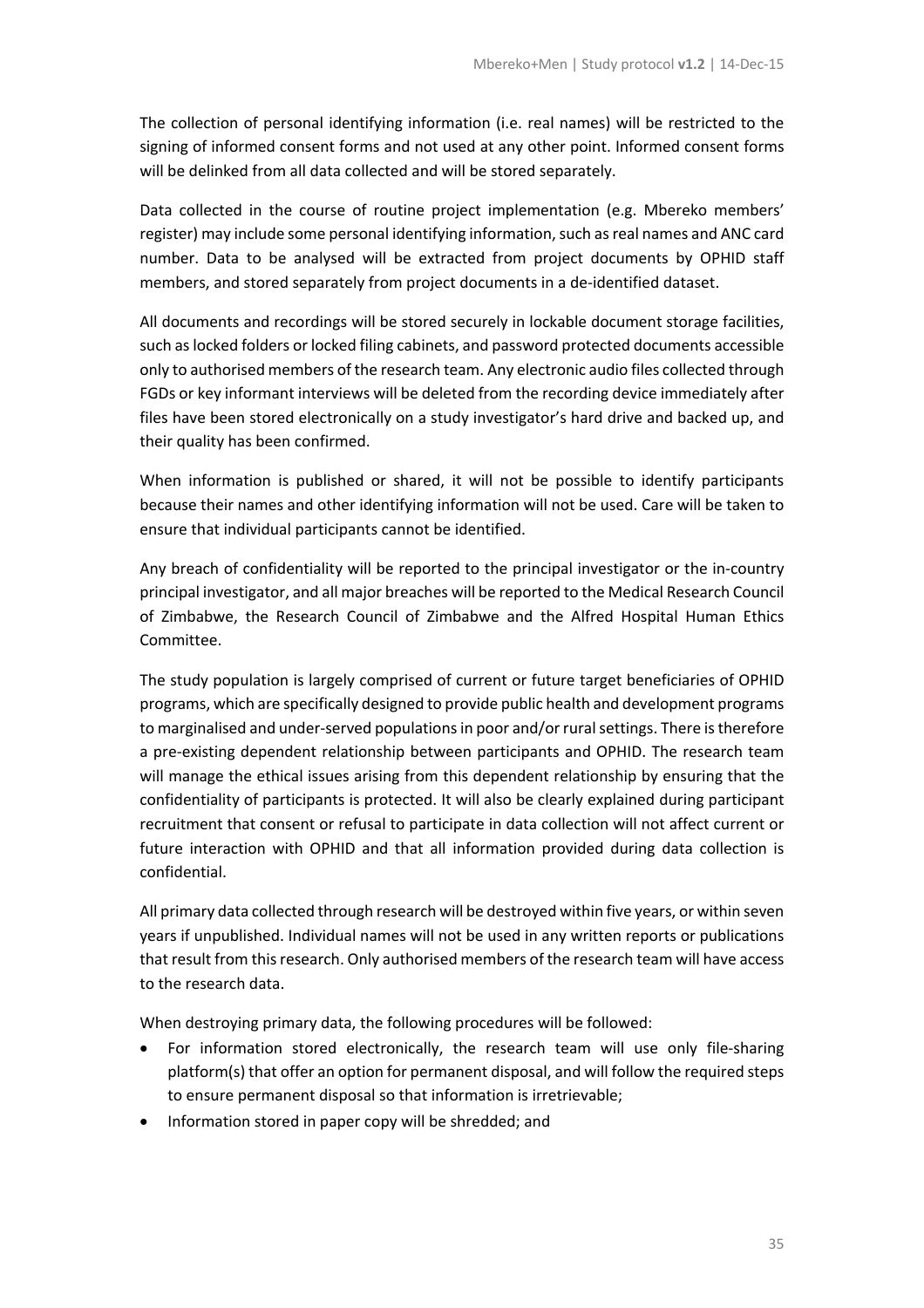• Information stored digitally on audio-recorders will be deleted directly from the audiorecording device immediately after files have been stored electronically on a study investigator's hard drive and backed up, and their quality has been confirmed.

### **INFORMED CONSENT**

Care will be taken to prepare culturally appropriate and comprehensible explanations about the study, including aims and objectives, any potential risks and benefits, and particular emphasis on the participants' right to withdraw from participation at any time. Researchers will also discuss the use of digital recorders to create a record of any FGDs and key informant interviews with participants at the start of each consultation, prior to obtaining consent. Written consent will be sought from all individuals from whom individual or community consent is sought, however those participants who give consent but are disinclined to sign the consent form or are illiterate will be given the option to have the data collector certify that verbal consent was granted. For eligible participants aged 16-17 years, a parent or another person aged 18 years or older, and nominated by the participant, will provide written consent and the participant aged 16-17 years will additionally provide written or verbal assent. Designated research team members will further explain to eligible participants being recruited for the study that non-participation will not affect their current or future interactions with OPHID, nor will it influence their accessing of health and social services.

In each men's discussion group, community consent will be sought from a nominated community representative to record the men's charter. Prior to data collection, all members of the discussion group will have the opportunity to raise concerns about collection of this data and to discuss these with the group leaders privately. If a community does not provide consent then the men's charter for that community will not be recorded. If a community does provide consent for the men's charter to be recorded, then the OPHID project staff member will request signed consent from the nominated community representative to take one or more digital photographs to record the men's charter.

The original signed consent form for each participant will be stored securely in lockable document storage facilities, such as locked folders or locked filing cabinets, and will be stored separately from other study documentation. Signed Mbereko registers will be retained by the responsible VHW as part of routine project activities.

#### **RISKS AND BENEFITS**

#### **Risks and benefits for study participants**

Women who participate in Mbereko groups are expected to benefit directly from the intervention, through increased social support from Mbereko groups, increased access to financial services, and increased support at community level to access MNCH services. Women resident in study sites who do not participate in Mbereko groups may also benefit indirectly from the study, through increased support at community level to access MNCH services.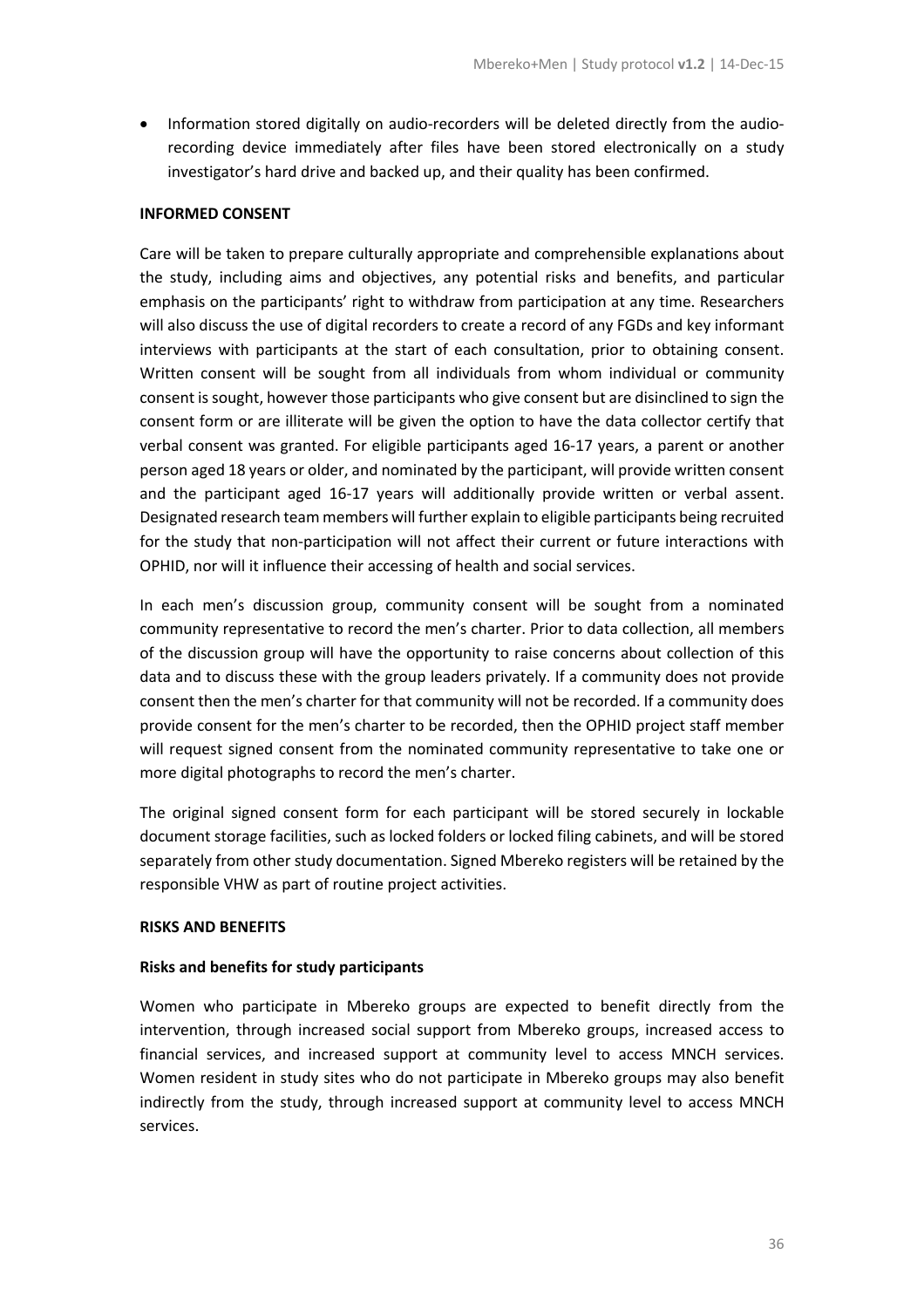Men who participate in men's discussion forums are expected to benefit directly from the intervention, through becoming more informed and empowered in their capacity to support family health. Men may also improve their relationships with their female partners and children, and other men in their community, and thereby receive additional social support. Men resident in study sites who do not participate in men's discussion forums may also benefit indirectly from the study, through increased support at community level to engage in family health.

As with any health or development program that aims to change behaviour, there is a risk that women and men who change their behaviour (e.g. women who increase their uptake of MNCH services, men who provide increased care and support for female partners in the home) may be perceived as acting in ways that are contrary to existing social norms. This can lead to increased tension within households and communities. This tension is not inherently risky and is integral to any process of social change. However, care will be taken to minimise risk associated with changes in behaviour that are encouraged by the project. The participatory nature of Mbereko groups and men's discussion forums means that community members drive the process of identifying changes that they would like to see in their own community, which ensures that identified changes are within acceptable and feasible bounds for each Mbereko group or men's discussion forum.

Because the Mbereko+Men Project is designed to engage men in discussion around gender roles and norms, there is a risk that any existing harmful gender roles and norms could be reinforced through discussion facilitated by the study. This risk will be rigorously minimised. Messages discussed during men's discussion forums will be pre-tested with women to ensure that they are gender-sensitive and to identify any potential perverse outcomes. A male OPHID staff member who has been well trained in gender issues and facilitation will be present at every men's discussion forum to provide support and co-facilitate as appropriate.

The risks of participating in data collection include a potential breach of confidentiality, and embarrassment or discomfort discussing sensitive issues. To minimise these risks, experienced researchers will receive training in research ethics, including conducting research relating to sensitive issues. The approaches to be taken to minimise a breach of confidentiality have been discussed in detail above. Participants may withdraw from data collection at any time and will not be required to answer questions they do not want to. Counselling and referral for locally relevant, accessible, professional services will be provided as appropriate to any participant who is distressed, who reports harms such as intimate partner violence or child abuse, or who is assessed through data collection as being at high risk of severe depression or self-harm.<sup>1</sup> Training will be conducted with all research team members involved in field research on how to provide referral and what to do in case of disclosure by study participants during the interviews. The interviewers will be trained to respect the participants' comments, values, beliefs, decisions and choices.

Through participation in data collection, participants may become aware of a range of services available through Mbereko+Men project activities that may be of benefit to their health and

<sup>&</sup>lt;sup>1</sup> Survey instruments for baseline and midline data collection will include validated screening tools for symptoms of depression and anxiety.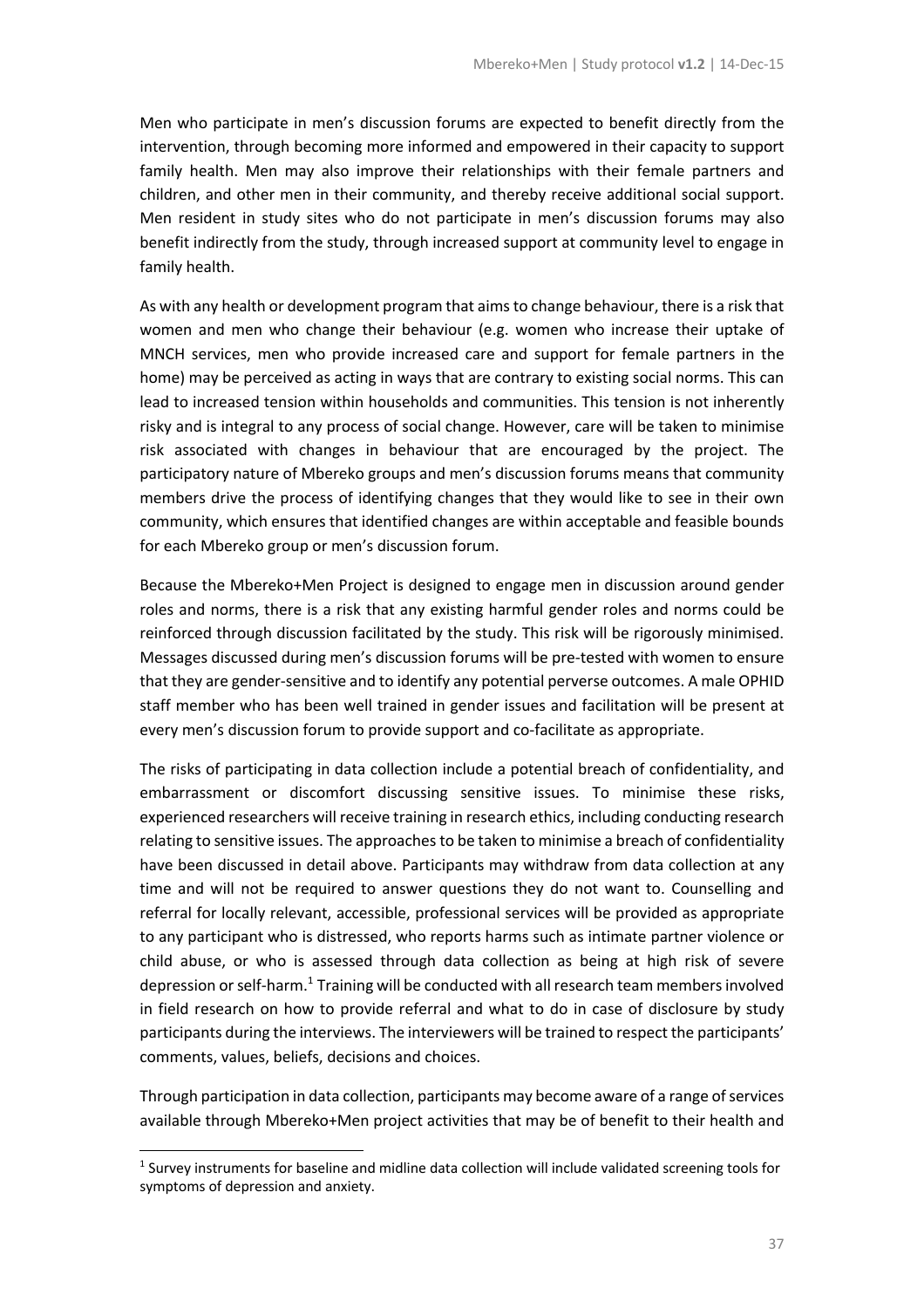wellbeing. Additionally, participation in data collection may provide benefits in terms of increased self-awareness, knowledge, understanding and decision-making capacity.

## **Risks and benefits for society**

Because project activities include training and support provided to district- and site-level staff at rural health clinics, communities within study sites will benefit from additional training and support provided to health care workers that are based at the health facility catchment area.

There is a risk of stigmatisation of communities from the reporting of results. Care will be taken in reporting results to avoid characterising communities by the data collected – for example, it will be explained that the data collected do not describe all relevant features of a community. Care will also be taken not to rank study sites, or to describe one study site as 'better' or 'worse' than another.

# **COSTS AND COMPENSATION**

Study participants will not receive any financial compensation for their participation. Participants are not expected to assume any additional costs as a result of participation in this study. Where participants have travelled to participate in the study, they may be reimbursed for transport and related expenses. Participants may also receive light refreshments during recruitment and/or data collection. The appropriate amount of any reimbursement for transport and related expenses, and the appropriateness of providing any light refreshments during recruitment and/or data collection, is to be determined by the in-country principal investigator. For ethical reasons, other forms of remuneration will not be provided.

## **CONFLICT OF INTEREST**

There are no conflicts of interest for investigators participating in this study.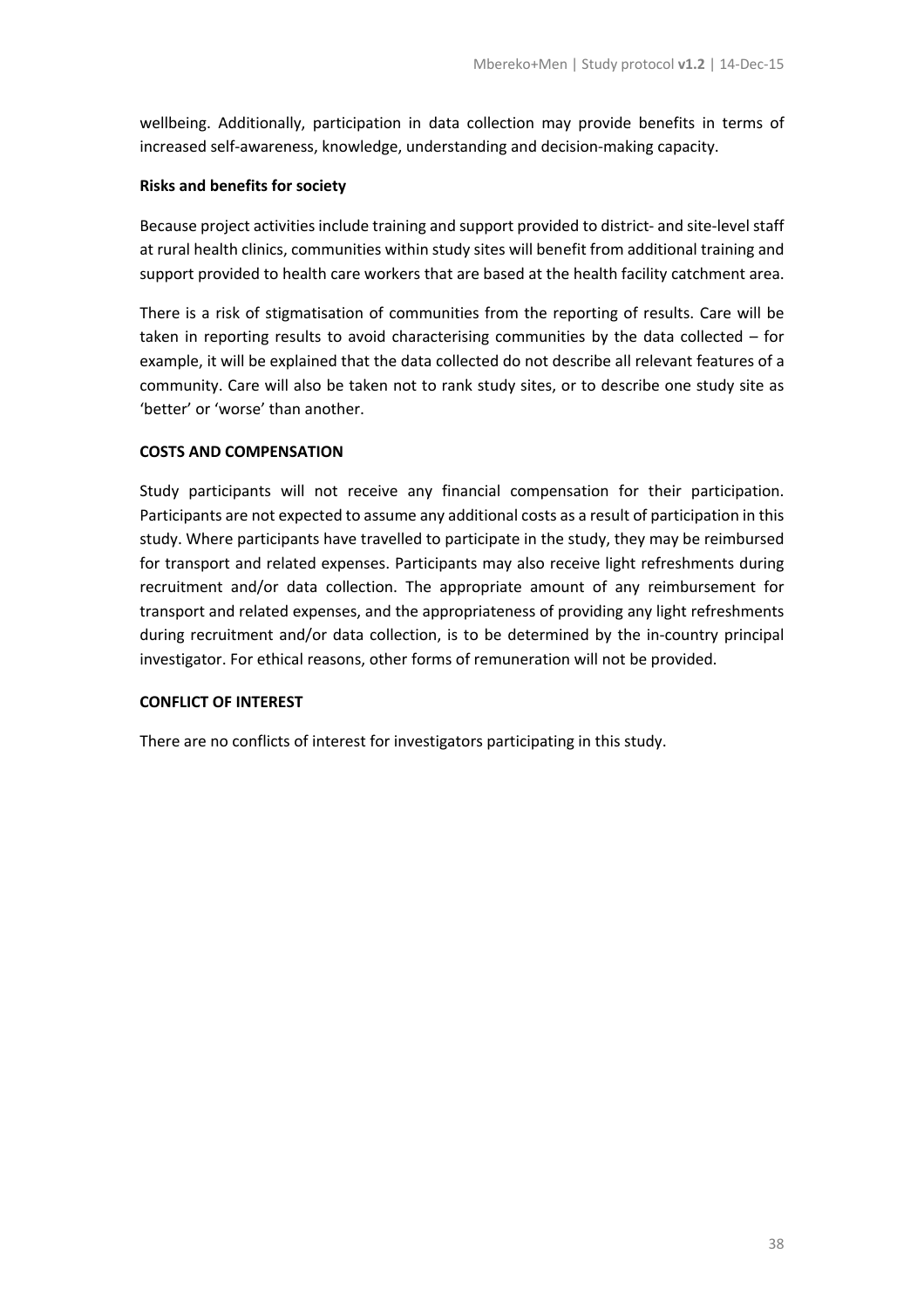### *INTENDED USE OF FINDINGS*

The aim of the proposed research is to document the effectiveness, feasibility and acceptability of the Mbereko+Men Model as a community-based intervention to support care-seeking among rural Zimbabwean women and improve care and support in the home for mother-baby pairs. If proven effective, this model would be a culturally appropriate, scalable and low-cost strategy to increase care-seeking and improve MNCH outcomes in rural Zimbabwe, with the potential to be adapted to other settings.

The results from the proposed study will be presented to relevant MOHCC stakeholders. A plain-language summary of key results and recommendations will be prepared in English and Shona. This summary will be disseminated to participating men and women and their communities, including participating HCCs and VHWs. The summary may also be disseminated to in-country and international stakeholders. Additionally, results from the proposed study will be submitted for publication in peer-reviewed journals and as abstracts for relevant conference presentations, in order to contribute to the larger evidence base on supporting women to access essential MNCH services.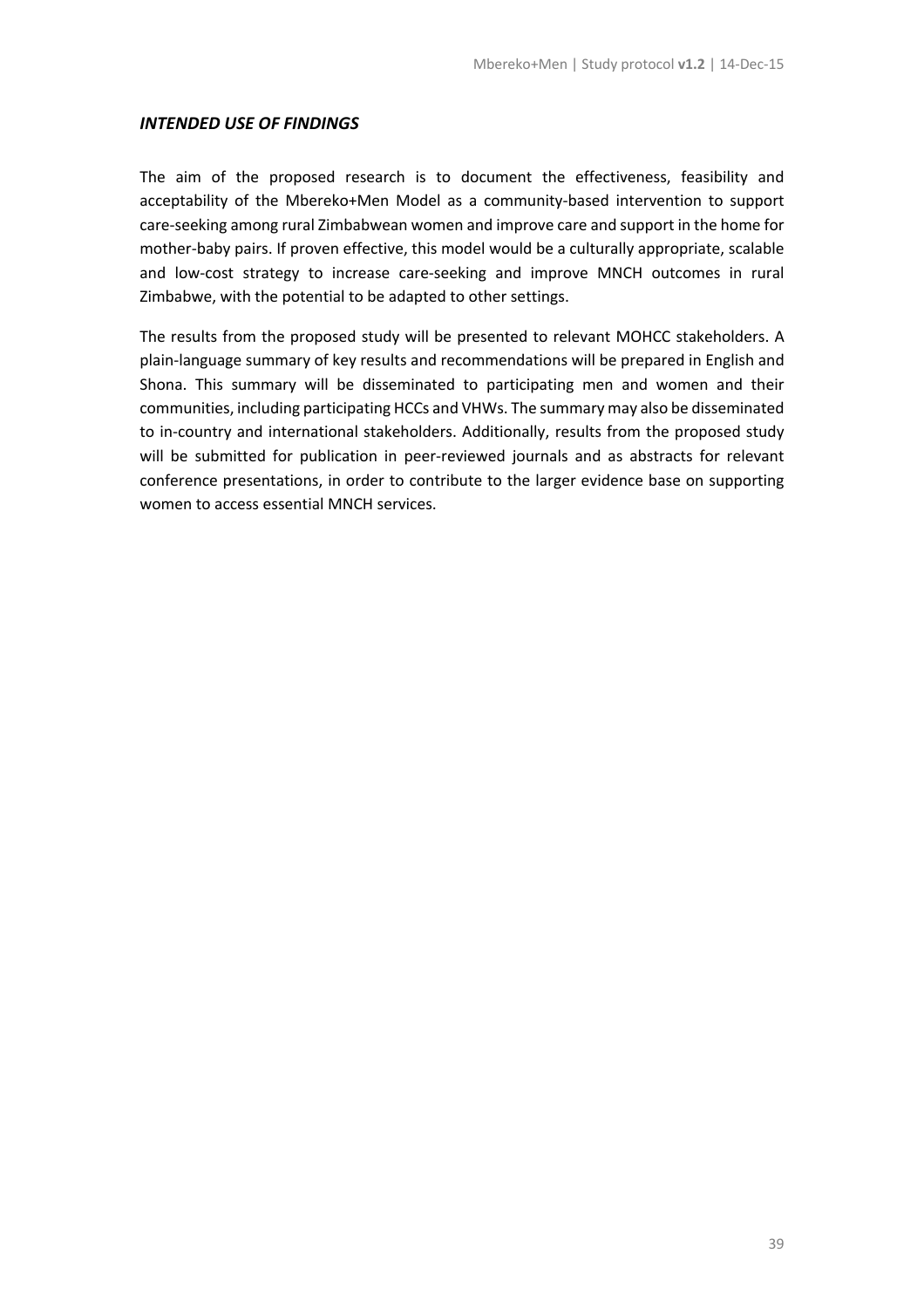#### *REFERENCES*

- 1. (ZIMSTAT) ZNSA. Zimbabwe Multiple Indicator Cluster Survey 2014, Final Report. Harare, Zimbabwe; 2015.
- 2. (ZIMSTAT) ZNSA. 2010-2011 Zimbabwe Demographic and Health Survey(2010-2011 ZDHS). Harare; June 2011.
- 3. Zimstat. Zimbabwe Population Census 2012. Harare: Population Census Office; 2012.
- 4. ZIMSTAT. Zimbabwe Population Census 2012 Manicaland Provincial Report; 2013.
- 5. Bhutta ZA, Das JK, Bahl R, Lawn JE, Salam RA, Paul VK, et al. Can available interventions end preventable deaths in mothers, newborn babies, and stillbirths, and at what cost? Lancet. 2014.
- 6. McCoy SI, Buzdugan R, Padian NS, Musarandega R, Engelsmann B, Martz TE, et al. Implementation and Operational Research: Uptake of Services and Behaviors in the Prevention of Mother-to-Child HIV Transmission Cascade in Zimbabwe. J Acquir Immune Defic Syndr. 2015; **69**(2): e74-81.
- 7. Small R, Taft AJ, Brown SJ. The power of social connection and support in improving health: lessons from social support interventions with childbearing women. BMC public health. 2011; **11 Suppl 5**: S4.
- 8. Casale M, Wild L, Cluver L, Kuo C. Social support as a protective factor for depression among women caring for children in HIV-endemic South Africa. Journal of behavioral medicine. 2015; **38**(1): 17-27.
- 9. Patel D, Matyanga P, Nyamundaya T, Chimedza D, Webb K, Engelsmann B. Facilitating HIV testing, care and treatment for orphans and vulnerable children aged five years and younger through community-based early childhood development playcentres in rural Zimbabwe. Journal of the International AIDS Society. 2012; **15 Suppl 2**: 17404.
- 10.Loewenson R KA, Laver S, Shamu S, Mushayi W. Assessment of facilitators and barriers to maternal and child health services in four rural and urban districts of Zimbabwe: TARSC, UNICEF CCORE; 2012.
- 11.Webb K. Where do women who deliver at home fall through the cracks in the PMTCT continuum of care services? A retrospective study of service uptake among mothers who delivered at home in Zimbabwe. . 19th International AIDS Conference. Washington, DC; 2012.
- 12.Yargawa J, Leonardi-Bee J. Male involvement and maternal health outcomes: systematic review and meta-analysis. Journal of epidemiology and community health. 2015; **69**(6): 604-12.
- 13.van den Berg W, Brittain K, Mercer G, Peacock D, Stinson K, Janson H, et al. Improving men's participation in preventing mother-to-child transmission of HIV as a maternal, neonatal, and child health priority in South Africa. PLoS medicine. 2015; **12**(4): e1001811.
- 14.MOHCC. eMTCT Stock Taking Report 2013. 2014.
- 15.Lassi ZS, Bhutta ZA. Community-based intervention packages for reducing maternal and neonatal morbidity and mortality and improving neonatal outcomes. The Cochrane database of systematic reviews. 2015; **3**: CD007754.
- 16.Fotso JC, Fogarty L. Progress towards Millennium Development Goals 4 & 5: strengthening human resources for maternal, newborn and child health. BMC health services research. 2015; **15 Suppl 1**: S1.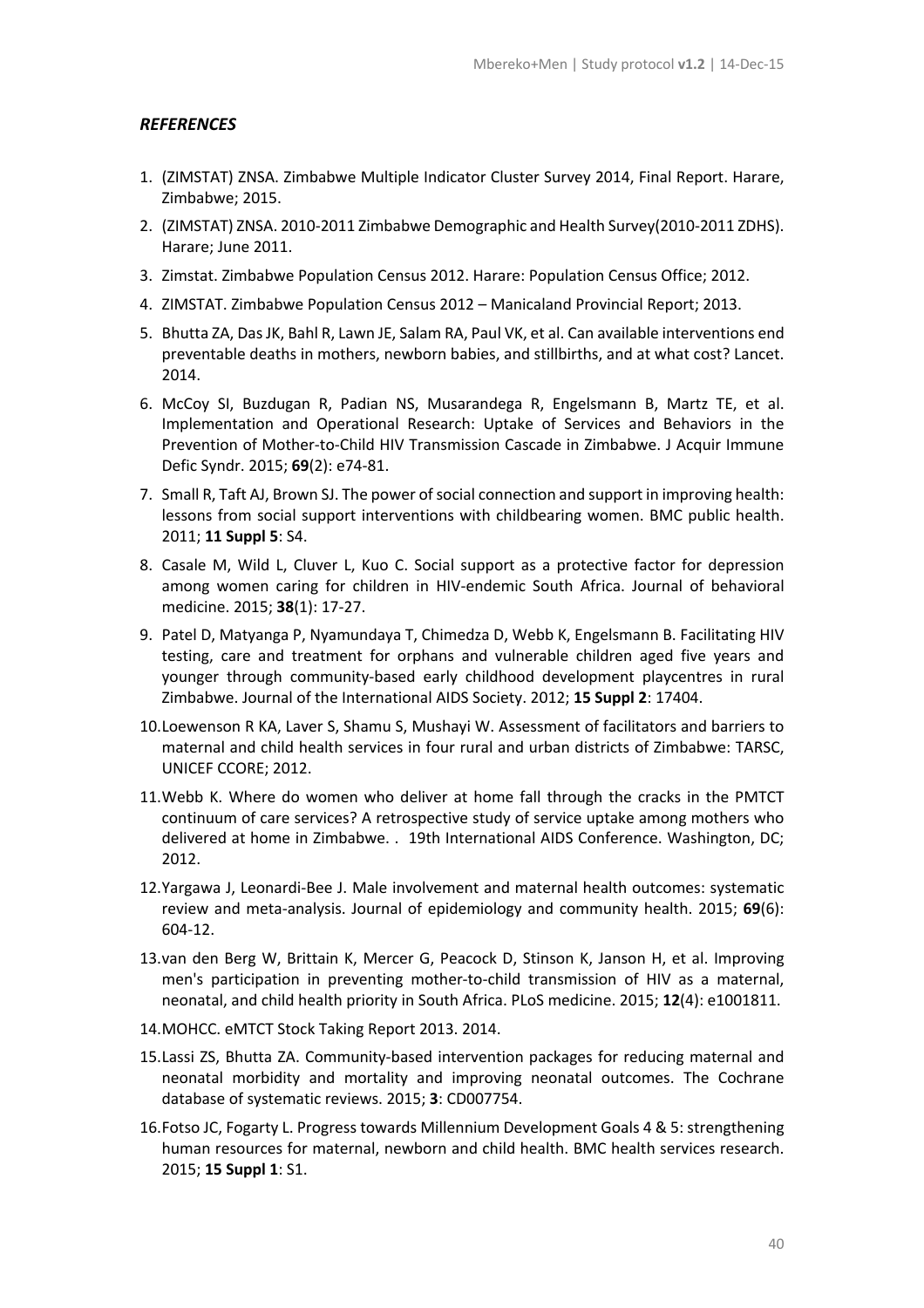- 17.Prost A, Colbourn T, Tripathy P, Osrin D, Costello A. Analyses confirm effect of women's groups on maternal and newborn deaths. Lancet. 2013; **381**(9879): e15.
- 18.WHO. WHO recommendation on community mobilization through facilitated participatory learning and action cycles with women's groups for maternal and newborn health 2014.
- 19.Webb K CV, Patel D, Chari A, Dhlana A, Nicholas MA, Kennedy E, Engelsmann B. The Action Birth Card: Evaluation of an innovative goal-setting tool to increase demand and uptake of underutilized services along the PMTCT cascade. 8th IAS Conference on HIV Pathogenesis, Treatment and Prevention (IAS 2015) Vancouver, Canada; 2015.
- 20.Milkman KL, Beshears J, Choi JJ, Laibson D, Madrian BC. Using implementation intentions prompts to enhance influenza vaccination rates. Proceedings of the National Academy of Sciences of the United States of America. 2011; **108**(26): 10415-20.
- 21.Fotso JC, Higgins-Steele A, Mohanty S. Male engagement as a strategy to improve utilization and community-based delivery of maternal, newborn and child health services: evidence from an intervention in Odisha, India. BMC health services research. 2015; **15 Suppl 1**: S5.
- 22.World Health Organization. WHO recommendations on health promotion interventions for maternal and newborn health. Geneva: World Health Organization; 2015.
- 23.Prost A, Colbourn T, Seward N, Azad K, Coomarasamy A, Copas A, et al. Women's groups practising participatory learning and action to improve maternal and newborn health in low-resource settings: a systematic review and meta-analysis. Lancet. 2013; **381**(9879): 1736-46.
- 24.Piotrow PT, Kincaid DL, Hindin MJ, Lettenmaier CL, Kuseka I, Silberman T, et al. Changing Men's Attitudes and Behavior: The Zimbabwe Male Motivation Project. Studies in Family Planning. 1992; **23**(6): 365-75.
- 25.Comrie-Thomson L, Mavhu W, Makungu C, Nahar Q, Khan R, Davis J, et al. Working with men to improve care and support for women and newborns: results of a qualitative study of MNCH programs in Bangladesh, Tanzania and Zimbabwe; forthcoming.
- 26.Greene ME, Levack A, Interagency Gender Working Group. Synchronizing Gender Strategies: A Cooperative Model for Improving Reproductive Health and Transforming Gender Relations: Population Reference Bureau; 2010.
- 27.Barker G, Ricardo C, Nascimento M. Engaging men and boys in changing gender-based inequity in health: Evidence from programme interventions. Geneva: World Health Organization; 2007.
- 28.Barker G, Ricardo C, Nascimento M, Olukoya A, Santos C. Questioning gender norms with men to improve health outcomes: Evidence of impact. Global Public Health. 2010; **5**(5): 539-53.
- 29.Davis J, Luchters S, Holmes W. Men and maternal and newborn health: Benefits, harms, challenges and potential strategies for engaging men. Melbourne, Australia: Compass: Women's and Children's Health Knowledge Hub; 2012.
- 30.Turan JM, Tesfagiorghis M, Polan ML. Evaluation of a community intervention for promotion of safe motherhood in Eritrea. Journal of midwifery & women's health. 2011; **56**(1): 8-17.
- 31.Mpofu E, Dune TM, Hallfors DD, Mapfumo J, Mutepfa MM, January J. Apostolic faith church organization contexts for health and wellbeing in women and children. Ethnicity & health. 2011; **16**(6): 551-66.